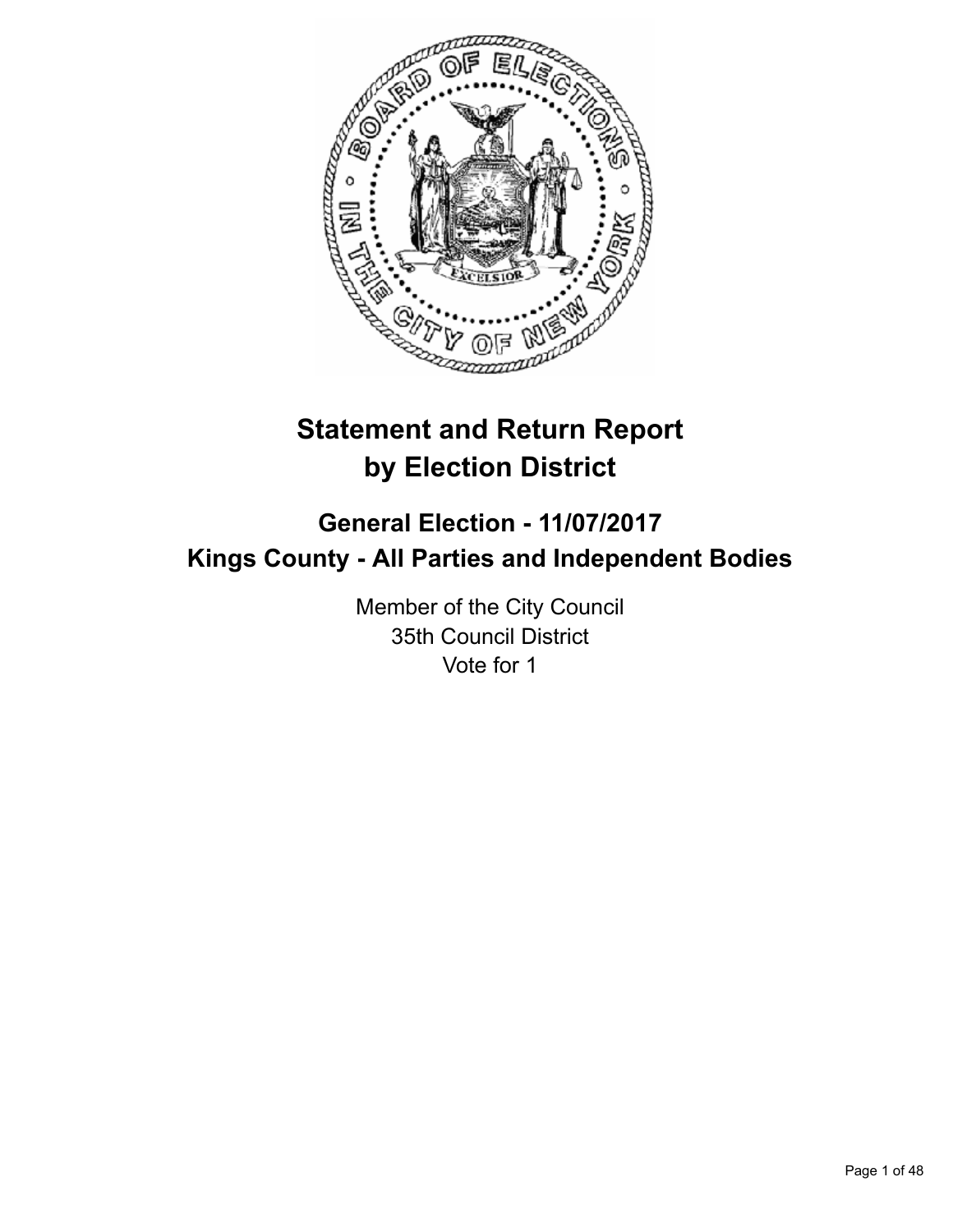

| <b>PUBLIC COUNTER</b>                                    | 166 |
|----------------------------------------------------------|-----|
| <b>MANUALLY COUNTED EMERGENCY</b>                        | 0   |
| ABSENTEE / MILITARY                                      | 3   |
| <b>AFFIDAVIT</b>                                         | 5   |
| <b>Total Ballots</b>                                     | 174 |
| Less - Inapplicable Federal/Special Presidential Ballots | 0   |
| <b>Total Applicable Ballots</b>                          | 174 |
| LAURIE A. CUMBO (DEMOCRATIC)                             | 105 |
| CHRISTINE PARKER (REPUBLICAN)                            | 46  |
| <b>JABARI BRISPORT (GREEN)</b>                           | 9   |
| <b>JABARI BRISPORT (SOCIALIST)</b>                       | 2   |
| <b>Total Votes</b>                                       | 162 |
| Unrecorded                                               | 12  |

# **035/43**

| PUBLIC COUNTER                                           | 295 |
|----------------------------------------------------------|-----|
| <b>MANUALLY COUNTED EMERGENCY</b>                        | 0   |
| ABSENTEE / MILITARY                                      | 4   |
| AFFIDAVIT                                                | 3   |
| <b>Total Ballots</b>                                     | 302 |
| Less - Inapplicable Federal/Special Presidential Ballots | 0   |
| <b>Total Applicable Ballots</b>                          | 302 |
| LAURIE A. CUMBO (DEMOCRATIC)                             | 219 |
| CHRISTINE PARKER (REPUBLICAN)                            | 4   |
| <b>JABARI BRISPORT (GREEN)</b>                           | 53  |
| <b>JABARI BRISPORT (SOCIALIST)</b>                       | 12  |
| <b>Total Votes</b>                                       | 288 |
| Unrecorded                                               | 14  |

| PUBLIC COUNTER                                           | 285 |
|----------------------------------------------------------|-----|
| MANUALLY COUNTED EMERGENCY                               | 0   |
| ABSENTEE / MILITARY                                      | 3   |
| AFFIDAVIT                                                | 4   |
| <b>Total Ballots</b>                                     | 292 |
| Less - Inapplicable Federal/Special Presidential Ballots | 0   |
| <b>Total Applicable Ballots</b>                          | 292 |
| LAURIE A. CUMBO (DEMOCRATIC)                             | 176 |
| CHRISTINE PARKER (REPUBLICAN)                            | 10  |
| <b>JABARI BRISPORT (GREEN)</b>                           | 72  |
| <b>JABARI BRISPORT (SOCIALIST)</b>                       | 19  |
| EDE FOX (WRITE-IN)                                       | 1   |
| <b>Total Votes</b>                                       | 278 |
| Unrecorded                                               | 14  |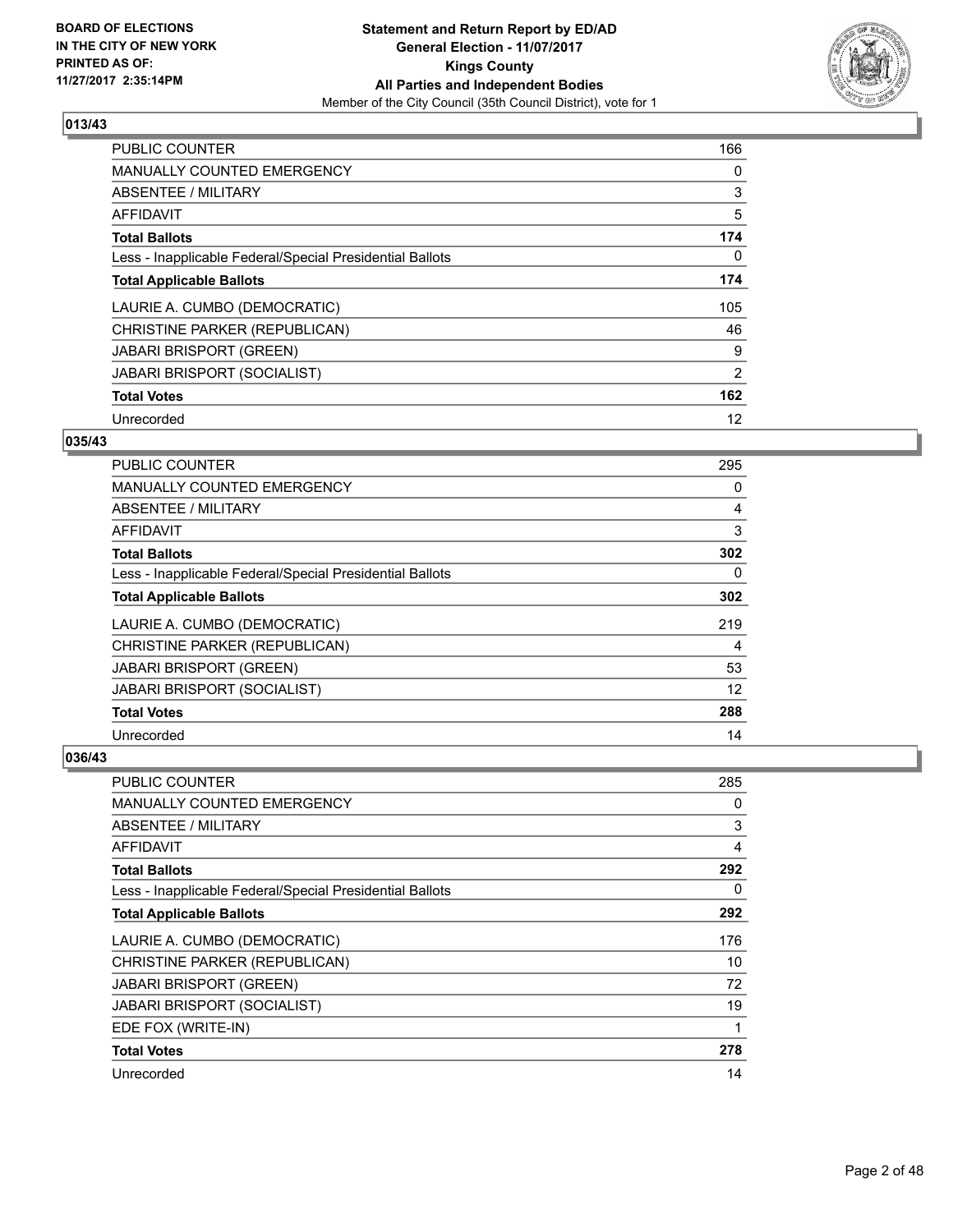

| <b>PUBLIC COUNTER</b>                                    | 267 |
|----------------------------------------------------------|-----|
| <b>MANUALLY COUNTED EMERGENCY</b>                        | 0   |
| ABSENTEE / MILITARY                                      | 0   |
| <b>AFFIDAVIT</b>                                         | 2   |
| <b>Total Ballots</b>                                     | 269 |
| Less - Inapplicable Federal/Special Presidential Ballots | 0   |
| <b>Total Applicable Ballots</b>                          | 269 |
| LAURIE A. CUMBO (DEMOCRATIC)                             | 175 |
| CHRISTINE PARKER (REPUBLICAN)                            | 8   |
| <b>JABARI BRISPORT (GREEN)</b>                           | 57  |
| <b>JABARI BRISPORT (SOCIALIST)</b>                       | 15  |
| <b>DESI GENIRTHMAN (WRITE-IN)</b>                        |     |
| <b>Total Votes</b>                                       | 256 |
| Unrecorded                                               | 13  |

# **038/43**

| <b>PUBLIC COUNTER</b>                                    | 372            |
|----------------------------------------------------------|----------------|
| <b>MANUALLY COUNTED EMERGENCY</b>                        | 0              |
| ABSENTEE / MILITARY                                      | 3              |
| AFFIDAVIT                                                | $\overline{2}$ |
| <b>Total Ballots</b>                                     | 377            |
| Less - Inapplicable Federal/Special Presidential Ballots | 0              |
| <b>Total Applicable Ballots</b>                          | 377            |
| LAURIE A. CUMBO (DEMOCRATIC)                             | 269            |
| CHRISTINE PARKER (REPUBLICAN)                            | 15             |
| <b>JABARI BRISPORT (GREEN)</b>                           | 49             |
| <b>JABARI BRISPORT (SOCIALIST)</b>                       | 16             |
| <b>Total Votes</b>                                       | 349            |
| Unrecorded                                               | 28             |

| <b>PUBLIC COUNTER</b>                                    | 330 |
|----------------------------------------------------------|-----|
| MANUALLY COUNTED EMERGENCY                               | 0   |
| ABSENTEE / MILITARY                                      | 8   |
| AFFIDAVIT                                                | 3   |
| <b>Total Ballots</b>                                     | 341 |
| Less - Inapplicable Federal/Special Presidential Ballots | 0   |
| <b>Total Applicable Ballots</b>                          | 341 |
| LAURIE A. CUMBO (DEMOCRATIC)                             | 227 |
| CHRISTINE PARKER (REPUBLICAN)                            | 17  |
| <b>JABARI BRISPORT (GREEN)</b>                           | 71  |
| <b>JABARI BRISPORT (SOCIALIST)</b>                       | 12  |
| <b>Total Votes</b>                                       | 327 |
| Unrecorded                                               | 14  |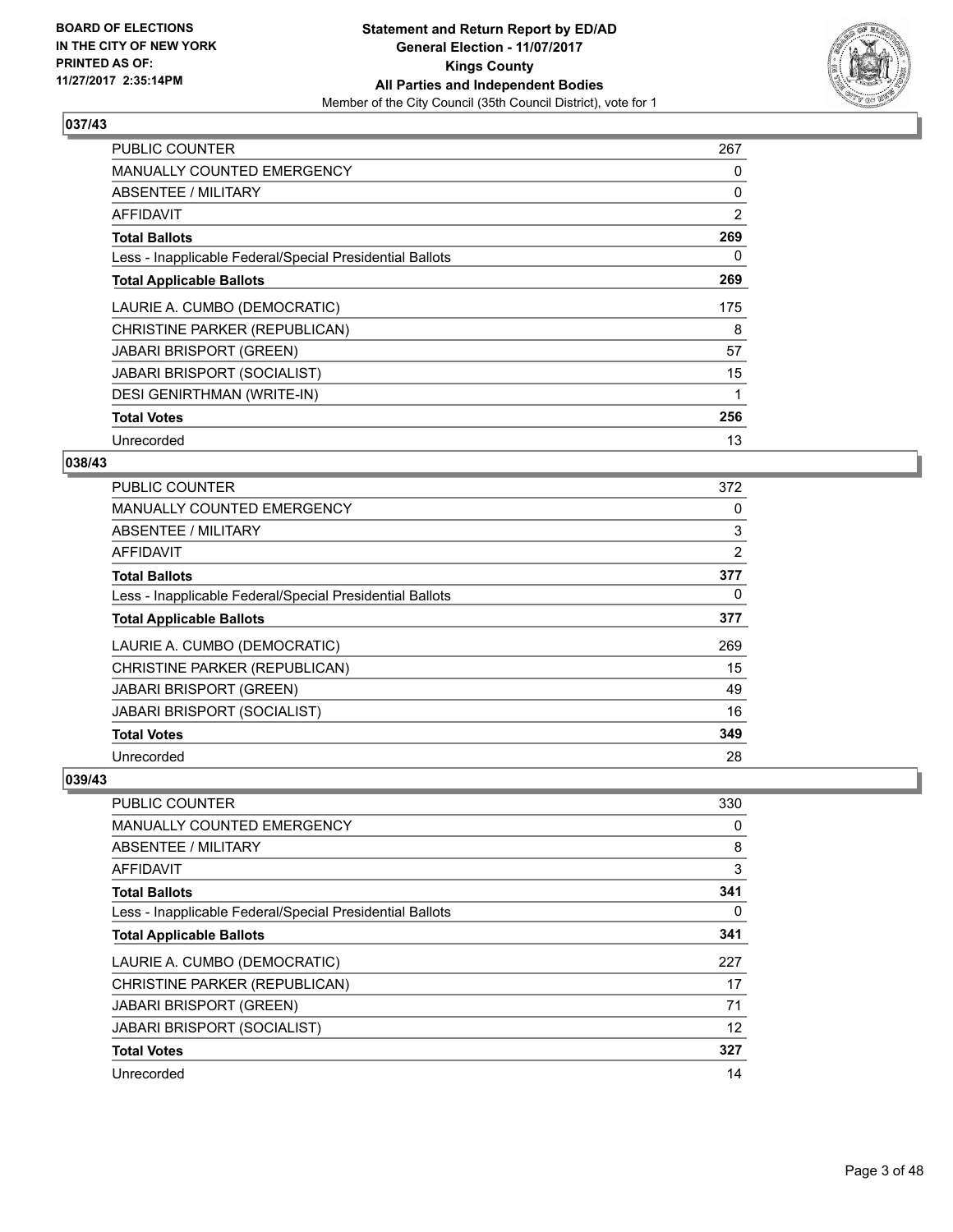

| <b>PUBLIC COUNTER</b>                                    | 123 |
|----------------------------------------------------------|-----|
| <b>MANUALLY COUNTED EMERGENCY</b>                        | 0   |
| ABSENTEE / MILITARY                                      |     |
| <b>AFFIDAVIT</b>                                         |     |
| <b>Total Ballots</b>                                     | 125 |
| Less - Inapplicable Federal/Special Presidential Ballots | 0   |
| <b>Total Applicable Ballots</b>                          | 125 |
| LAURIE A. CUMBO (DEMOCRATIC)                             | 75  |
| CHRISTINE PARKER (REPUBLICAN)                            | 26  |
| <b>JABARI BRISPORT (GREEN)</b>                           | 19  |
| <b>JABARI BRISPORT (SOCIALIST)</b>                       | 0   |
| <b>Total Votes</b>                                       | 120 |
| Unrecorded                                               | 5   |

# **041/43**

| PUBLIC COUNTER                                           | 233 |
|----------------------------------------------------------|-----|
| <b>MANUALLY COUNTED EMERGENCY</b>                        | 0   |
| ABSENTEE / MILITARY                                      | 4   |
| AFFIDAVIT                                                | 3   |
| <b>Total Ballots</b>                                     | 240 |
| Less - Inapplicable Federal/Special Presidential Ballots | 0   |
| <b>Total Applicable Ballots</b>                          | 240 |
| LAURIE A. CUMBO (DEMOCRATIC)                             | 119 |
| CHRISTINE PARKER (REPUBLICAN)                            | 4   |
| <b>JABARI BRISPORT (GREEN)</b>                           | 84  |
| <b>JABARI BRISPORT (SOCIALIST)</b>                       | 26  |
| <b>Total Votes</b>                                       | 233 |
| Unrecorded                                               |     |

| PUBLIC COUNTER                                           | 256 |
|----------------------------------------------------------|-----|
| <b>MANUALLY COUNTED EMERGENCY</b>                        | 0   |
| ABSENTEE / MILITARY                                      | 3   |
| AFFIDAVIT                                                | 3   |
| <b>Total Ballots</b>                                     | 262 |
| Less - Inapplicable Federal/Special Presidential Ballots | 0   |
| <b>Total Applicable Ballots</b>                          | 262 |
| LAURIE A. CUMBO (DEMOCRATIC)                             | 169 |
| CHRISTINE PARKER (REPUBLICAN)                            | 3   |
| <b>JABARI BRISPORT (GREEN)</b>                           | 73  |
| <b>JABARI BRISPORT (SOCIALIST)</b>                       | 11  |
| <b>Total Votes</b>                                       | 256 |
| Unrecorded                                               | 6   |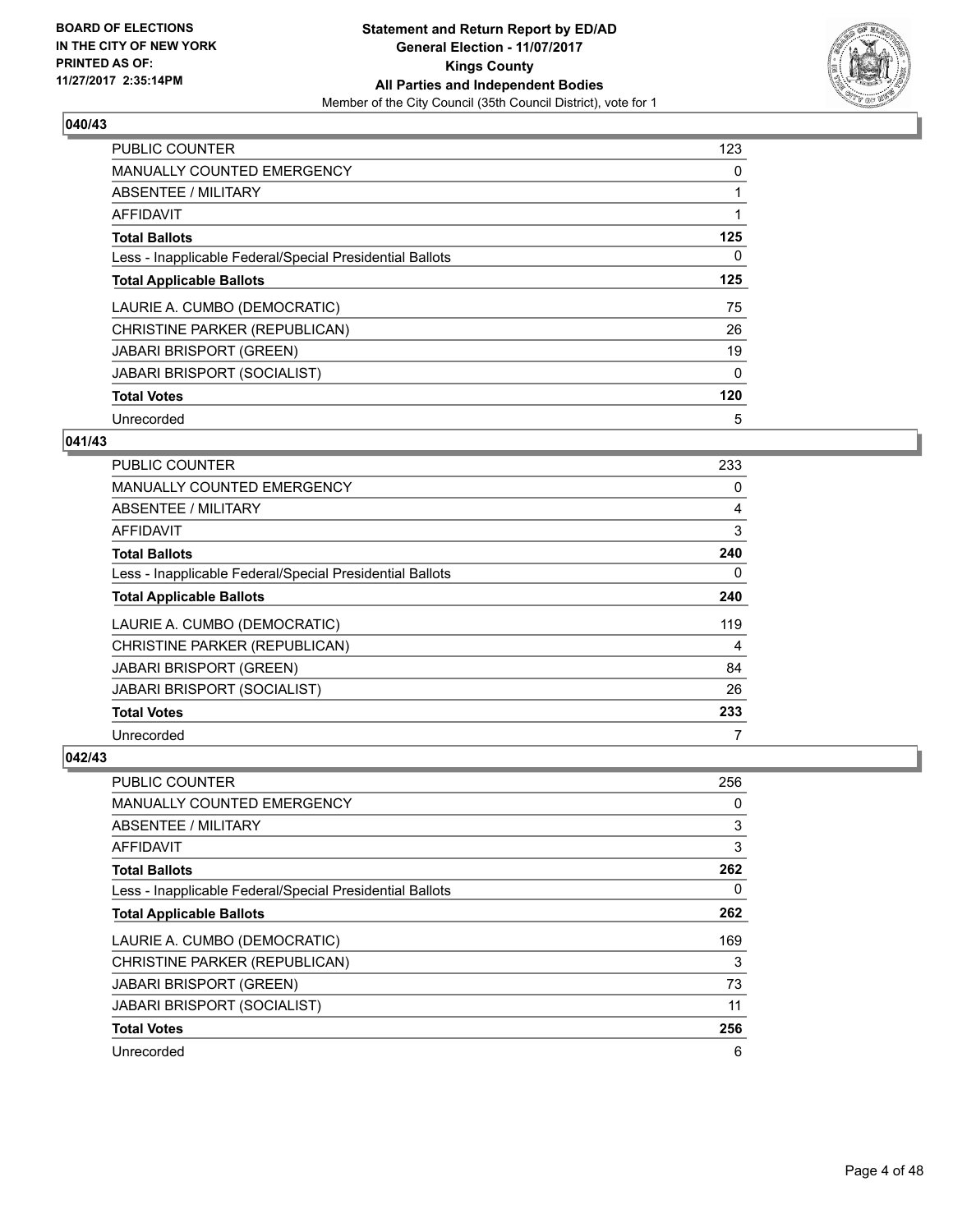

| <b>PUBLIC COUNTER</b>                                    | 256            |
|----------------------------------------------------------|----------------|
| <b>MANUALLY COUNTED EMERGENCY</b>                        | 0              |
| ABSENTEE / MILITARY                                      | $\overline{2}$ |
| AFFIDAVIT                                                | 1              |
| <b>Total Ballots</b>                                     | 259            |
| Less - Inapplicable Federal/Special Presidential Ballots | 0              |
| <b>Total Applicable Ballots</b>                          | 259            |
| LAURIE A. CUMBO (DEMOCRATIC)                             | 179            |
| CHRISTINE PARKER (REPUBLICAN)                            | 17             |
| <b>JABARI BRISPORT (GREEN)</b>                           | 42             |
| <b>JABARI BRISPORT (SOCIALIST)</b>                       | 6              |
| EDE FOX (WRITE-IN)                                       | $\mathbf{1}$   |
| UNATTRIBUTABLE WRITE-IN (WRITE-IN)                       | $\overline{2}$ |
| <b>Total Votes</b>                                       | 247            |
| Unrecorded                                               | 12             |

# **044/43**

| <b>PUBLIC COUNTER</b>                                    | 236 |
|----------------------------------------------------------|-----|
| <b>MANUALLY COUNTED EMERGENCY</b>                        | 0   |
| ABSENTEE / MILITARY                                      | 0   |
| AFFIDAVIT                                                | 5   |
| <b>Total Ballots</b>                                     | 241 |
| Less - Inapplicable Federal/Special Presidential Ballots | 0   |
| <b>Total Applicable Ballots</b>                          | 241 |
| LAURIE A. CUMBO (DEMOCRATIC)                             | 169 |
| CHRISTINE PARKER (REPUBLICAN)                            | 2   |
| <b>JABARI BRISPORT (GREEN)</b>                           | 52  |
| <b>JABARI BRISPORT (SOCIALIST)</b>                       | 7   |
| <b>Total Votes</b>                                       | 230 |
| Unrecorded                                               | 11  |

| <b>PUBLIC COUNTER</b>                                    | 367 |
|----------------------------------------------------------|-----|
| <b>MANUALLY COUNTED EMERGENCY</b>                        | 0   |
| <b>ABSENTEE / MILITARY</b>                               | 6   |
| <b>AFFIDAVIT</b>                                         | 5   |
| <b>Total Ballots</b>                                     | 378 |
| Less - Inapplicable Federal/Special Presidential Ballots | 0   |
| <b>Total Applicable Ballots</b>                          | 378 |
| LAURIE A. CUMBO (DEMOCRATIC)                             | 307 |
| CHRISTINE PARKER (REPUBLICAN)                            | 10  |
| <b>JABARI BRISPORT (GREEN)</b>                           | 42  |
| <b>JABARI BRISPORT (SOCIALIST)</b>                       | 7   |
| <b>Total Votes</b>                                       | 366 |
| Unrecorded                                               | 12  |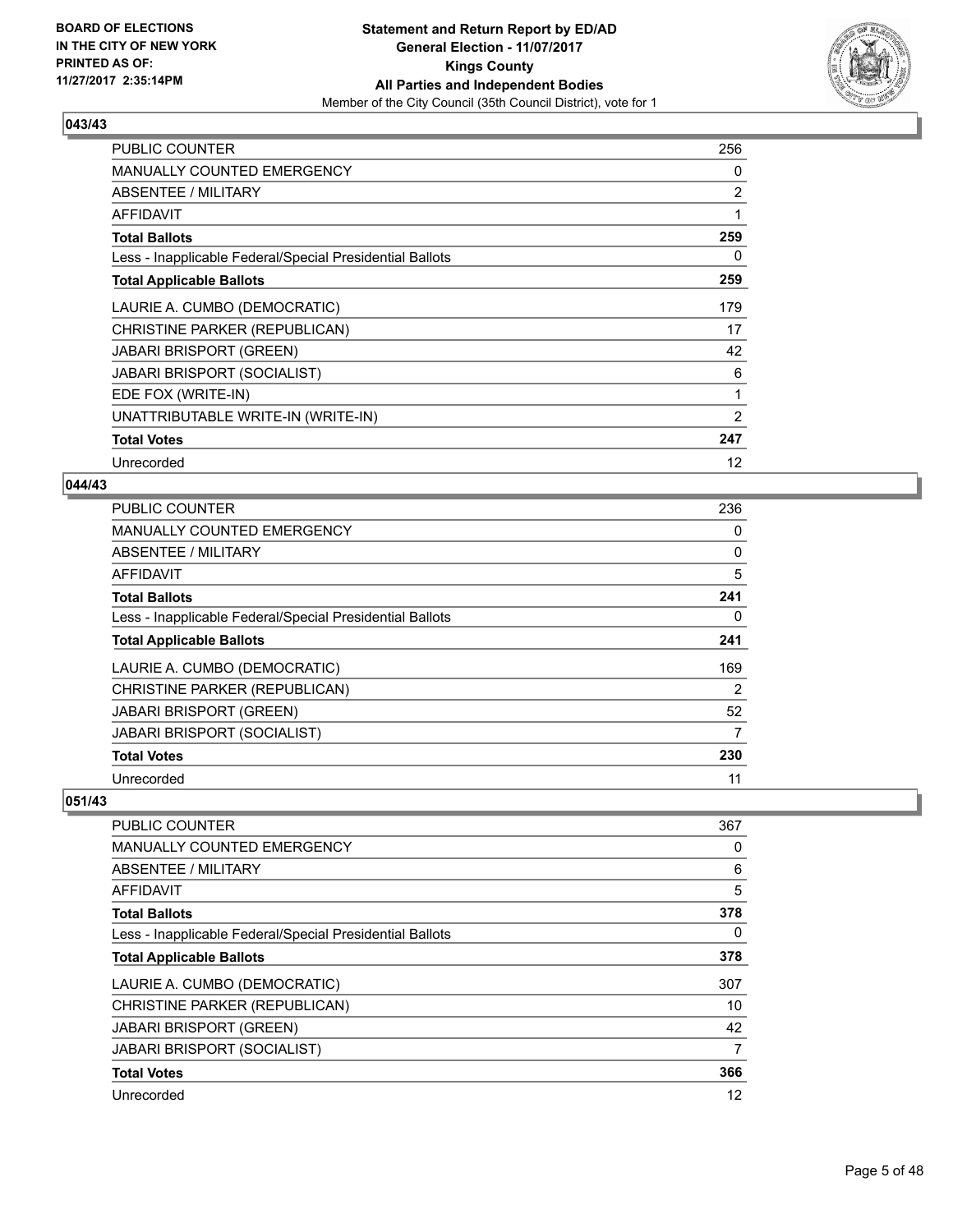

| <b>PUBLIC COUNTER</b>                                    | 108   |
|----------------------------------------------------------|-------|
| <b>MANUALLY COUNTED EMERGENCY</b>                        | 0     |
| ABSENTEE / MILITARY                                      | 3     |
| AFFIDAVIT                                                |       |
| <b>Total Ballots</b>                                     | 112   |
| Less - Inapplicable Federal/Special Presidential Ballots | 0     |
| <b>Total Applicable Ballots</b>                          | $112$ |
| LAURIE A. CUMBO (DEMOCRATIC)                             | 61    |
| CHRISTINE PARKER (REPUBLICAN)                            | 40    |
| <b>JABARI BRISPORT (GREEN)</b>                           | 3     |
| JABARI BRISPORT (SOCIALIST)                              |       |
| BRAD T. RAMDEEN (WRITE-IN)                               |       |
| <b>Total Votes</b>                                       | 106   |
| Unrecorded                                               | 6     |

# **058/43**

| PUBLIC COUNTER                                           | 156 |
|----------------------------------------------------------|-----|
| <b>MANUALLY COUNTED EMERGENCY</b>                        | 0   |
| ABSENTEE / MILITARY                                      | 0   |
| AFFIDAVIT                                                | 1   |
| <b>Total Ballots</b>                                     | 157 |
| Less - Inapplicable Federal/Special Presidential Ballots | 0   |
| <b>Total Applicable Ballots</b>                          | 157 |
| LAURIE A. CUMBO (DEMOCRATIC)                             | 123 |
| CHRISTINE PARKER (REPUBLICAN)                            | 22  |
| <b>JABARI BRISPORT (GREEN)</b>                           | 10  |
| <b>JABARI BRISPORT (SOCIALIST)</b>                       | 0   |
| <b>Total Votes</b>                                       | 155 |
| Unrecorded                                               | 2   |

| <b>PUBLIC COUNTER</b>                                    | 179 |
|----------------------------------------------------------|-----|
| <b>MANUALLY COUNTED EMERGENCY</b>                        | 0   |
| ABSENTEE / MILITARY                                      | 2   |
| AFFIDAVIT                                                | 5   |
| <b>Total Ballots</b>                                     | 186 |
| Less - Inapplicable Federal/Special Presidential Ballots | 0   |
| <b>Total Applicable Ballots</b>                          | 186 |
| LAURIE A. CUMBO (DEMOCRATIC)                             | 118 |
| CHRISTINE PARKER (REPUBLICAN)                            | 38  |
| <b>JABARI BRISPORT (GREEN)</b>                           | 20  |
| <b>JABARI BRISPORT (SOCIALIST)</b>                       |     |
| <b>Total Votes</b>                                       | 177 |
| Unrecorded                                               | 9   |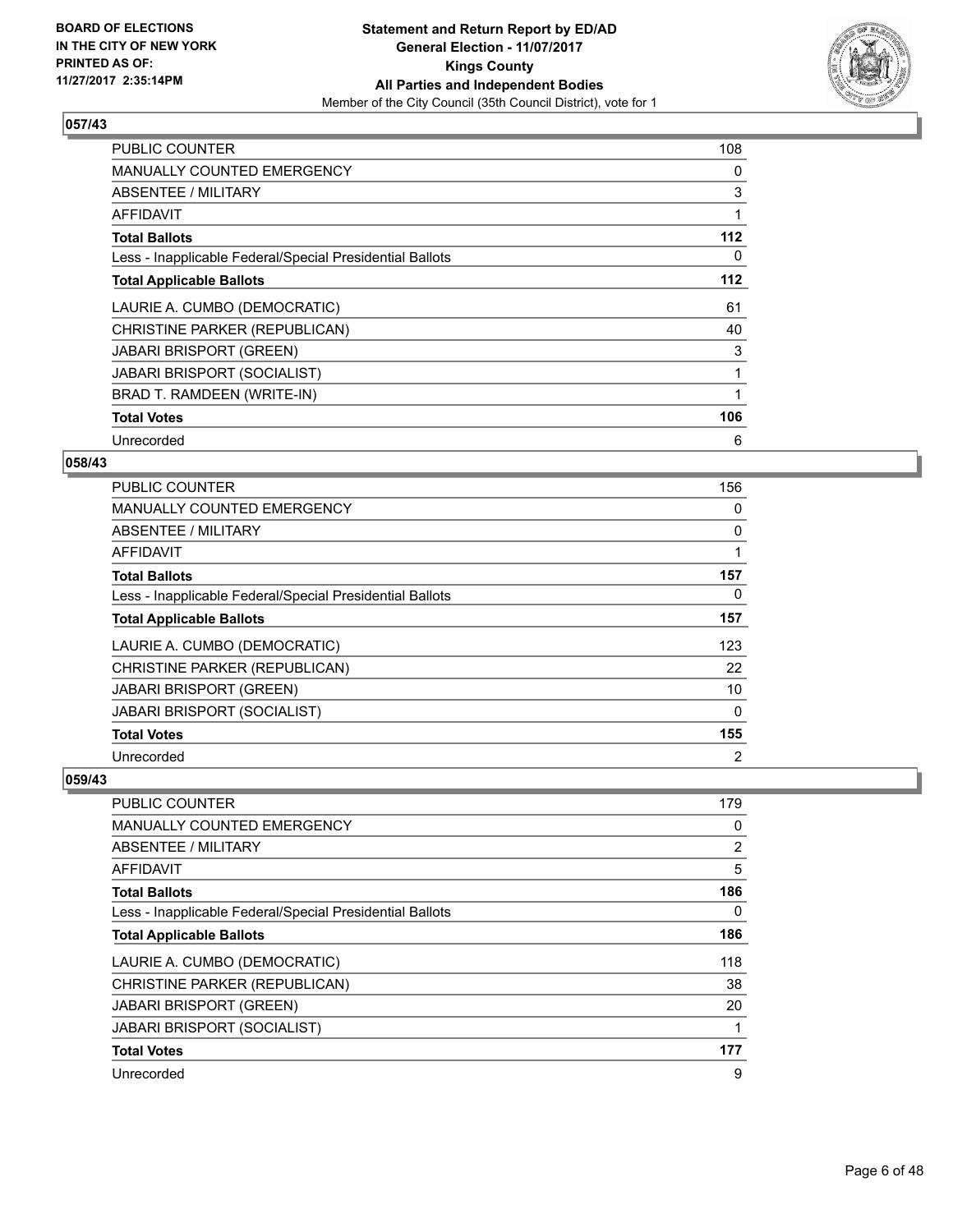

| <b>PUBLIC COUNTER</b>                                    | 142            |
|----------------------------------------------------------|----------------|
| <b>MANUALLY COUNTED EMERGENCY</b>                        | 0              |
| <b>ABSENTEE / MILITARY</b>                               |                |
| <b>AFFIDAVIT</b>                                         | $\overline{2}$ |
| <b>Total Ballots</b>                                     | 145            |
| Less - Inapplicable Federal/Special Presidential Ballots | 0              |
| <b>Total Applicable Ballots</b>                          | 145            |
| LAURIE A. CUMBO (DEMOCRATIC)                             | 106            |
| CHRISTINE PARKER (REPUBLICAN)                            | 20             |
| <b>JABARI BRISPORT (GREEN)</b>                           | 10             |
| <b>JABARI BRISPORT (SOCIALIST)</b>                       | 3              |
| <b>Total Votes</b>                                       | 139            |
| Unrecorded                                               | 6              |

## **061/43**

| PUBLIC COUNTER                                           | 216            |
|----------------------------------------------------------|----------------|
| <b>MANUALLY COUNTED EMERGENCY</b>                        | 0              |
| ABSENTEE / MILITARY                                      | $\overline{2}$ |
| AFFIDAVIT                                                | 5              |
| <b>Total Ballots</b>                                     | 223            |
| Less - Inapplicable Federal/Special Presidential Ballots | 0              |
| <b>Total Applicable Ballots</b>                          | 223            |
| LAURIE A. CUMBO (DEMOCRATIC)                             | 188            |
| CHRISTINE PARKER (REPUBLICAN)                            | 7              |
| <b>JABARI BRISPORT (GREEN)</b>                           | 17             |
| <b>JABARI BRISPORT (SOCIALIST)</b>                       | 0              |
| <b>Total Votes</b>                                       | 212            |
| Unrecorded                                               | 11             |

| <b>PUBLIC COUNTER</b>                                    | 173            |
|----------------------------------------------------------|----------------|
| <b>MANUALLY COUNTED EMERGENCY</b>                        | 0              |
| ABSENTEE / MILITARY                                      | 4              |
| AFFIDAVIT                                                | $\overline{2}$ |
| <b>Total Ballots</b>                                     | 179            |
| Less - Inapplicable Federal/Special Presidential Ballots | 0              |
| <b>Total Applicable Ballots</b>                          | 179            |
| LAURIE A. CUMBO (DEMOCRATIC)                             | 109            |
| CHRISTINE PARKER (REPUBLICAN)                            | 44             |
| <b>JABARI BRISPORT (GREEN)</b>                           | 17             |
| JABARI BRISPORT (SOCIALIST)                              | 0              |
| <b>Total Votes</b>                                       | 170            |
| Unrecorded                                               | 9              |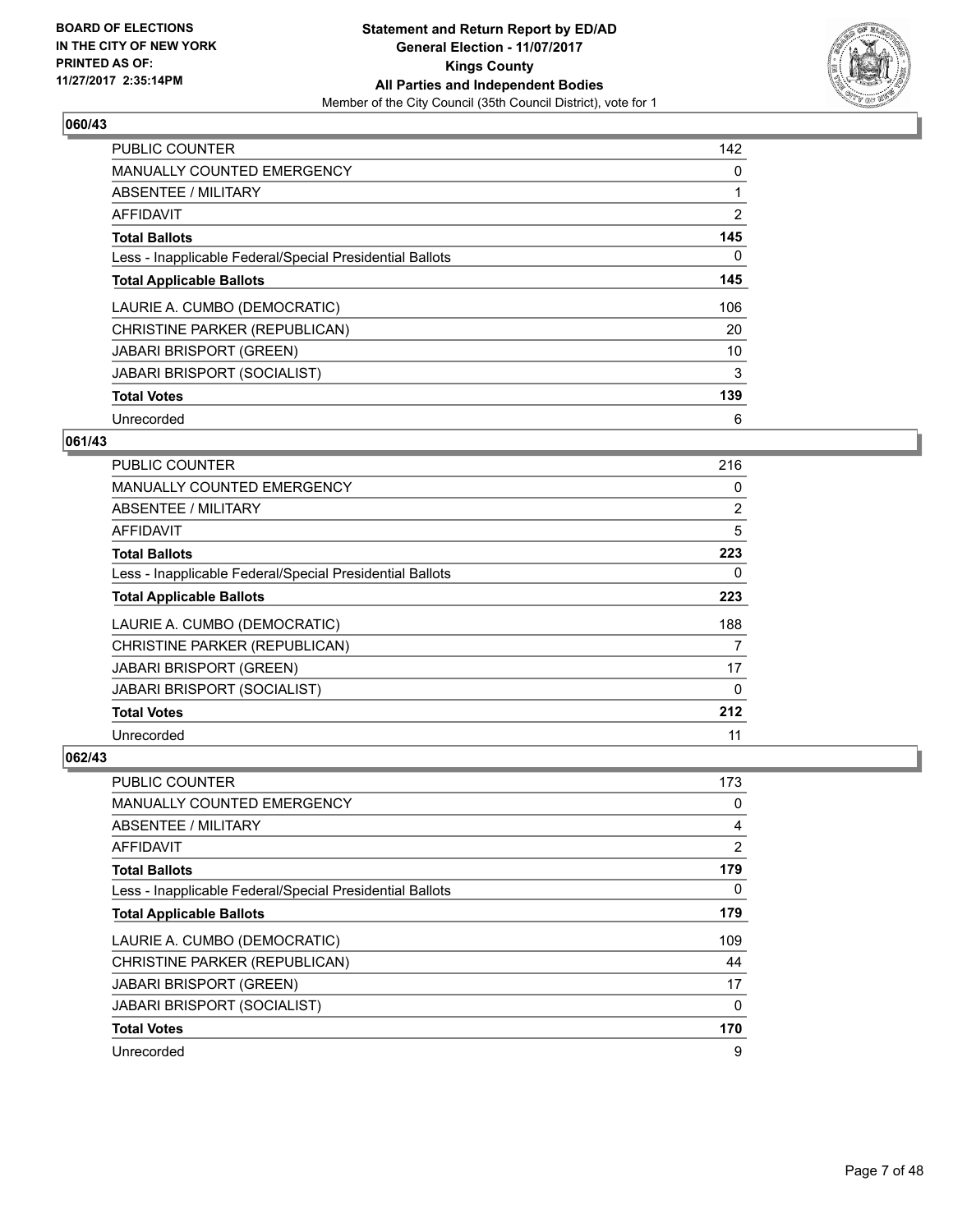

| <b>PUBLIC COUNTER</b>                                    | 111 |
|----------------------------------------------------------|-----|
| <b>MANUALLY COUNTED EMERGENCY</b>                        | 0   |
| ABSENTEE / MILITARY                                      | 6   |
| <b>AFFIDAVIT</b>                                         | 0   |
| <b>Total Ballots</b>                                     | 117 |
| Less - Inapplicable Federal/Special Presidential Ballots | 0   |
| <b>Total Applicable Ballots</b>                          | 117 |
| LAURIE A. CUMBO (DEMOCRATIC)                             | 77  |
| CHRISTINE PARKER (REPUBLICAN)                            | 26  |
| <b>JABARI BRISPORT (GREEN)</b>                           | 10  |
| <b>JABARI BRISPORT (SOCIALIST)</b>                       |     |
| <b>Total Votes</b>                                       | 114 |
| Unrecorded                                               | 3   |

# **064/43**

| <b>PUBLIC COUNTER</b>                                    | 149 |
|----------------------------------------------------------|-----|
| <b>MANUALLY COUNTED EMERGENCY</b>                        | 0   |
| ABSENTEE / MILITARY                                      | 4   |
| AFFIDAVIT                                                | 0   |
| <b>Total Ballots</b>                                     | 153 |
| Less - Inapplicable Federal/Special Presidential Ballots | 0   |
| <b>Total Applicable Ballots</b>                          | 153 |
| LAURIE A. CUMBO (DEMOCRATIC)                             | 122 |
| CHRISTINE PARKER (REPUBLICAN)                            | 7   |
| <b>JABARI BRISPORT (GREEN)</b>                           | 17  |
| JABARI BRISPORT (SOCIALIST)                              | 3   |
| LOCH A. KOPEL (WRITE-IN)                                 | 1   |
| <b>Total Votes</b>                                       | 150 |
| Unrecorded                                               | 3   |

| <b>PUBLIC COUNTER</b>                                    | 181            |
|----------------------------------------------------------|----------------|
| <b>MANUALLY COUNTED EMERGENCY</b>                        | 0              |
| ABSENTEE / MILITARY                                      | $\overline{2}$ |
| AFFIDAVIT                                                | 3              |
| <b>Total Ballots</b>                                     | 186            |
| Less - Inapplicable Federal/Special Presidential Ballots | 0              |
| <b>Total Applicable Ballots</b>                          | 186            |
| LAURIE A. CUMBO (DEMOCRATIC)                             | 151            |
| CHRISTINE PARKER (REPUBLICAN)                            | 7              |
| <b>JABARI BRISPORT (GREEN)</b>                           | 17             |
| JABARI BRISPORT (SOCIALIST)                              | 2              |
| MOSHE GOLDBERG (WRITE-IN)                                |                |
| <b>Total Votes</b>                                       | 178            |
| Unrecorded                                               | 8              |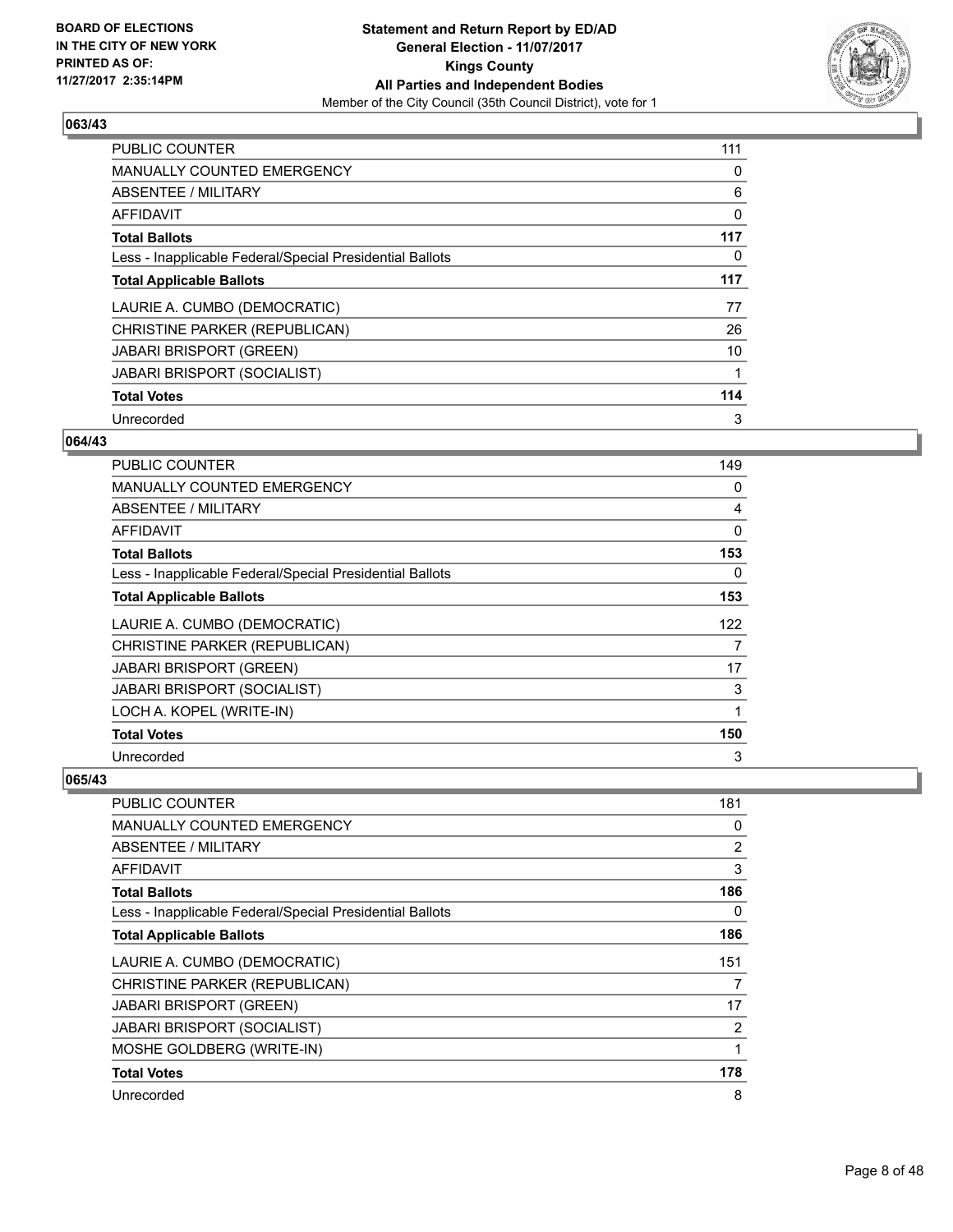

| <b>PUBLIC COUNTER</b>                                    | 139 |
|----------------------------------------------------------|-----|
| <b>MANUALLY COUNTED EMERGENCY</b>                        | 0   |
| ABSENTEE / MILITARY                                      |     |
| <b>AFFIDAVIT</b>                                         | 0   |
| <b>Total Ballots</b>                                     | 140 |
| Less - Inapplicable Federal/Special Presidential Ballots | 0   |
| <b>Total Applicable Ballots</b>                          | 140 |
| LAURIE A. CUMBO (DEMOCRATIC)                             | 95  |
| CHRISTINE PARKER (REPUBLICAN)                            | 12  |
| <b>JABARI BRISPORT (GREEN)</b>                           | 21  |
| <b>JABARI BRISPORT (SOCIALIST)</b>                       | 5   |
| <b>Total Votes</b>                                       | 133 |
| Unrecorded                                               | 7   |

# **084/43**

| PUBLIC COUNTER                                           | 95 |
|----------------------------------------------------------|----|
| <b>MANUALLY COUNTED EMERGENCY</b>                        | 0  |
| ABSENTEE / MILITARY                                      | 0  |
| AFFIDAVIT                                                | 1  |
| <b>Total Ballots</b>                                     | 96 |
| Less - Inapplicable Federal/Special Presidential Ballots | 0  |
| <b>Total Applicable Ballots</b>                          | 96 |
| LAURIE A. CUMBO (DEMOCRATIC)                             | 46 |
| CHRISTINE PARKER (REPUBLICAN)                            | 41 |
| <b>JABARI BRISPORT (GREEN)</b>                           | 1  |
| <b>JABARI BRISPORT (SOCIALIST)</b>                       | 0  |
| MILTON FRIEDMAN (WRITE-IN)                               | 1  |
| <b>Total Votes</b>                                       | 89 |
| Unrecorded                                               | 7  |

| <b>PUBLIC COUNTER</b>                                    | 147 |
|----------------------------------------------------------|-----|
| <b>MANUALLY COUNTED EMERGENCY</b>                        | 0   |
| ABSENTEE / MILITARY                                      | 3   |
| AFFIDAVIT                                                | 3   |
| <b>Total Ballots</b>                                     | 153 |
| Less - Inapplicable Federal/Special Presidential Ballots | 0   |
| <b>Total Applicable Ballots</b>                          | 153 |
| LAURIE A. CUMBO (DEMOCRATIC)                             | 95  |
| CHRISTINE PARKER (REPUBLICAN)                            | 45  |
| <b>JABARI BRISPORT (GREEN)</b>                           | 9   |
| <b>JABARI BRISPORT (SOCIALIST)</b>                       | 1   |
| <b>Total Votes</b>                                       | 150 |
| Unrecorded                                               | 3   |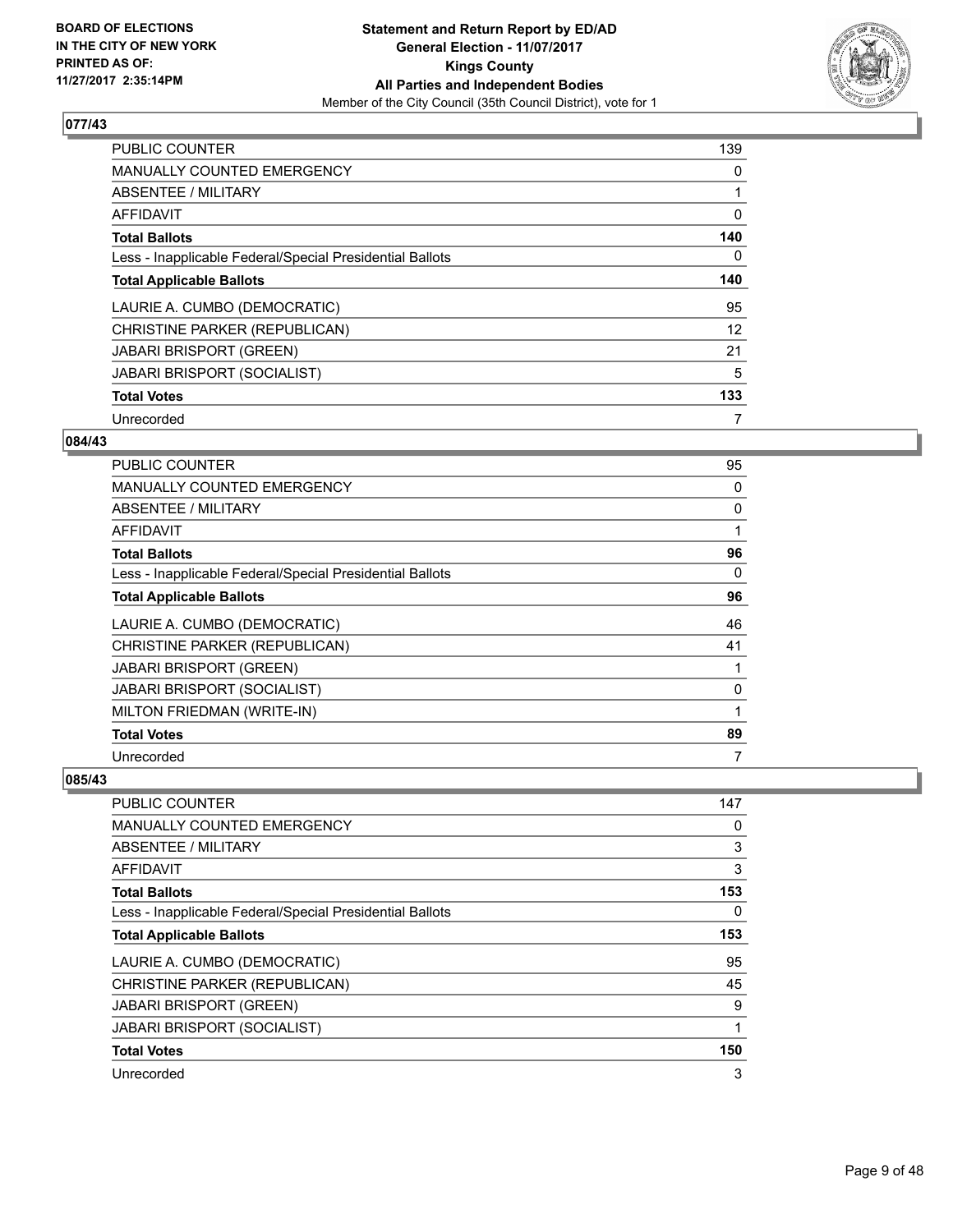

| <b>PUBLIC COUNTER</b>                                    | 105 |
|----------------------------------------------------------|-----|
| <b>MANUALLY COUNTED EMERGENCY</b>                        | 0   |
| <b>ABSENTEE / MILITARY</b>                               |     |
| AFFIDAVIT                                                | 5   |
| <b>Total Ballots</b>                                     | 111 |
| Less - Inapplicable Federal/Special Presidential Ballots | 0   |
| <b>Total Applicable Ballots</b>                          | 111 |
| LAURIE A. CUMBO (DEMOCRATIC)                             | 53  |
| CHRISTINE PARKER (REPUBLICAN)                            |     |
| <b>JABARI BRISPORT (GREEN)</b>                           | 40  |
| JABARI BRISPORT (SOCIALIST)                              | 13  |
| KENYA JEFFERIES (WRITE-IN)                               |     |
| <b>Total Votes</b>                                       | 108 |
| Unrecorded                                               | 3   |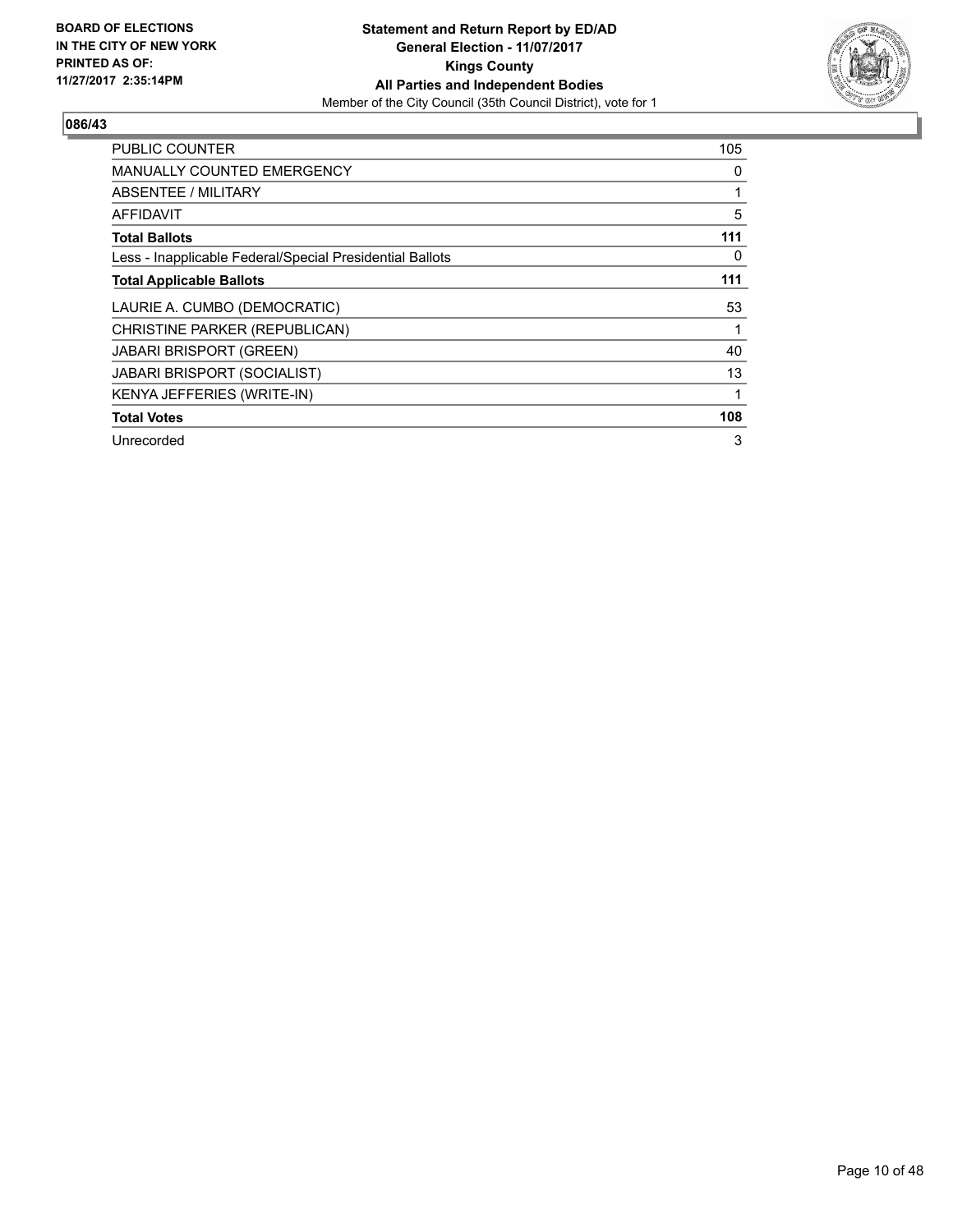

| <b>PUBLIC COUNTER</b>                                    | 118 |
|----------------------------------------------------------|-----|
| <b>MANUALLY COUNTED EMERGENCY</b>                        | 0   |
| ABSENTEE / MILITARY                                      | 6   |
| <b>AFFIDAVIT</b>                                         |     |
| <b>Total Ballots</b>                                     | 125 |
| Less - Inapplicable Federal/Special Presidential Ballots | 0   |
| <b>Total Applicable Ballots</b>                          | 125 |
| LAURIE A. CUMBO (DEMOCRATIC)                             | 103 |
| CHRISTINE PARKER (REPUBLICAN)                            | 3   |
| <b>JABARI BRISPORT (GREEN)</b>                           | 10  |
| <b>JABARI BRISPORT (SOCIALIST)</b>                       |     |
| <b>Total Votes</b>                                       | 117 |
| Unrecorded                                               | 8   |

# **087/50**

| PUBLIC COUNTER                                           | 39 |
|----------------------------------------------------------|----|
| <b>MANUALLY COUNTED EMERGENCY</b>                        | 0  |
| ABSENTEE / MILITARY                                      |    |
| AFFIDAVIT                                                | 0  |
| <b>Total Ballots</b>                                     | 40 |
| Less - Inapplicable Federal/Special Presidential Ballots | 0  |
| <b>Total Applicable Ballots</b>                          | 40 |
| LAURIE A. CUMBO (DEMOCRATIC)                             | 22 |
| CHRISTINE PARKER (REPUBLICAN)                            | 3  |
| <b>JABARI BRISPORT (GREEN)</b>                           | 11 |
| <b>JABARI BRISPORT (SOCIALIST)</b>                       | 4  |
| <b>Total Votes</b>                                       | 40 |

| PUBLIC COUNTER                                           | 36 |
|----------------------------------------------------------|----|
| MANUALLY COUNTED EMERGENCY                               | 0  |
| ABSENTEE / MILITARY                                      | 0  |
| AFFIDAVIT                                                | 0  |
| <b>Total Ballots</b>                                     | 36 |
| Less - Inapplicable Federal/Special Presidential Ballots | 0  |
| <b>Total Applicable Ballots</b>                          | 36 |
| LAURIE A. CUMBO (DEMOCRATIC)                             | 17 |
| CHRISTINE PARKER (REPUBLICAN)                            | 0  |
| <b>JABARI BRISPORT (GREEN)</b>                           | 17 |
| <b>JABARI BRISPORT (SOCIALIST)</b>                       |    |
| <b>Total Votes</b>                                       | 35 |
| Unrecorded                                               | 1  |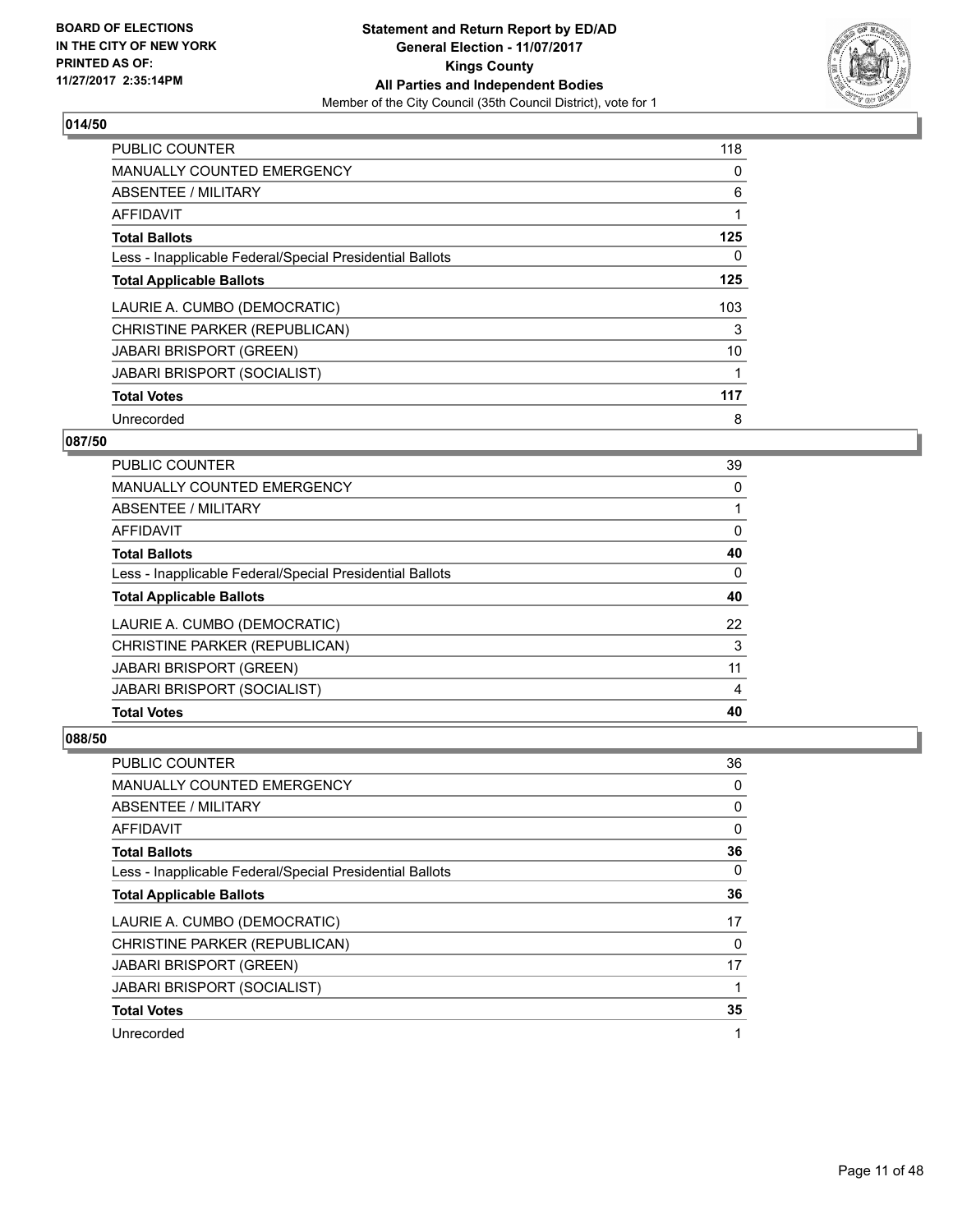

| <b>PUBLIC COUNTER</b>                                    | 245 |
|----------------------------------------------------------|-----|
| <b>MANUALLY COUNTED EMERGENCY</b>                        | 0   |
| ABSENTEE / MILITARY                                      | 6   |
| AFFIDAVIT                                                | 2   |
| <b>Total Ballots</b>                                     | 253 |
| Less - Inapplicable Federal/Special Presidential Ballots | 0   |
| <b>Total Applicable Ballots</b>                          | 253 |
| LAURIE A. CUMBO (DEMOCRATIC)                             | 133 |
| CHRISTINE PARKER (REPUBLICAN)                            | 4   |
| <b>JABARI BRISPORT (GREEN)</b>                           | 94  |
| JABARI BRISPORT (SOCIALIST)                              | 10  |
| <b>JESSICA BAKER VODOOR (WRITE-IN)</b>                   |     |
| <b>Total Votes</b>                                       | 242 |
| Unrecorded                                               | 11  |

# **090/50**

| PUBLIC COUNTER                                           | 161 |
|----------------------------------------------------------|-----|
| <b>MANUALLY COUNTED EMERGENCY</b>                        | 0   |
| ABSENTEE / MILITARY                                      | 2   |
| AFFIDAVIT                                                | 2   |
| <b>Total Ballots</b>                                     | 165 |
| Less - Inapplicable Federal/Special Presidential Ballots | 0   |
| <b>Total Applicable Ballots</b>                          | 165 |
| LAURIE A. CUMBO (DEMOCRATIC)                             | 98  |
| CHRISTINE PARKER (REPUBLICAN)                            | 4   |
| <b>JABARI BRISPORT (GREEN)</b>                           | 50  |
| <b>JABARI BRISPORT (SOCIALIST)</b>                       | 7   |
| <b>Total Votes</b>                                       | 159 |
| Unrecorded                                               | 6   |

| PUBLIC COUNTER                                           | 170 |
|----------------------------------------------------------|-----|
| <b>MANUALLY COUNTED EMERGENCY</b>                        | 0   |
| ABSENTEE / MILITARY                                      | 6   |
| AFFIDAVIT                                                |     |
| <b>Total Ballots</b>                                     | 177 |
| Less - Inapplicable Federal/Special Presidential Ballots | 0   |
| <b>Total Applicable Ballots</b>                          | 177 |
| LAURIE A. CUMBO (DEMOCRATIC)                             | 99  |
| CHRISTINE PARKER (REPUBLICAN)                            | 6   |
| <b>JABARI BRISPORT (GREEN)</b>                           | 59  |
| <b>JABARI BRISPORT (SOCIALIST)</b>                       | 7   |
| <b>Total Votes</b>                                       | 171 |
| Unrecorded                                               | 6   |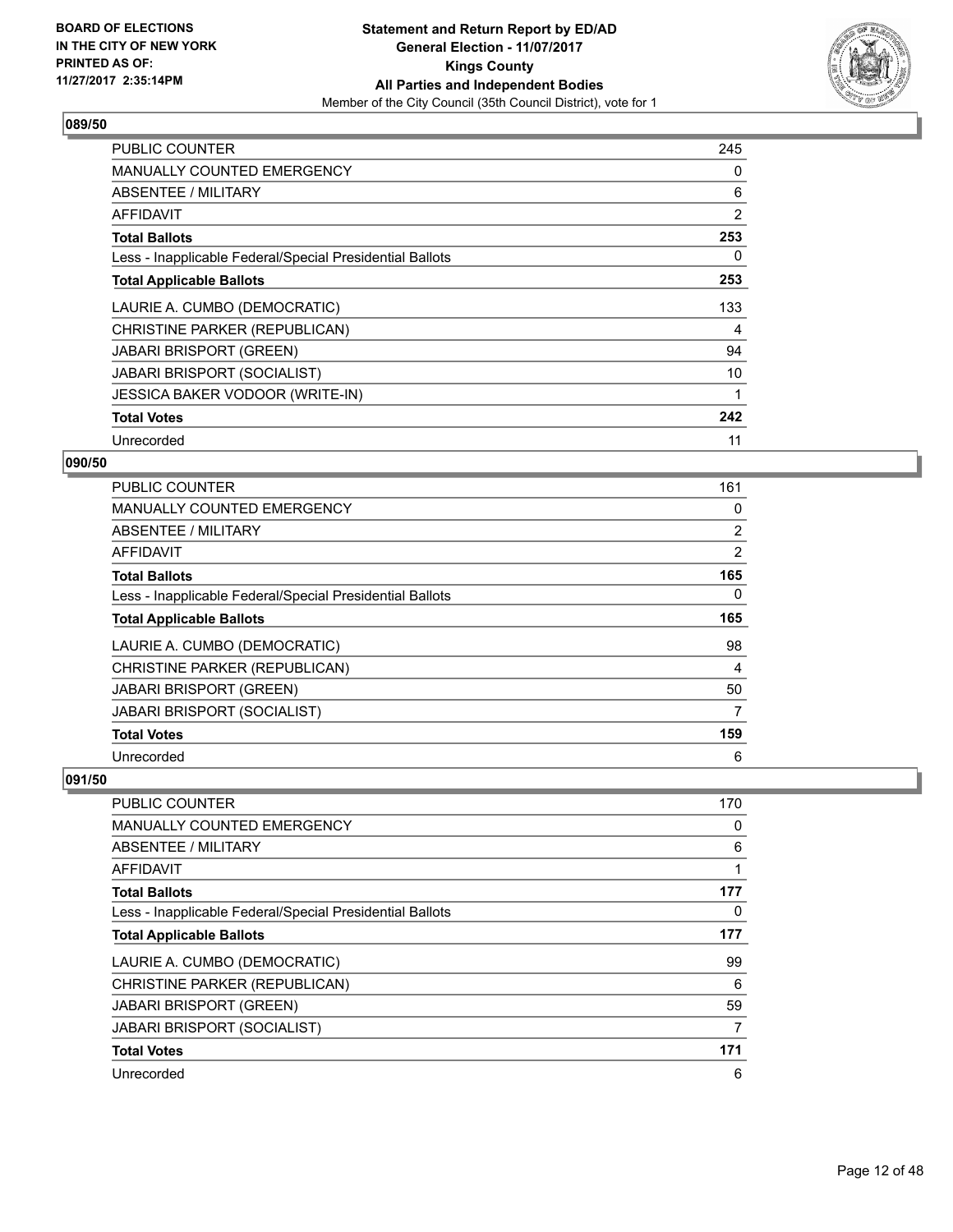

| <b>PUBLIC COUNTER</b>                                    | 221 |
|----------------------------------------------------------|-----|
| <b>MANUALLY COUNTED EMERGENCY</b>                        | 0   |
| ABSENTEE / MILITARY                                      | 0   |
| <b>AFFIDAVIT</b>                                         | 7   |
| <b>Total Ballots</b>                                     | 228 |
| Less - Inapplicable Federal/Special Presidential Ballots | 0   |
| <b>Total Applicable Ballots</b>                          | 228 |
| LAURIE A. CUMBO (DEMOCRATIC)                             | 133 |
| CHRISTINE PARKER (REPUBLICAN)                            | 7   |
| <b>JABARI BRISPORT (GREEN)</b>                           | 75  |
| <b>JABARI BRISPORT (SOCIALIST)</b>                       | 7   |
| <b>Total Votes</b>                                       | 222 |
| Unrecorded                                               | 6   |

# **093/50**

| PUBLIC COUNTER                                           | 50       |
|----------------------------------------------------------|----------|
| MANUALLY COUNTED EMERGENCY                               | 0        |
| ABSENTEE / MILITARY                                      | 0        |
| AFFIDAVIT                                                | 0        |
| <b>Total Ballots</b>                                     | 50       |
| Less - Inapplicable Federal/Special Presidential Ballots | $\Omega$ |
| <b>Total Applicable Ballots</b>                          | 50       |
| LAURIE A. CUMBO (DEMOCRATIC)                             | 28       |
| CHRISTINE PARKER (REPUBLICAN)                            | 0        |
| <b>JABARI BRISPORT (GREEN)</b>                           | 13       |
| <b>JABARI BRISPORT (SOCIALIST)</b>                       | 5        |
| <b>Total Votes</b>                                       | 46       |
| Unrecorded                                               | 4        |

| <b>PUBLIC COUNTER</b>                                    | 32             |
|----------------------------------------------------------|----------------|
| MANUALLY COUNTED EMERGENCY                               | 0              |
| ABSENTEE / MILITARY                                      | 3              |
| AFFIDAVIT                                                | 0              |
| <b>Total Ballots</b>                                     | 35             |
| Less - Inapplicable Federal/Special Presidential Ballots | 0              |
| <b>Total Applicable Ballots</b>                          | 35             |
| LAURIE A. CUMBO (DEMOCRATIC)                             | 21             |
| CHRISTINE PARKER (REPUBLICAN)                            | 3              |
| <b>JABARI BRISPORT (GREEN)</b>                           | 6              |
| JABARI BRISPORT (SOCIALIST)                              | 3              |
| <b>Total Votes</b>                                       | 33             |
| Unrecorded                                               | $\overline{2}$ |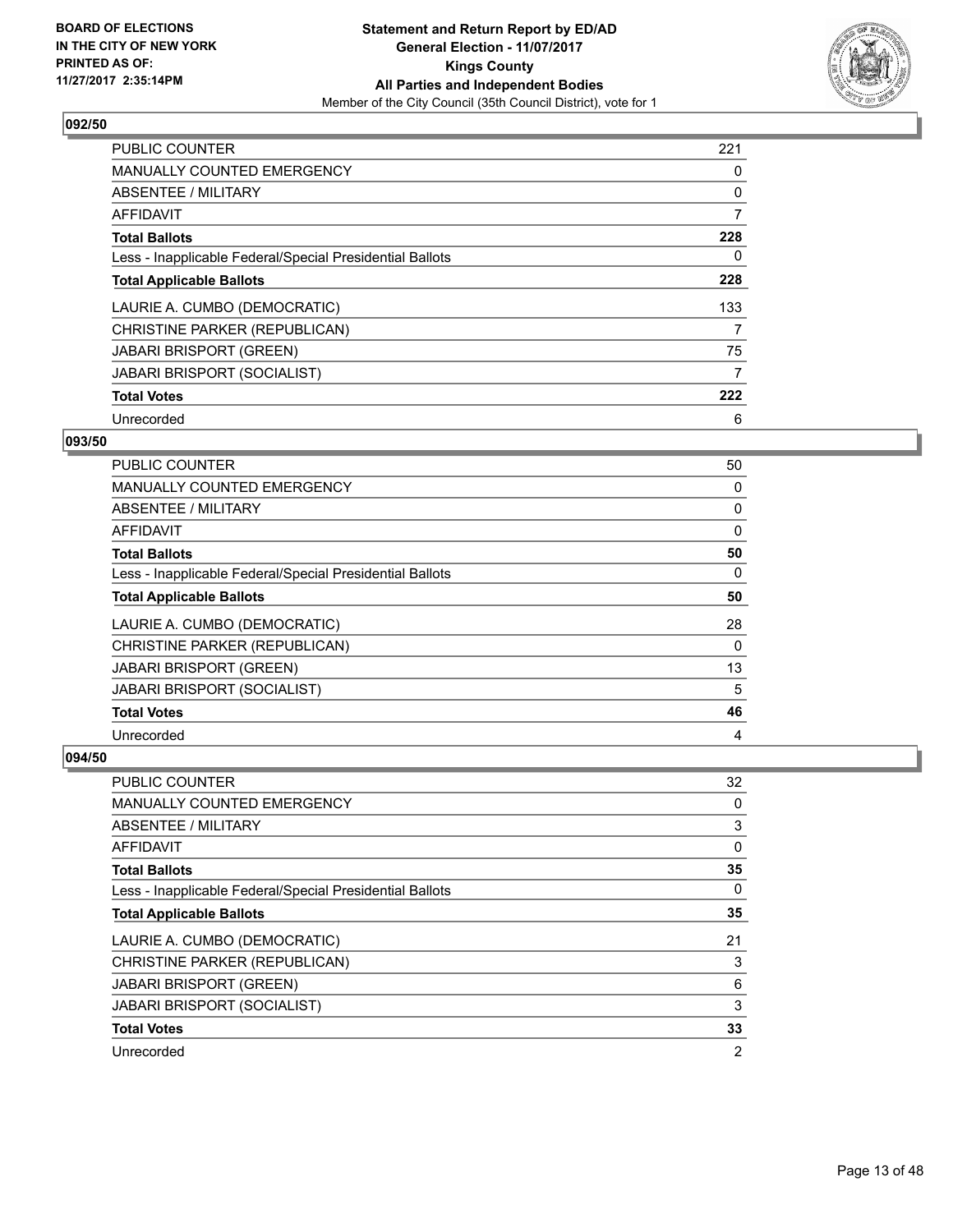

| <b>PUBLIC COUNTER</b>                                    | 211 |
|----------------------------------------------------------|-----|
| <b>MANUALLY COUNTED EMERGENCY</b>                        | 0   |
| ABSENTEE / MILITARY                                      |     |
| <b>AFFIDAVIT</b>                                         | 8   |
| <b>Total Ballots</b>                                     | 220 |
| Less - Inapplicable Federal/Special Presidential Ballots | 0   |
| <b>Total Applicable Ballots</b>                          | 220 |
| LAURIE A. CUMBO (DEMOCRATIC)                             | 129 |
| CHRISTINE PARKER (REPUBLICAN)                            | 8   |
| <b>JABARI BRISPORT (GREEN)</b>                           | 72  |
| <b>JABARI BRISPORT (SOCIALIST)</b>                       | 5   |
| <b>Total Votes</b>                                       | 214 |
| Unrecorded                                               | 6   |

# **103/50**

| <b>PUBLIC COUNTER</b>                                    | 0 |
|----------------------------------------------------------|---|
| <b>MANUALLY COUNTED EMERGENCY</b>                        | 0 |
| ABSENTEE / MILITARY                                      | 0 |
| AFFIDAVIT                                                | 0 |
| <b>Total Ballots</b>                                     | 0 |
| Less - Inapplicable Federal/Special Presidential Ballots | 0 |
| <b>Total Applicable Ballots</b>                          | 0 |
| LAURIE A. CUMBO (DEMOCRATIC)                             | 0 |
| CHRISTINE PARKER (REPUBLICAN)                            | 0 |
| <b>JABARI BRISPORT (GREEN)</b>                           | 0 |
| <b>JABARI BRISPORT (SOCIALIST)</b>                       | 0 |
| <b>Total Votes</b>                                       | 0 |
|                                                          |   |

| 107/50 COMBINED into: 103/50                             |              |
|----------------------------------------------------------|--------------|
| <b>Total Votes</b>                                       | 0            |
| JABARI BRISPORT (SOCIALIST)                              | 0            |
| <b>JABARI BRISPORT (GREEN)</b>                           | 0            |
| CHRISTINE PARKER (REPUBLICAN)                            | 0            |
| LAURIE A. CUMBO (DEMOCRATIC)                             | 0            |
| <b>Total Applicable Ballots</b>                          | 0            |
| Less - Inapplicable Federal/Special Presidential Ballots | $\mathbf{0}$ |
| <b>Total Ballots</b>                                     | 0            |
| AFFIDAVIT                                                | 0            |
| ABSENTEE / MILITARY                                      | 0            |
| <b>MANUALLY COUNTED EMERGENCY</b>                        | 0            |
| <b>PUBLIC COUNTER</b>                                    | 0            |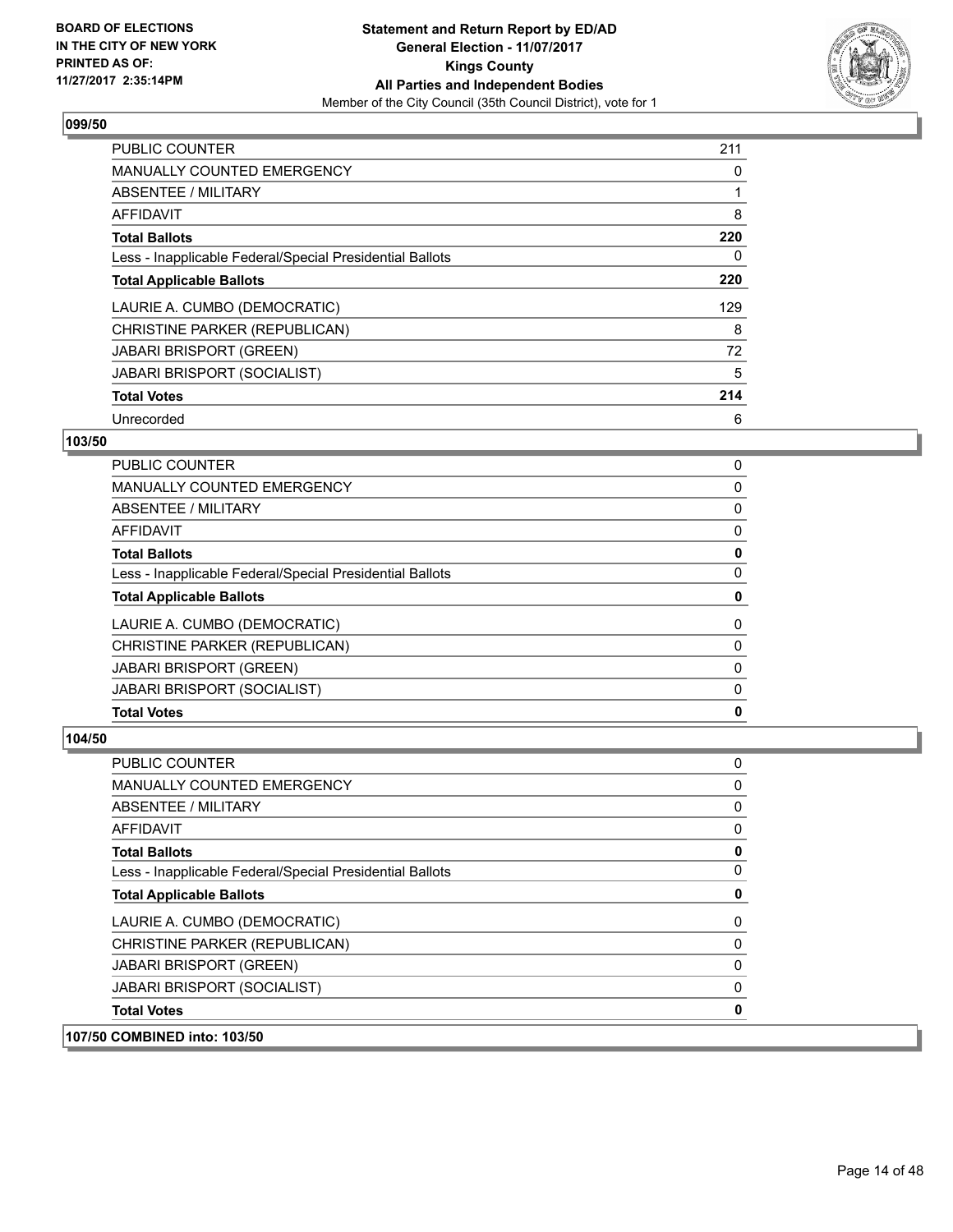

| <b>PUBLIC COUNTER</b>                                    | 81             |
|----------------------------------------------------------|----------------|
| <b>MANUALLY COUNTED EMERGENCY</b>                        | 0              |
| ABSENTEE / MILITARY                                      |                |
| AFFIDAVIT                                                | 3              |
| <b>Total Ballots</b>                                     | 85             |
| Less - Inapplicable Federal/Special Presidential Ballots | 0              |
| <b>Total Applicable Ballots</b>                          | 85             |
| LAURIE A. CUMBO (DEMOCRATIC)                             | 53             |
| CHRISTINE PARKER (REPUBLICAN)                            | 12             |
| <b>JABARI BRISPORT (GREEN)</b>                           | 18             |
| <b>JABARI BRISPORT (SOCIALIST)</b>                       | 0              |
| <b>Total Votes</b>                                       | 83             |
| Unrecorded                                               | $\overline{2}$ |

# **063/52**

| <b>PUBLIC COUNTER</b>                                    |   |
|----------------------------------------------------------|---|
| <b>MANUALLY COUNTED EMERGENCY</b>                        | 0 |
| ABSENTEE / MILITARY                                      | 0 |
| <b>AFFIDAVIT</b>                                         | 0 |
| <b>Total Ballots</b>                                     |   |
| Less - Inapplicable Federal/Special Presidential Ballots | 0 |
| <b>Total Applicable Ballots</b>                          |   |
| LAURIE A. CUMBO (DEMOCRATIC)                             |   |
| CHRISTINE PARKER (REPUBLICAN)                            | 0 |
| <b>JABARI BRISPORT (GREEN)</b>                           | 0 |
| <b>JABARI BRISPORT (SOCIALIST)</b>                       | 0 |
| <b>Total Votes</b>                                       |   |

| <b>PUBLIC COUNTER</b>                                    | 332 |
|----------------------------------------------------------|-----|
| <b>MANUALLY COUNTED EMERGENCY</b>                        | 0   |
| ABSENTEE / MILITARY                                      | 7   |
| AFFIDAVIT                                                | 1   |
| <b>Total Ballots</b>                                     | 340 |
| Less - Inapplicable Federal/Special Presidential Ballots | 0   |
| <b>Total Applicable Ballots</b>                          | 340 |
| LAURIE A. CUMBO (DEMOCRATIC)                             | 195 |
| CHRISTINE PARKER (REPUBLICAN)                            | 13  |
| <b>JABARI BRISPORT (GREEN)</b>                           | 118 |
| <b>JABARI BRISPORT (SOCIALIST)</b>                       | 6   |
| <b>Total Votes</b>                                       | 332 |
| Unrecorded                                               | 8   |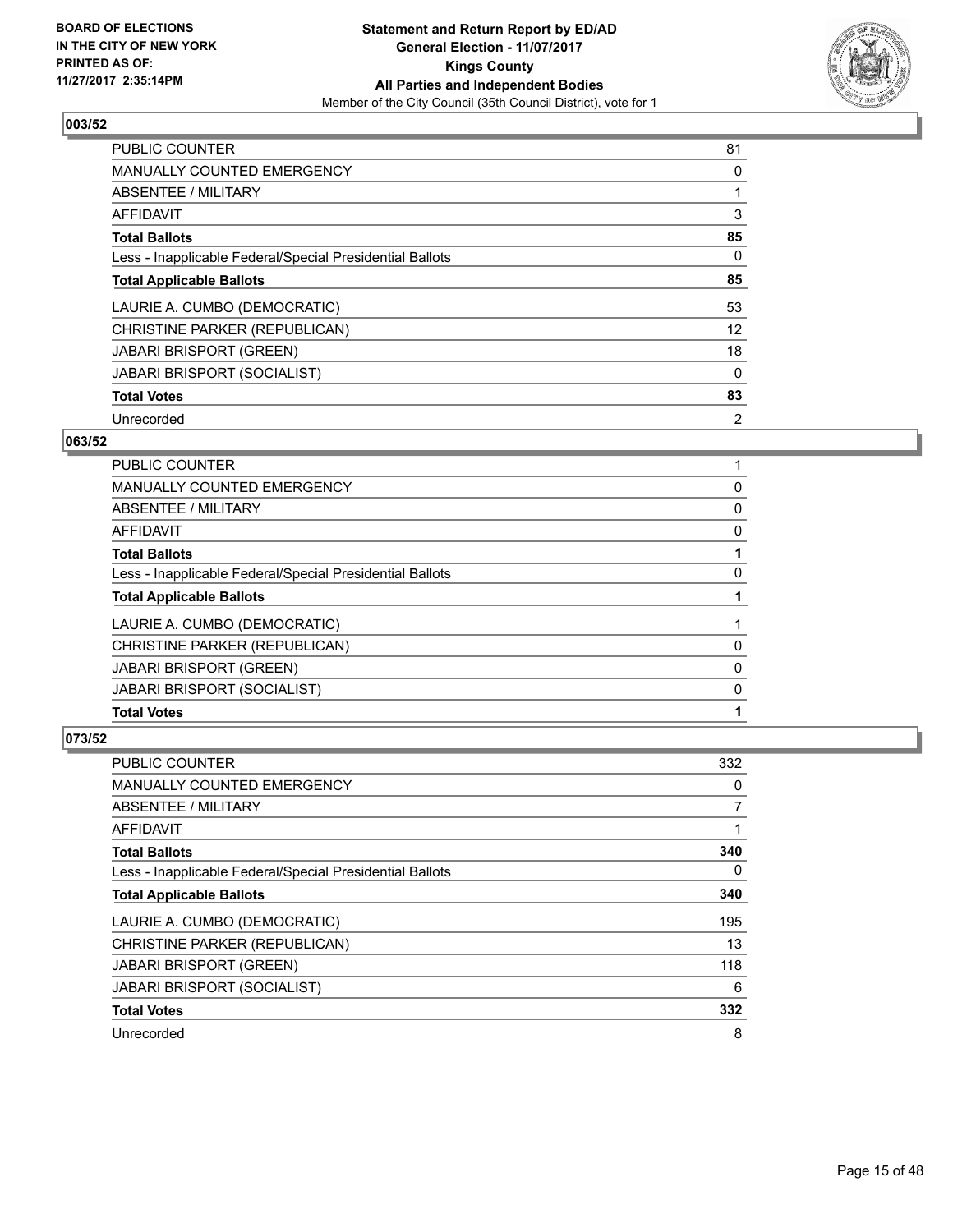

| <b>PUBLIC COUNTER</b>                                    | 272            |
|----------------------------------------------------------|----------------|
| <b>MANUALLY COUNTED EMERGENCY</b>                        | 0              |
| ABSENTEE / MILITARY                                      | $\overline{7}$ |
| <b>AFFIDAVIT</b>                                         | 4              |
| <b>Total Ballots</b>                                     | 283            |
| Less - Inapplicable Federal/Special Presidential Ballots | 0              |
| <b>Total Applicable Ballots</b>                          | 283            |
| LAURIE A. CUMBO (DEMOCRATIC)                             | 146            |
| CHRISTINE PARKER (REPUBLICAN)                            | 7              |
| <b>JABARI BRISPORT (GREEN)</b>                           | 100            |
| <b>JABARI BRISPORT (SOCIALIST)</b>                       | 16             |
| DREW AKASON (WRITE-IN)                                   |                |
| <b>Total Votes</b>                                       | 270            |
| Unrecorded                                               | 13             |

# **075/52**

| <b>PUBLIC COUNTER</b>                                    | 372 |
|----------------------------------------------------------|-----|
| <b>MANUALLY COUNTED EMERGENCY</b>                        | 0   |
| ABSENTEE / MILITARY                                      | 3   |
| AFFIDAVIT                                                | 8   |
| <b>Total Ballots</b>                                     | 383 |
| Less - Inapplicable Federal/Special Presidential Ballots | 0   |
| <b>Total Applicable Ballots</b>                          | 383 |
| LAURIE A. CUMBO (DEMOCRATIC)                             | 192 |
| CHRISTINE PARKER (REPUBLICAN)                            | 12  |
| <b>JABARI BRISPORT (GREEN)</b>                           | 146 |
| <b>JABARI BRISPORT (SOCIALIST)</b>                       | 19  |
| EDE FOX (WRITE-IN)                                       |     |
| <b>Total Votes</b>                                       | 370 |
| Unrecorded                                               | 13  |

| PUBLIC COUNTER                                           | 403 |
|----------------------------------------------------------|-----|
| <b>MANUALLY COUNTED EMERGENCY</b>                        | 0   |
| <b>ABSENTEE / MILITARY</b>                               | 6   |
| <b>AFFIDAVIT</b>                                         | 4   |
| <b>Total Ballots</b>                                     | 413 |
| Less - Inapplicable Federal/Special Presidential Ballots | 0   |
| <b>Total Applicable Ballots</b>                          | 413 |
| LAURIE A. CUMBO (DEMOCRATIC)                             | 244 |
| CHRISTINE PARKER (REPUBLICAN)                            | 16  |
| <b>JABARI BRISPORT (GREEN)</b>                           | 122 |
| <b>JABARI BRISPORT (SOCIALIST)</b>                       | 13  |
| EDE FOX (WRITE-IN)                                       | 1   |
| <b>JULIA ROTHWAX (WRITE-IN)</b>                          | 1   |
| <b>Total Votes</b>                                       | 397 |
| Unrecorded                                               | 16  |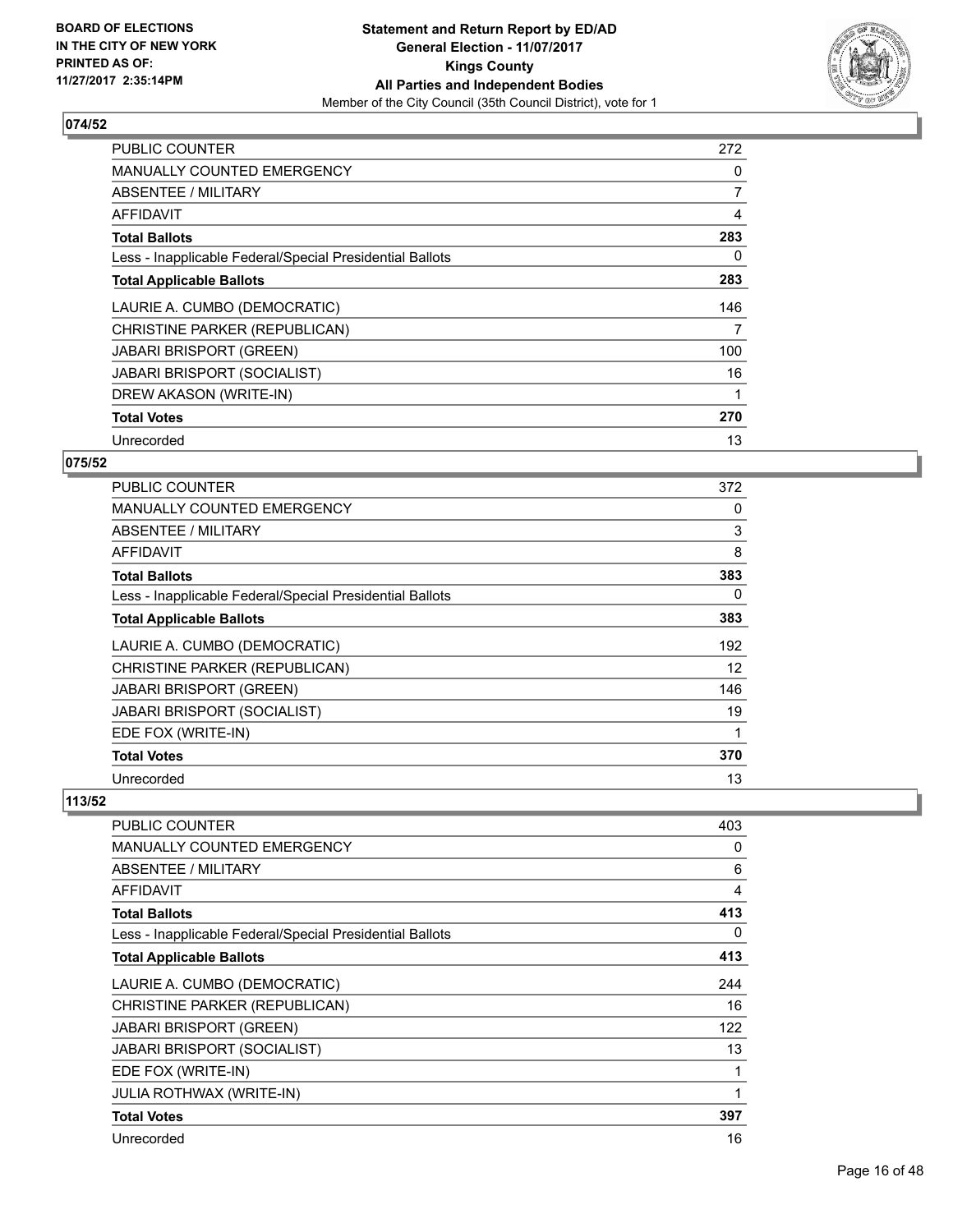

| <b>PUBLIC COUNTER</b>                                    | 109 |
|----------------------------------------------------------|-----|
| <b>MANUALLY COUNTED EMERGENCY</b>                        | 0   |
| ABSENTEE / MILITARY                                      | 0   |
| AFFIDAVIT                                                |     |
| <b>Total Ballots</b>                                     | 110 |
| Less - Inapplicable Federal/Special Presidential Ballots | 0   |
| <b>Total Applicable Ballots</b>                          | 110 |
| LAURIE A. CUMBO (DEMOCRATIC)                             | 89  |
| CHRISTINE PARKER (REPUBLICAN)                            | 10  |
| <b>JABARI BRISPORT (GREEN)</b>                           | 7   |
| <b>JABARI BRISPORT (SOCIALIST)</b>                       |     |
| <b>Total Votes</b>                                       | 107 |
| Unrecorded                                               | 3   |

# **073/56**

| <b>PUBLIC COUNTER</b>                                    | 219 |
|----------------------------------------------------------|-----|
| MANUALLY COUNTED EMERGENCY                               | 0   |
| ABSENTEE / MILITARY                                      | 3   |
| AFFIDAVIT                                                | 5   |
| <b>Total Ballots</b>                                     | 227 |
| Less - Inapplicable Federal/Special Presidential Ballots | 0   |
| <b>Total Applicable Ballots</b>                          | 227 |
| LAURIE A. CUMBO (DEMOCRATIC)                             | 167 |
| CHRISTINE PARKER (REPUBLICAN)                            | 6   |
| <b>JABARI BRISPORT (GREEN)</b>                           | 34  |
| JABARI BRISPORT (SOCIALIST)                              | 11  |
| DUNCAN GRANT (WRITE-IN)                                  | 1   |
| <b>Total Votes</b>                                       | 219 |
| Unrecorded                                               | 8   |

| <b>PUBLIC COUNTER</b>                                    | 139            |
|----------------------------------------------------------|----------------|
| <b>MANUALLY COUNTED EMERGENCY</b>                        | 0              |
| ABSENTEE / MILITARY                                      | $\overline{2}$ |
| AFFIDAVIT                                                |                |
| <b>Total Ballots</b>                                     | 142            |
| Less - Inapplicable Federal/Special Presidential Ballots | 0              |
| <b>Total Applicable Ballots</b>                          | 142            |
| LAURIE A. CUMBO (DEMOCRATIC)                             | 113            |
| CHRISTINE PARKER (REPUBLICAN)                            | 5              |
| <b>JABARI BRISPORT (GREEN)</b>                           | 14             |
| <b>JABARI BRISPORT (SOCIALIST)</b>                       | $\overline{2}$ |
| <b>Total Votes</b>                                       | 134            |
| Unrecorded                                               | 8              |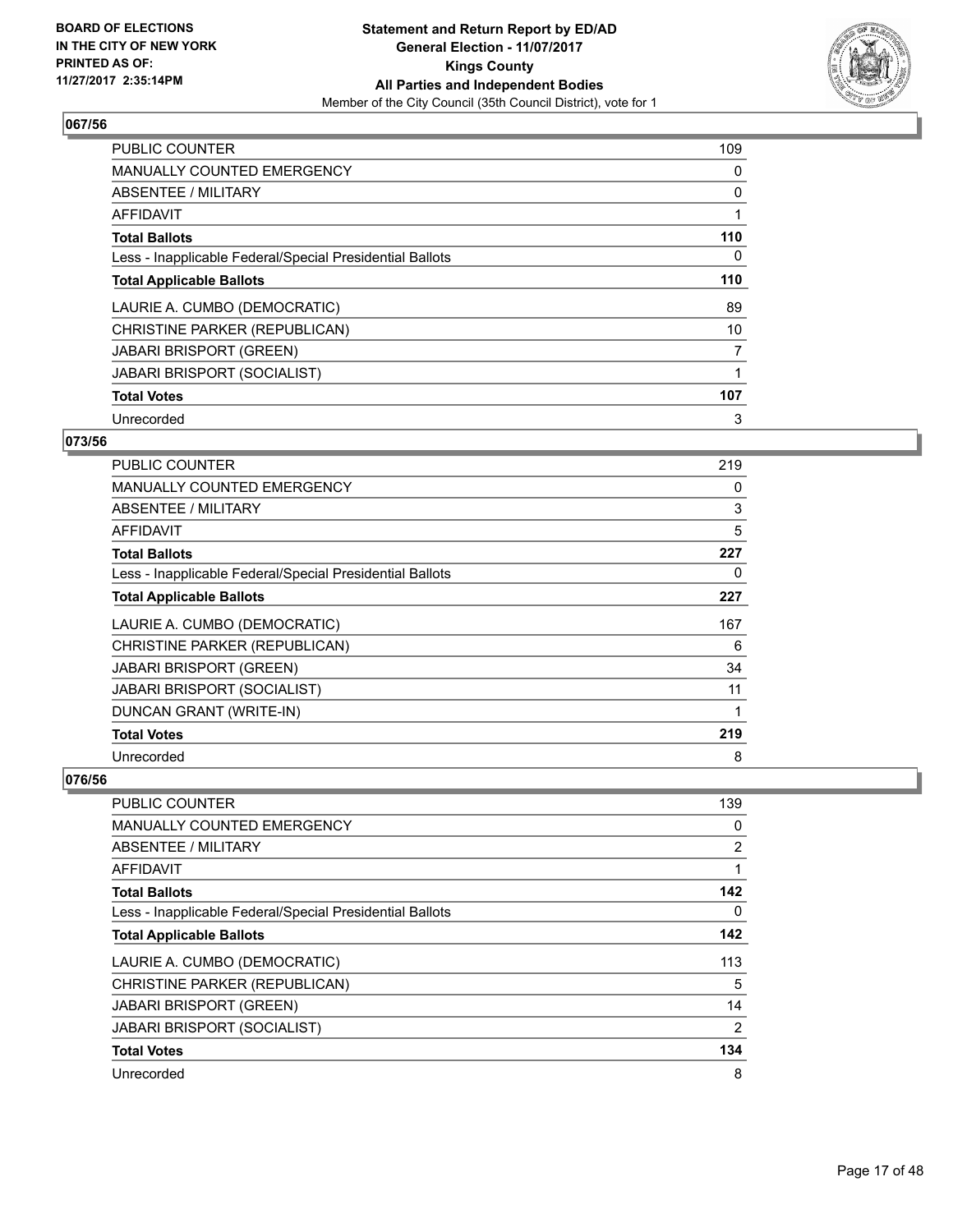

| <b>PUBLIC COUNTER</b>                                    | 175 |
|----------------------------------------------------------|-----|
| <b>MANUALLY COUNTED EMERGENCY</b>                        | 0   |
| ABSENTEE / MILITARY                                      | 5   |
| <b>AFFIDAVIT</b>                                         | 4   |
| <b>Total Ballots</b>                                     | 184 |
| Less - Inapplicable Federal/Special Presidential Ballots | 0   |
| <b>Total Applicable Ballots</b>                          | 184 |
| LAURIE A. CUMBO (DEMOCRATIC)                             | 131 |
| CHRISTINE PARKER (REPUBLICAN)                            | 16  |
| <b>JABARI BRISPORT (GREEN)</b>                           | 22  |
| <b>JABARI BRISPORT (SOCIALIST)</b>                       | 2   |
| <b>Total Votes</b>                                       | 171 |
| Unrecorded                                               | 13  |

| <b>PUBLIC COUNTER</b>                                    | 219 |
|----------------------------------------------------------|-----|
| <b>MANUALLY COUNTED EMERGENCY</b>                        | 0   |
| <b>ABSENTEE / MILITARY</b>                               | 8   |
| AFFIDAVIT                                                | 1   |
| <b>Total Ballots</b>                                     | 228 |
| Less - Inapplicable Federal/Special Presidential Ballots | 0   |
| <b>Total Applicable Ballots</b>                          | 228 |
| LAURIE A. CUMBO (DEMOCRATIC)                             | 173 |
| CHRISTINE PARKER (REPUBLICAN)                            | 3   |
| <b>JABARI BRISPORT (GREEN)</b>                           | 31  |
| <b>JABARI BRISPORT (SOCIALIST)</b>                       | 13  |
| <b>Total Votes</b>                                       | 220 |
| Unrecorded                                               | 8   |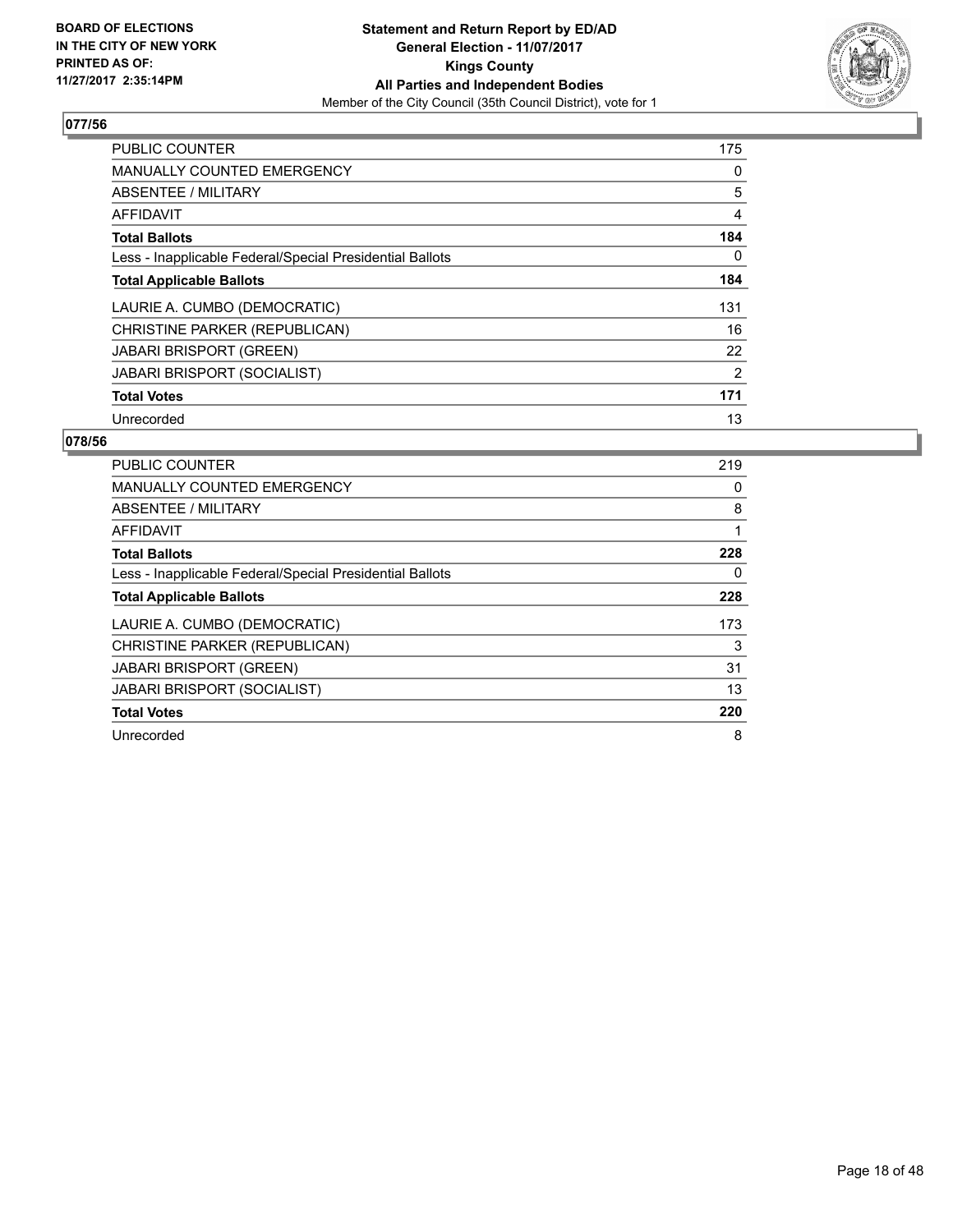

| <b>PUBLIC COUNTER</b>                                    | 133 |
|----------------------------------------------------------|-----|
| <b>MANUALLY COUNTED EMERGENCY</b>                        | 0   |
| ABSENTEE / MILITARY                                      | 6   |
| <b>AFFIDAVIT</b>                                         | 0   |
| <b>Total Ballots</b>                                     | 139 |
| Less - Inapplicable Federal/Special Presidential Ballots | 0   |
| <b>Total Applicable Ballots</b>                          | 139 |
| LAURIE A. CUMBO (DEMOCRATIC)                             | 119 |
| CHRISTINE PARKER (REPUBLICAN)                            | 4   |
| <b>JABARI BRISPORT (GREEN)</b>                           | 5   |
| <b>JABARI BRISPORT (SOCIALIST)</b>                       | 0   |
| <b>Total Votes</b>                                       | 128 |
| Unrecorded                                               | 11  |

# **002/57**

| <b>PUBLIC COUNTER</b>                                    | 208 |
|----------------------------------------------------------|-----|
| <b>MANUALLY COUNTED EMERGENCY</b>                        | 0   |
| ABSENTEE / MILITARY                                      |     |
| AFFIDAVIT                                                | 2   |
| <b>Total Ballots</b>                                     | 211 |
| Less - Inapplicable Federal/Special Presidential Ballots | 0   |
| <b>Total Applicable Ballots</b>                          | 211 |
| LAURIE A. CUMBO (DEMOCRATIC)                             | 179 |
| CHRISTINE PARKER (REPUBLICAN)                            | 6   |
| <b>JABARI BRISPORT (GREEN)</b>                           | 10  |
| <b>JABARI BRISPORT (SOCIALIST)</b>                       | 0   |
| <b>Total Votes</b>                                       | 195 |
| Unrecorded                                               | 16  |

| <b>PUBLIC COUNTER</b>                                    | 183            |
|----------------------------------------------------------|----------------|
| <b>MANUALLY COUNTED EMERGENCY</b>                        | 0              |
| ABSENTEE / MILITARY                                      | $\overline{2}$ |
| AFFIDAVIT                                                | 1              |
| <b>Total Ballots</b>                                     | 186            |
| Less - Inapplicable Federal/Special Presidential Ballots | 0              |
| <b>Total Applicable Ballots</b>                          | 186            |
| LAURIE A. CUMBO (DEMOCRATIC)                             | 146            |
| CHRISTINE PARKER (REPUBLICAN)                            | 10             |
| <b>JABARI BRISPORT (GREEN)</b>                           | 11             |
| <b>JABARI BRISPORT (SOCIALIST)</b>                       | 0              |
| ANTONIO REYNOSO (WRITE-IN)                               | 1              |
| SCHERRILE MURRAY (WRITE-IN)                              |                |
| <b>Total Votes</b>                                       | 169            |
| Unrecorded                                               | 17             |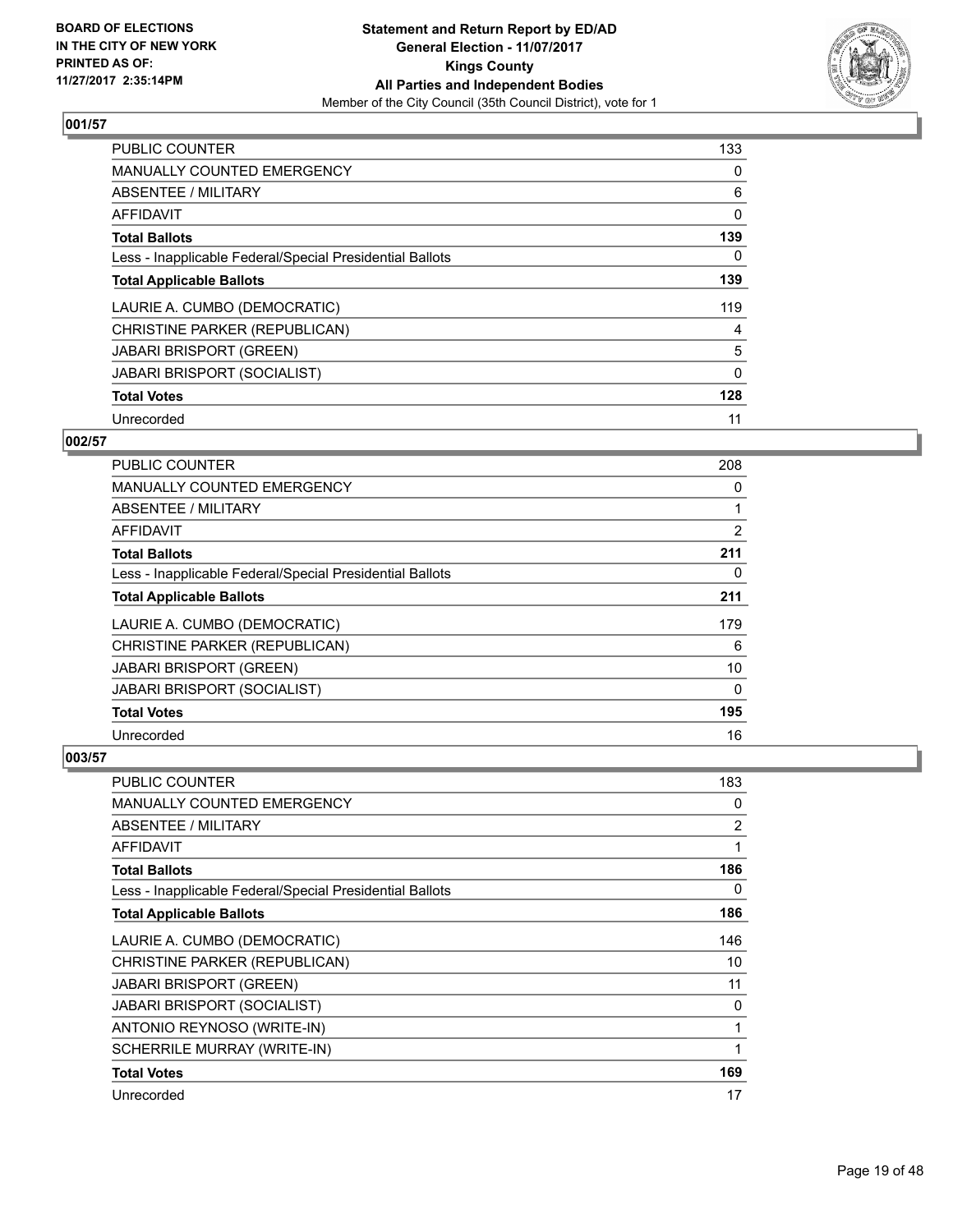

| <b>PUBLIC COUNTER</b>                                    | 143            |
|----------------------------------------------------------|----------------|
| <b>MANUALLY COUNTED EMERGENCY</b>                        | 0              |
| <b>ABSENTEE / MILITARY</b>                               | 4              |
| <b>AFFIDAVIT</b>                                         | $\overline{2}$ |
| <b>Total Ballots</b>                                     | 149            |
| Less - Inapplicable Federal/Special Presidential Ballots | 0              |
| <b>Total Applicable Ballots</b>                          | 149            |
| LAURIE A. CUMBO (DEMOCRATIC)                             | 124            |
| CHRISTINE PARKER (REPUBLICAN)                            | 4              |
| <b>JABARI BRISPORT (GREEN)</b>                           | 6              |
| <b>JABARI BRISPORT (SOCIALIST)</b>                       | 0              |
| <b>Total Votes</b>                                       | 134            |
| Unrecorded                                               | 15             |

# **007/57**

| <b>PUBLIC COUNTER</b>                                    | 107      |
|----------------------------------------------------------|----------|
| <b>MANUALLY COUNTED EMERGENCY</b>                        | 0        |
| ABSENTEE / MILITARY                                      | 7        |
| AFFIDAVIT                                                |          |
| <b>Total Ballots</b>                                     | 115      |
| Less - Inapplicable Federal/Special Presidential Ballots | 0        |
| <b>Total Applicable Ballots</b>                          | 115      |
| LAURIE A. CUMBO (DEMOCRATIC)                             | 93       |
| CHRISTINE PARKER (REPUBLICAN)                            | 4        |
| JABARI BRISPORT (GREEN)                                  | 3        |
| <b>JABARI BRISPORT (SOCIALIST)</b>                       | $\Omega$ |
| <b>Total Votes</b>                                       | 100      |
| Unrecorded                                               | 15       |

| <b>PUBLIC COUNTER</b>                                    | 170 |
|----------------------------------------------------------|-----|
| <b>MANUALLY COUNTED EMERGENCY</b>                        | 0   |
| ABSENTEE / MILITARY                                      | 6   |
| AFFIDAVIT                                                | 3   |
| <b>Total Ballots</b>                                     | 179 |
| Less - Inapplicable Federal/Special Presidential Ballots | 0   |
| <b>Total Applicable Ballots</b>                          | 179 |
| LAURIE A. CUMBO (DEMOCRATIC)                             | 140 |
| CHRISTINE PARKER (REPUBLICAN)                            | 8   |
| <b>JABARI BRISPORT (GREEN)</b>                           | 16  |
| JABARI BRISPORT (SOCIALIST)                              | 0   |
| <b>Total Votes</b>                                       | 164 |
| Unrecorded                                               | 15  |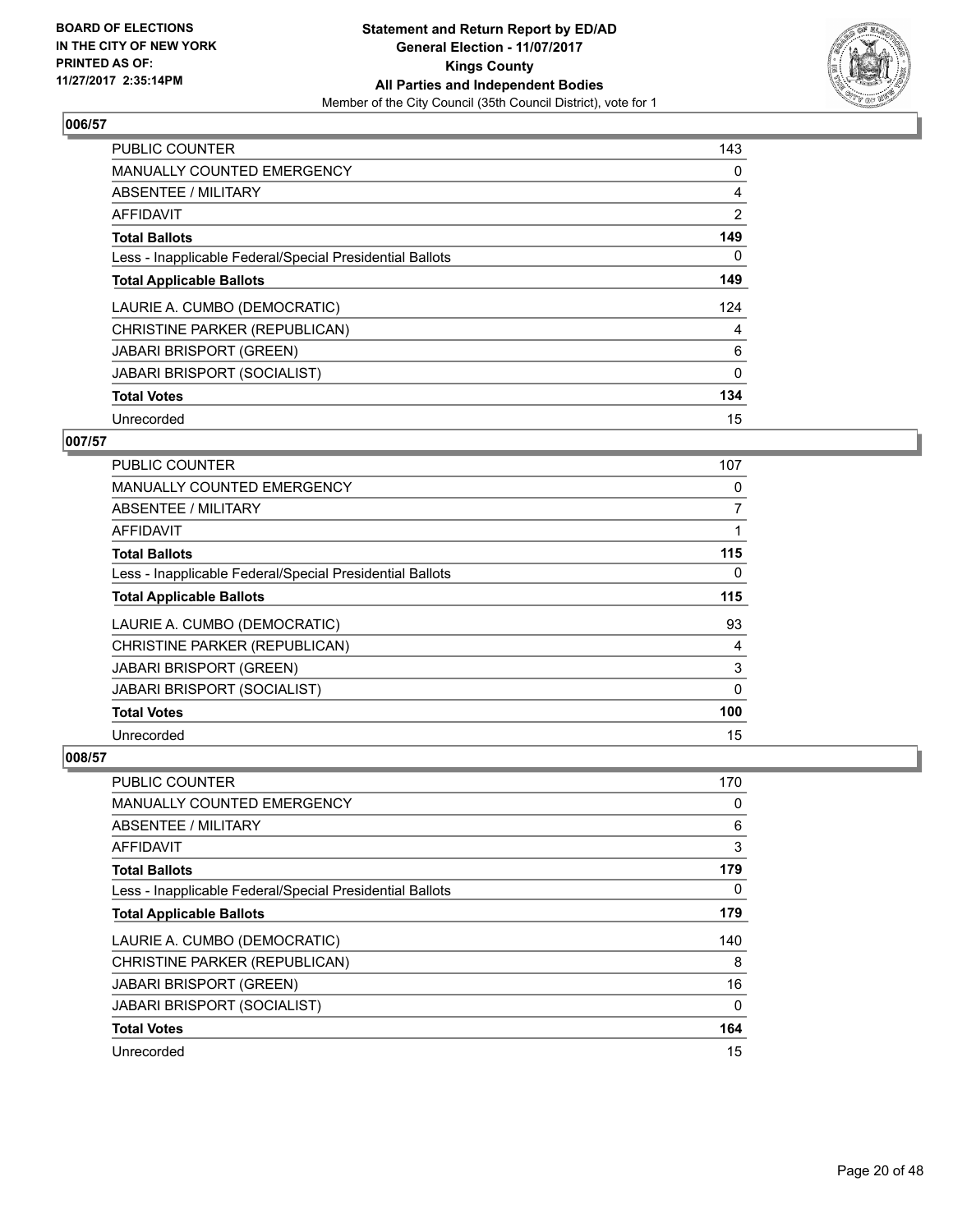

| <b>PUBLIC COUNTER</b>                                    | 244 |
|----------------------------------------------------------|-----|
| <b>MANUALLY COUNTED EMERGENCY</b>                        | 0   |
| ABSENTEE / MILITARY                                      | 6   |
| AFFIDAVIT                                                | 4   |
| <b>Total Ballots</b>                                     | 254 |
| Less - Inapplicable Federal/Special Presidential Ballots | 0   |
| <b>Total Applicable Ballots</b>                          | 254 |
| LAURIE A. CUMBO (DEMOCRATIC)                             | 195 |
| CHRISTINE PARKER (REPUBLICAN)                            | 15  |
| <b>JABARI BRISPORT (GREEN)</b>                           | 33  |
| <b>JABARI BRISPORT (SOCIALIST)</b>                       | 4   |
| <b>Total Votes</b>                                       | 247 |
| Unrecorded                                               | 7   |

# **010/57**

| <b>PUBLIC COUNTER</b>                                    | 382 |
|----------------------------------------------------------|-----|
| <b>MANUALLY COUNTED EMERGENCY</b>                        | 0   |
| <b>ABSENTEE / MILITARY</b>                               | 13  |
| <b>AFFIDAVIT</b>                                         | 10  |
| <b>Total Ballots</b>                                     | 405 |
| Less - Inapplicable Federal/Special Presidential Ballots | 0   |
| <b>Total Applicable Ballots</b>                          | 405 |
| LAURIE A. CUMBO (DEMOCRATIC)                             | 290 |
| CHRISTINE PARKER (REPUBLICAN)                            | 26  |
| <b>JABARI BRISPORT (GREEN)</b>                           | 65  |
| <b>JABARI BRISPORT (SOCIALIST)</b>                       | 7   |
| ANDREW SLOAT (WRITE-IN)                                  | 1   |
| EDE FOX (WRITE-IN)                                       | 1   |
| JONATHAN MOSHE WESTRICH (WRITE-IN)                       | 1   |
| <b>Total Votes</b>                                       | 391 |
| Unrecorded                                               | 14  |

| <b>PUBLIC COUNTER</b>                                    | 262 |
|----------------------------------------------------------|-----|
| <b>MANUALLY COUNTED EMERGENCY</b>                        | 0   |
| ABSENTEE / MILITARY                                      | 34  |
| <b>AFFIDAVIT</b>                                         | 1   |
| <b>Total Ballots</b>                                     | 297 |
| Less - Inapplicable Federal/Special Presidential Ballots | 0   |
| <b>Total Applicable Ballots</b>                          | 297 |
| LAURIE A. CUMBO (DEMOCRATIC)                             | 225 |
| CHRISTINE PARKER (REPUBLICAN)                            | 16  |
| <b>JABARI BRISPORT (GREEN)</b>                           | 41  |
| <b>JABARI BRISPORT (SOCIALIST)</b>                       | 2   |
| <b>Total Votes</b>                                       | 284 |
| Unrecorded                                               | 13  |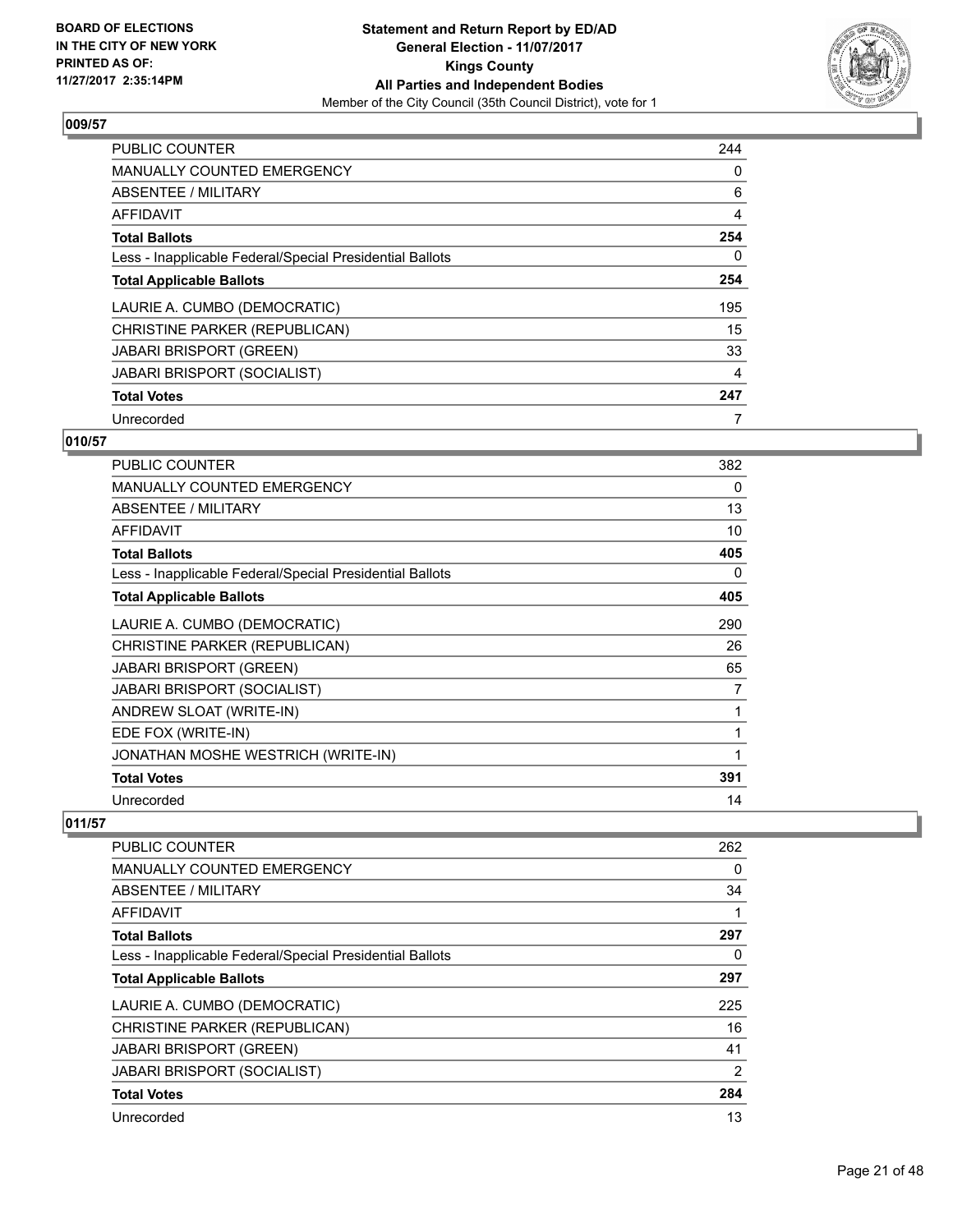

| <b>PUBLIC COUNTER</b>                                    | 179            |
|----------------------------------------------------------|----------------|
| <b>MANUALLY COUNTED EMERGENCY</b>                        | 0              |
| ABSENTEE / MILITARY                                      | $\overline{2}$ |
| <b>AFFIDAVIT</b>                                         | 0              |
| <b>Total Ballots</b>                                     | 181            |
| Less - Inapplicable Federal/Special Presidential Ballots | 0              |
| <b>Total Applicable Ballots</b>                          | 181            |
| LAURIE A. CUMBO (DEMOCRATIC)                             | 151            |
| CHRISTINE PARKER (REPUBLICAN)                            | 5              |
| <b>JABARI BRISPORT (GREEN)</b>                           | 17             |
| <b>JABARI BRISPORT (SOCIALIST)</b>                       | 0              |
| <b>Total Votes</b>                                       | 173            |
| Unrecorded                                               | 8              |

# **013/57**

| PUBLIC COUNTER                                           | 170 |
|----------------------------------------------------------|-----|
| <b>MANUALLY COUNTED EMERGENCY</b>                        | 0   |
| ABSENTEE / MILITARY                                      | 3   |
| AFFIDAVIT                                                | 2   |
| <b>Total Ballots</b>                                     | 175 |
| Less - Inapplicable Federal/Special Presidential Ballots | 0   |
| <b>Total Applicable Ballots</b>                          | 175 |
| LAURIE A. CUMBO (DEMOCRATIC)                             | 135 |
| CHRISTINE PARKER (REPUBLICAN)                            | 10  |
| <b>JABARI BRISPORT (GREEN)</b>                           | 17  |
| <b>JABARI BRISPORT (SOCIALIST)</b>                       | 1   |
| <b>Total Votes</b>                                       | 163 |
| Unrecorded                                               | 12  |

| PUBLIC COUNTER                                           | 178 |
|----------------------------------------------------------|-----|
| <b>MANUALLY COUNTED EMERGENCY</b>                        | 0   |
| ABSENTEE / MILITARY                                      | 1   |
| AFFIDAVIT                                                | 13  |
| <b>Total Ballots</b>                                     | 192 |
| Less - Inapplicable Federal/Special Presidential Ballots | 0   |
| <b>Total Applicable Ballots</b>                          | 192 |
| LAURIE A. CUMBO (DEMOCRATIC)                             | 118 |
| CHRISTINE PARKER (REPUBLICAN)                            | 10  |
| <b>JABARI BRISPORT (GREEN)</b>                           | 50  |
| <b>JABARI BRISPORT (SOCIALIST)</b>                       | 6   |
| <b>Total Votes</b>                                       | 184 |
| Unrecorded                                               | 8   |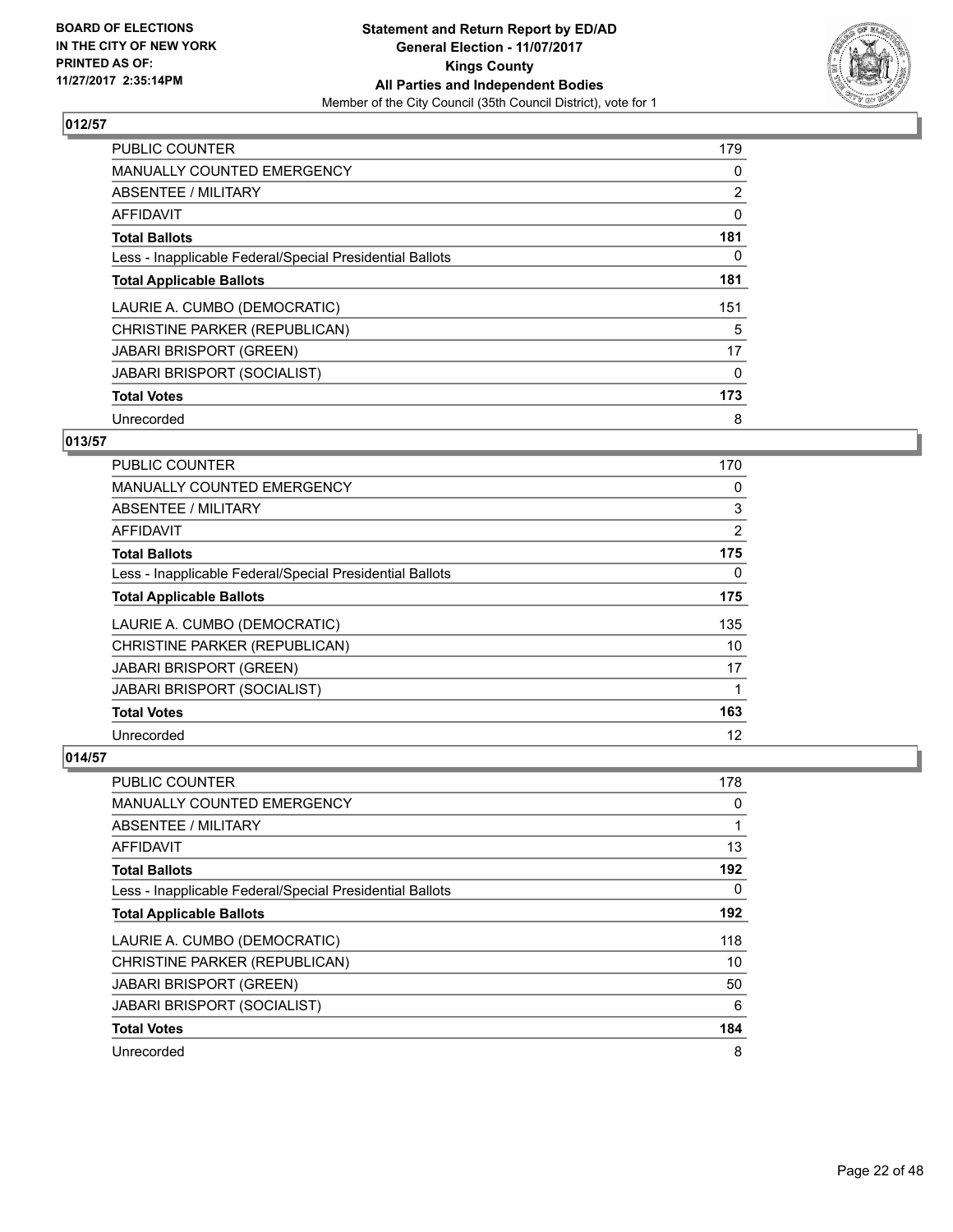

| <b>PUBLIC COUNTER</b>                                    | 282 |
|----------------------------------------------------------|-----|
| MANUALLY COUNTED EMERGENCY                               | 0   |
| ABSENTEE / MILITARY                                      | 3   |
| AFFIDAVIT                                                | 2   |
| <b>Total Ballots</b>                                     | 287 |
| Less - Inapplicable Federal/Special Presidential Ballots | 0   |
| <b>Total Applicable Ballots</b>                          | 287 |
| LAURIE A. CUMBO (DEMOCRATIC)                             | 152 |
| CHRISTINE PARKER (REPUBLICAN)                            | 7   |
| <b>JABARI BRISPORT (GREEN)</b>                           | 112 |
| <b>JABARI BRISPORT (SOCIALIST)</b>                       | 8   |
| EDE FOX (WRITE-IN)                                       | 1   |
| UNATTRIBUTABLE WRITE-IN (WRITE-IN)                       | 1   |
| <b>Total Votes</b>                                       | 281 |
| Unrecorded                                               | 6   |

# **016/57**

| <b>PUBLIC COUNTER</b>                                    | 402 |
|----------------------------------------------------------|-----|
| <b>MANUALLY COUNTED EMERGENCY</b>                        | 0   |
| ABSENTEE / MILITARY                                      | 5   |
| AFFIDAVIT                                                | 6   |
| <b>Total Ballots</b>                                     | 413 |
| Less - Inapplicable Federal/Special Presidential Ballots | 0   |
| <b>Total Applicable Ballots</b>                          | 413 |
| LAURIE A. CUMBO (DEMOCRATIC)                             | 272 |
| CHRISTINE PARKER (REPUBLICAN)                            | 15  |
| <b>JABARI BRISPORT (GREEN)</b>                           | 104 |
| <b>JABARI BRISPORT (SOCIALIST)</b>                       | 6   |
| EDE FOX (WRITE-IN)                                       | 2   |
| <b>Total Votes</b>                                       | 399 |
| Unrecorded                                               | 14  |

| PUBLIC COUNTER                                           | 490 |
|----------------------------------------------------------|-----|
| <b>MANUALLY COUNTED EMERGENCY</b>                        | 0   |
| ABSENTEE / MILITARY                                      | 7   |
| AFFIDAVIT                                                | 7   |
| <b>Total Ballots</b>                                     | 504 |
| Less - Inapplicable Federal/Special Presidential Ballots | 0   |
| <b>Total Applicable Ballots</b>                          | 504 |
| LAURIE A. CUMBO (DEMOCRATIC)                             | 326 |
| CHRISTINE PARKER (REPUBLICAN)                            | 10  |
| <b>JABARI BRISPORT (GREEN)</b>                           | 142 |
| <b>JABARI BRISPORT (SOCIALIST)</b>                       | 12  |
| REGINA WILSON (WRITE-IN)                                 | 1   |
| <b>Total Votes</b>                                       | 491 |
| Unrecorded                                               | 13  |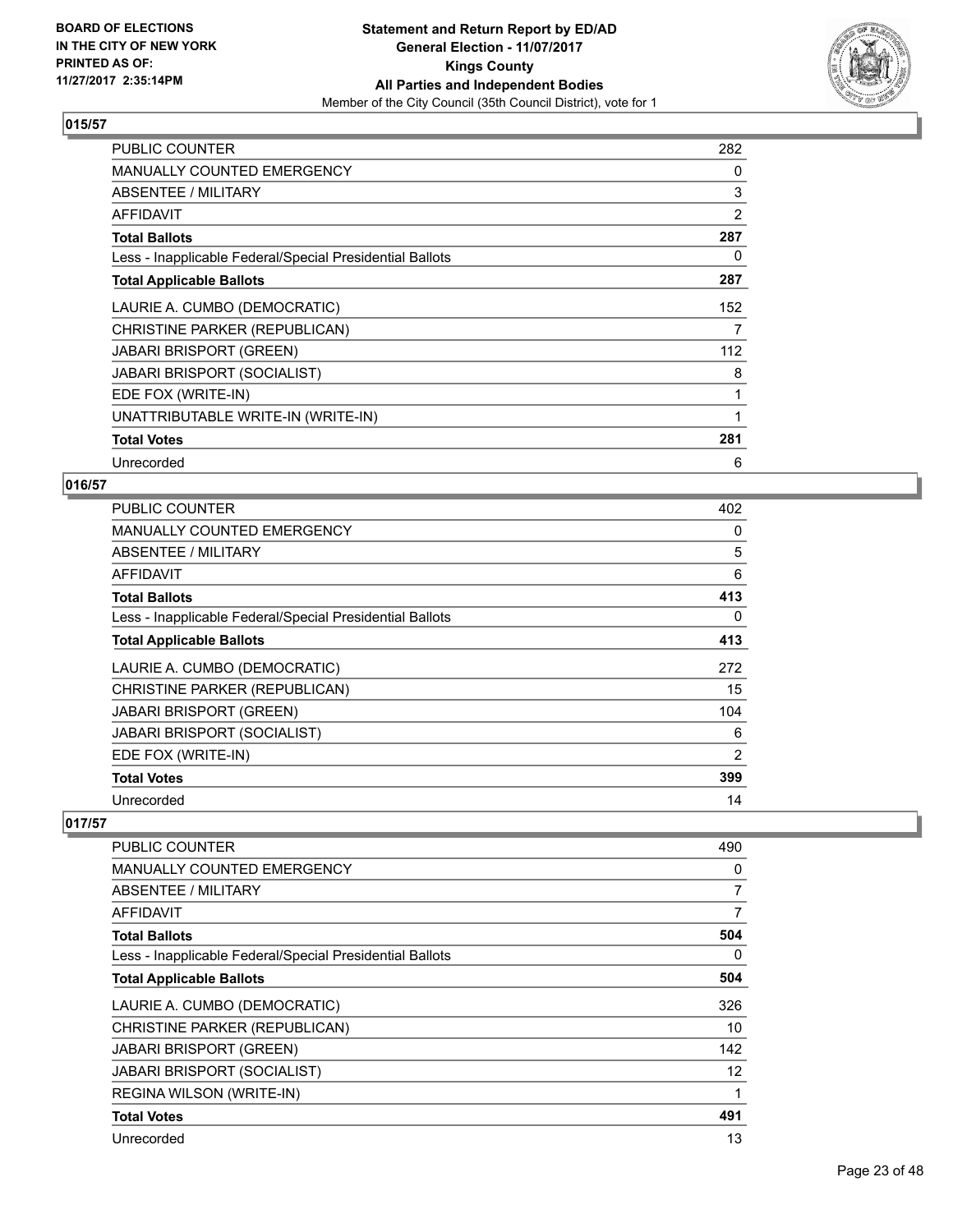

| <b>PUBLIC COUNTER</b>                                    | 379 |
|----------------------------------------------------------|-----|
| <b>MANUALLY COUNTED EMERGENCY</b>                        | 0   |
| ABSENTEE / MILITARY                                      | 9   |
| <b>AFFIDAVIT</b>                                         | 3   |
| <b>Total Ballots</b>                                     | 391 |
| Less - Inapplicable Federal/Special Presidential Ballots | 0   |
| <b>Total Applicable Ballots</b>                          | 391 |
| LAURIE A. CUMBO (DEMOCRATIC)                             | 291 |
| CHRISTINE PARKER (REPUBLICAN)                            | 9   |
| <b>JABARI BRISPORT (GREEN)</b>                           | 68  |
| <b>JABARI BRISPORT (SOCIALIST)</b>                       | 7   |
| STEPHEN T LEVIN (WRITE-IN)                               |     |
| <b>Total Votes</b>                                       | 376 |
| Unrecorded                                               | 15  |

# **023/57**

| <b>PUBLIC COUNTER</b>                                    | 36 |
|----------------------------------------------------------|----|
| <b>MANUALLY COUNTED EMERGENCY</b>                        | 0  |
| ABSENTEE / MILITARY                                      | 0  |
| AFFIDAVIT                                                |    |
| <b>Total Ballots</b>                                     | 37 |
| Less - Inapplicable Federal/Special Presidential Ballots | 0  |
| <b>Total Applicable Ballots</b>                          | 37 |
| LAURIE A. CUMBO (DEMOCRATIC)                             | 21 |
| CHRISTINE PARKER (REPUBLICAN)                            |    |
| <b>JABARI BRISPORT (GREEN)</b>                           | 12 |
| <b>JABARI BRISPORT (SOCIALIST)</b>                       | 3  |
| <b>Total Votes</b>                                       | 37 |

| <b>PUBLIC COUNTER</b>                                    | 338 |
|----------------------------------------------------------|-----|
| <b>MANUALLY COUNTED EMERGENCY</b>                        | 0   |
| ABSENTEE / MILITARY                                      | 8   |
| AFFIDAVIT                                                | 0   |
| <b>Total Ballots</b>                                     | 346 |
| Less - Inapplicable Federal/Special Presidential Ballots | 0   |
| <b>Total Applicable Ballots</b>                          | 346 |
| LAURIE A. CUMBO (DEMOCRATIC)                             | 211 |
| CHRISTINE PARKER (REPUBLICAN)                            | 9   |
| <b>JABARI BRISPORT (GREEN)</b>                           | 105 |
| JABARI BRISPORT (SOCIALIST)                              | 6   |
| <b>Total Votes</b>                                       | 331 |
| Unrecorded                                               | 15  |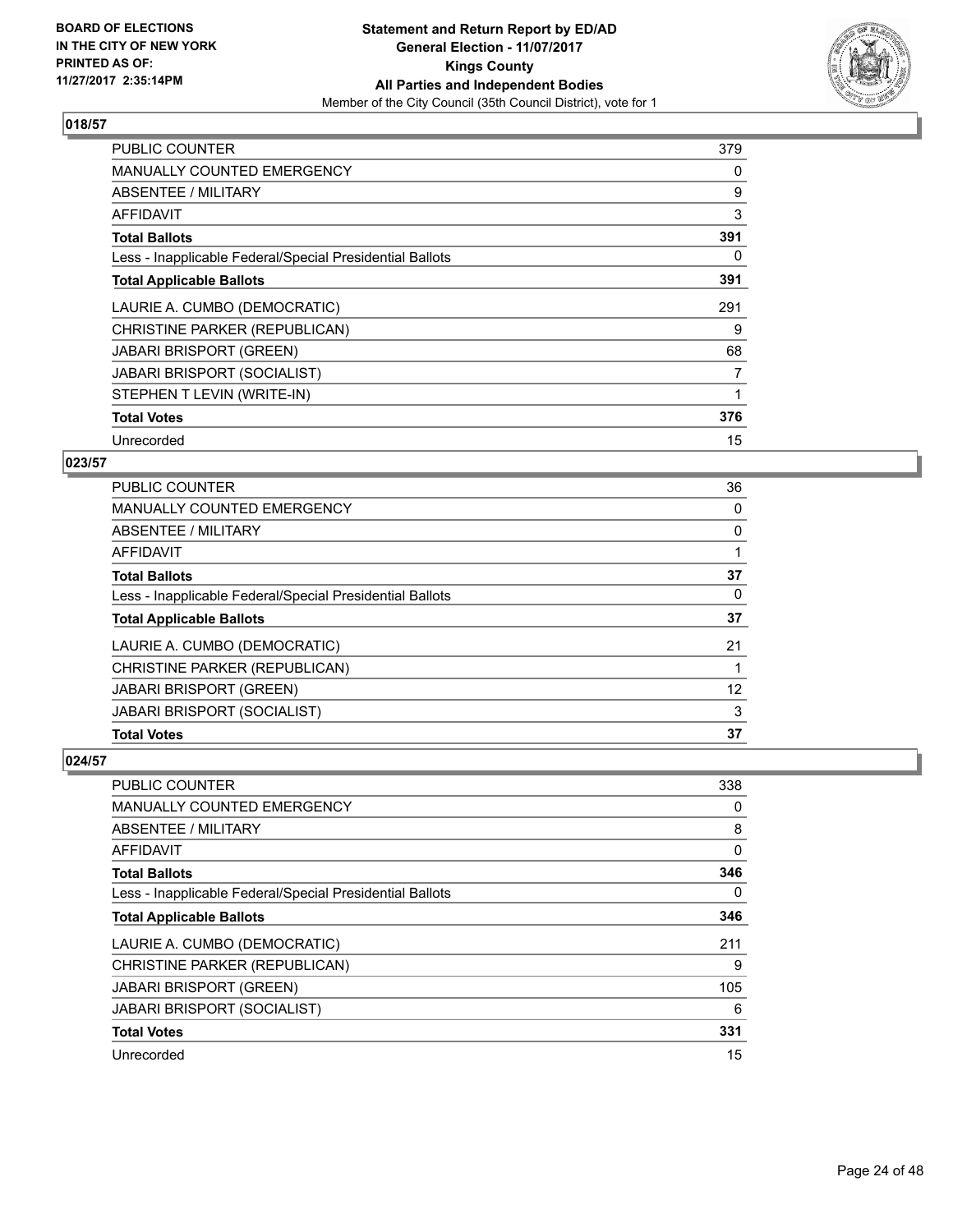

| <b>PUBLIC COUNTER</b>                                    | 276 |
|----------------------------------------------------------|-----|
| <b>MANUALLY COUNTED EMERGENCY</b>                        | 0   |
| ABSENTEE / MILITARY                                      | 4   |
| AFFIDAVIT                                                | 22  |
| <b>Total Ballots</b>                                     | 302 |
| Less - Inapplicable Federal/Special Presidential Ballots | 0   |
| <b>Total Applicable Ballots</b>                          | 302 |
| LAURIE A. CUMBO (DEMOCRATIC)                             | 199 |
| CHRISTINE PARKER (REPUBLICAN)                            | 11  |
| <b>JABARI BRISPORT (GREEN)</b>                           | 65  |
| JABARI BRISPORT (SOCIALIST)                              | 13  |
| BETHANY BOWYER (WRITE-IN)                                | 2   |
| <b>Total Votes</b>                                       | 290 |
|                                                          |     |

# **026/57**

| <b>PUBLIC COUNTER</b>                                    | 331            |
|----------------------------------------------------------|----------------|
| <b>MANUALLY COUNTED EMERGENCY</b>                        | 0              |
| ABSENTEE / MILITARY                                      | $\overline{2}$ |
| AFFIDAVIT                                                | 4              |
| <b>Total Ballots</b>                                     | 337            |
| Less - Inapplicable Federal/Special Presidential Ballots | 0              |
| <b>Total Applicable Ballots</b>                          | 337            |
| LAURIE A. CUMBO (DEMOCRATIC)                             | 216            |
| CHRISTINE PARKER (REPUBLICAN)                            | 10             |
| <b>JABARI BRISPORT (GREEN)</b>                           | 90             |
| <b>JABARI BRISPORT (SOCIALIST)</b>                       | 10             |
| DANIEL CUSTALDI-MIRU (WRITE-IN)                          | 2              |
| EDE FOX (WRITE-IN)                                       | 2              |
| <b>Total Votes</b>                                       | 330            |
| Unrecorded                                               |                |

| PUBLIC COUNTER                                           | 291 |
|----------------------------------------------------------|-----|
| <b>MANUALLY COUNTED EMERGENCY</b>                        | 0   |
| ABSENTEE / MILITARY                                      |     |
| <b>AFFIDAVIT</b>                                         | 4   |
| <b>Total Ballots</b>                                     | 296 |
| Less - Inapplicable Federal/Special Presidential Ballots | 0   |
| <b>Total Applicable Ballots</b>                          | 296 |
| LAURIE A. CUMBO (DEMOCRATIC)                             | 191 |
| CHRISTINE PARKER (REPUBLICAN)                            | 4   |
| <b>JABARI BRISPORT (GREEN)</b>                           | 83  |
| <b>JABARI BRISPORT (SOCIALIST)</b>                       | 6   |
| PERSEPHONE S.J. SMITH (WRITE-IN)                         | 1   |
| <b>Total Votes</b>                                       | 285 |
| Unrecorded                                               | 11  |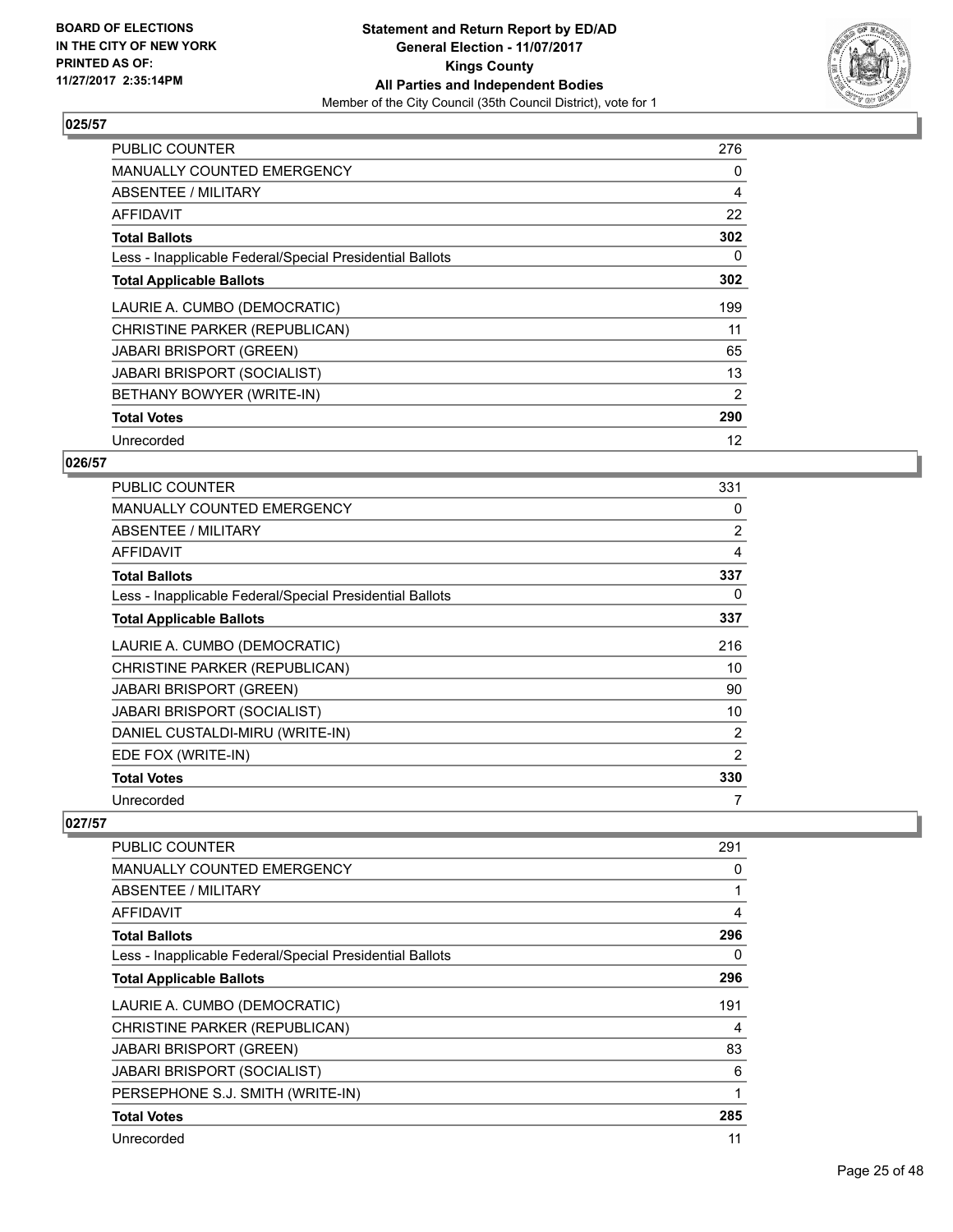

| <b>PUBLIC COUNTER</b>                                    | 255 |
|----------------------------------------------------------|-----|
| <b>MANUALLY COUNTED EMERGENCY</b>                        | 0   |
| <b>ABSENTEE / MILITARY</b>                               | 3   |
| <b>AFFIDAVIT</b>                                         |     |
| <b>Total Ballots</b>                                     | 259 |
| Less - Inapplicable Federal/Special Presidential Ballots | 0   |
| <b>Total Applicable Ballots</b>                          | 259 |
| LAURIE A. CUMBO (DEMOCRATIC)                             | 172 |
| CHRISTINE PARKER (REPUBLICAN)                            | 6   |
| <b>JABARI BRISPORT (GREEN)</b>                           | 68  |
| <b>JABARI BRISPORT (SOCIALIST)</b>                       | 4   |
| <b>Total Votes</b>                                       | 250 |
| Unrecorded                                               | 9   |

# **029/57**

| <b>PUBLIC COUNTER</b>                                    | 354 |
|----------------------------------------------------------|-----|
| <b>MANUALLY COUNTED EMERGENCY</b>                        | 0   |
| ABSENTEE / MILITARY                                      | 5   |
| <b>AFFIDAVIT</b>                                         | 5   |
| <b>Total Ballots</b>                                     | 364 |
| Less - Inapplicable Federal/Special Presidential Ballots | 0   |
| <b>Total Applicable Ballots</b>                          | 364 |
| LAURIE A. CUMBO (DEMOCRATIC)                             | 245 |
| CHRISTINE PARKER (REPUBLICAN)                            | 8   |
| <b>JABARI BRISPORT (GREEN)</b>                           | 98  |
| <b>JABARI BRISPORT (SOCIALIST)</b>                       | 3   |
| EDE FOX (WRITE-IN)                                       | 1   |
| <b>Total Votes</b>                                       | 355 |
| Unrecorded                                               | 9   |

| <b>PUBLIC COUNTER</b>                                    | 303            |
|----------------------------------------------------------|----------------|
| <b>MANUALLY COUNTED EMERGENCY</b>                        | 0              |
| ABSENTEE / MILITARY                                      | 11             |
| AFFIDAVIT                                                | 0              |
| <b>Total Ballots</b>                                     | 314            |
| Less - Inapplicable Federal/Special Presidential Ballots | 0              |
| <b>Total Applicable Ballots</b>                          | 314            |
| LAURIE A. CUMBO (DEMOCRATIC)                             | 221            |
| CHRISTINE PARKER (REPUBLICAN)                            | 8              |
| <b>JABARI BRISPORT (GREEN)</b>                           | 69             |
| <b>JABARI BRISPORT (SOCIALIST)</b>                       | $\overline{2}$ |
| <b>Total Votes</b>                                       | 300            |
| Unrecorded                                               | 14             |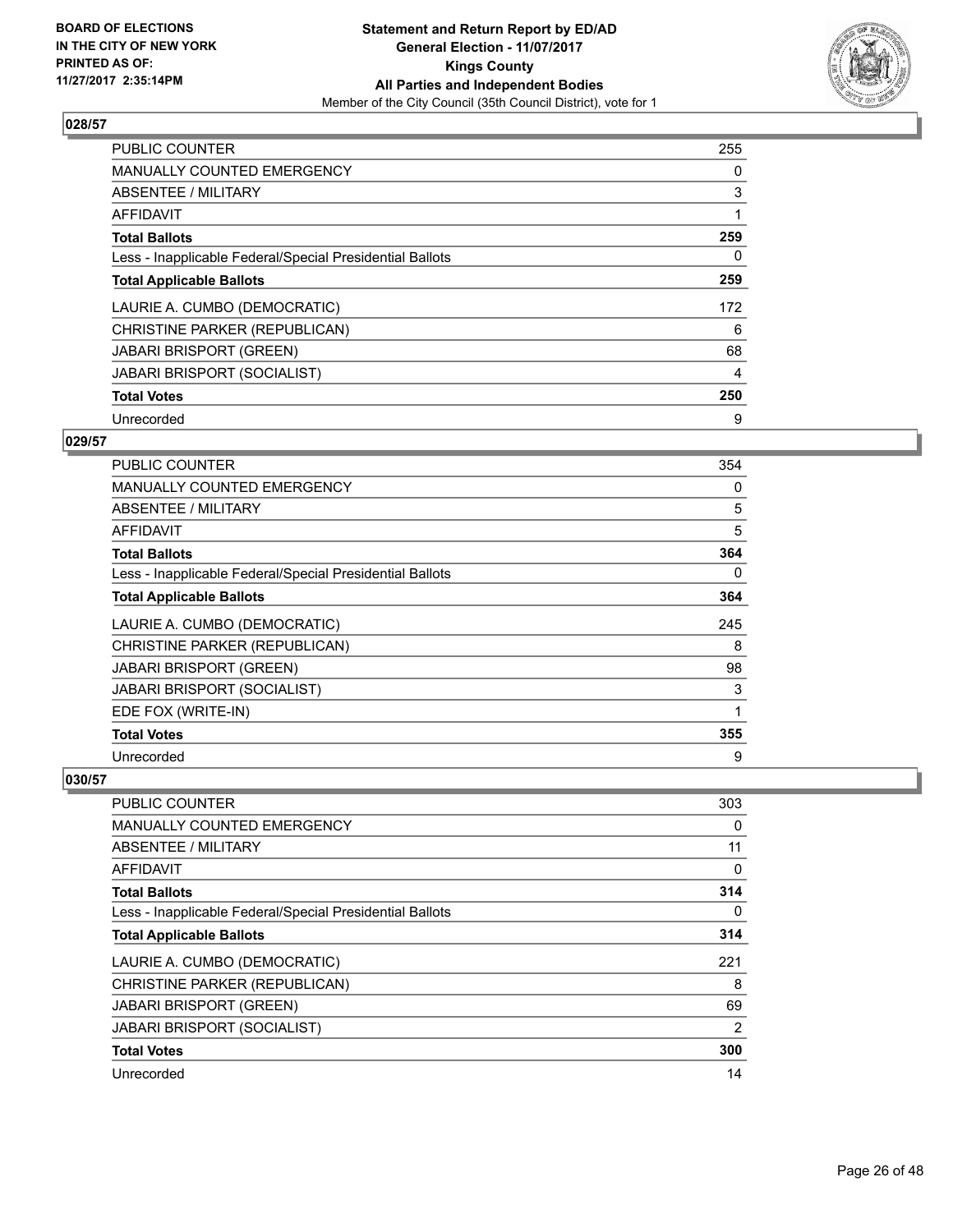

| <b>PUBLIC COUNTER</b>                                    | 504 |
|----------------------------------------------------------|-----|
| <b>MANUALLY COUNTED EMERGENCY</b>                        | 0   |
| ABSENTEE / MILITARY                                      | 11  |
| <b>AFFIDAVIT</b>                                         |     |
| <b>Total Ballots</b>                                     | 516 |
| Less - Inapplicable Federal/Special Presidential Ballots | 0   |
| <b>Total Applicable Ballots</b>                          | 516 |
| LAURIE A. CUMBO (DEMOCRATIC)                             | 423 |
| CHRISTINE PARKER (REPUBLICAN)                            | 14  |
| <b>JABARI BRISPORT (GREEN)</b>                           | 50  |
| <b>JABARI BRISPORT (SOCIALIST)</b>                       | 6   |
| <b>Total Votes</b>                                       | 493 |
| Unrecorded                                               | 23  |

# **032/57**

| <b>PUBLIC COUNTER</b>                                    | 152            |
|----------------------------------------------------------|----------------|
| MANUALLY COUNTED EMERGENCY                               | 0              |
| ABSENTEE / MILITARY                                      | $\overline{2}$ |
| AFFIDAVIT                                                | 2              |
| <b>Total Ballots</b>                                     | 156            |
| Less - Inapplicable Federal/Special Presidential Ballots | 0              |
| <b>Total Applicable Ballots</b>                          | 156            |
| LAURIE A. CUMBO (DEMOCRATIC)                             | 129            |
| CHRISTINE PARKER (REPUBLICAN)                            | 2              |
| <b>JABARI BRISPORT (GREEN)</b>                           | 13             |
| <b>JABARI BRISPORT (SOCIALIST)</b>                       |                |
| <b>Total Votes</b>                                       | 145            |
| Unrecorded                                               | 11             |

| PUBLIC COUNTER                                           | 118 |
|----------------------------------------------------------|-----|
| <b>MANUALLY COUNTED EMERGENCY</b>                        | 0   |
| ABSENTEE / MILITARY                                      | 0   |
| AFFIDAVIT                                                |     |
| <b>Total Ballots</b>                                     | 119 |
| Less - Inapplicable Federal/Special Presidential Ballots | 0   |
| <b>Total Applicable Ballots</b>                          | 119 |
| LAURIE A. CUMBO (DEMOCRATIC)                             | 97  |
| CHRISTINE PARKER (REPUBLICAN)                            | 2   |
| <b>JABARI BRISPORT (GREEN)</b>                           | 7   |
| <b>JABARI BRISPORT (SOCIALIST)</b>                       | 0   |
| <b>Total Votes</b>                                       | 106 |
| Unrecorded                                               | 13  |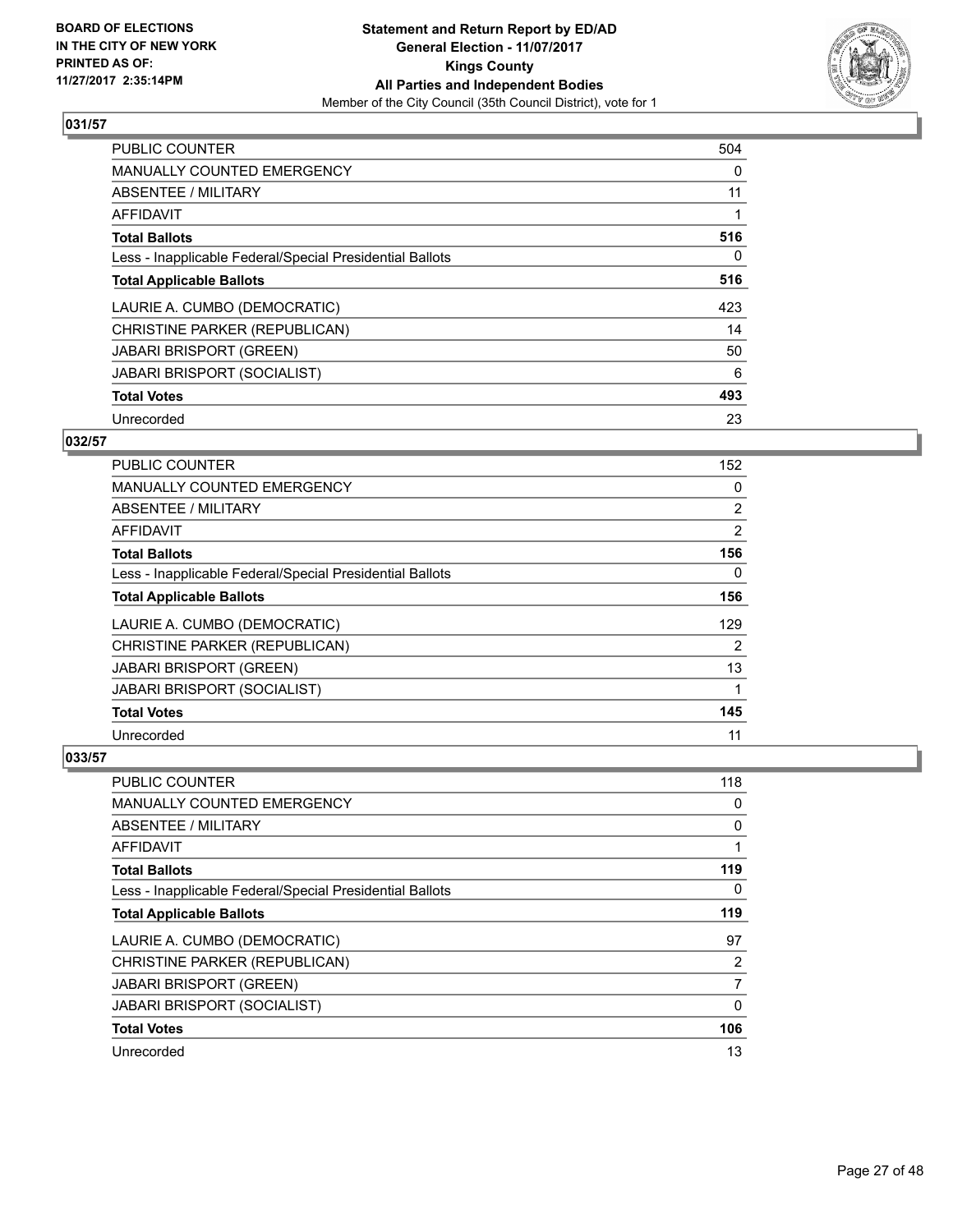

| <b>PUBLIC COUNTER</b>                                    | 466 |
|----------------------------------------------------------|-----|
| <b>MANUALLY COUNTED EMERGENCY</b>                        | 0   |
| ABSENTEE / MILITARY                                      | 2   |
| <b>AFFIDAVIT</b>                                         | 5   |
| <b>Total Ballots</b>                                     | 473 |
| Less - Inapplicable Federal/Special Presidential Ballots | 0   |
| <b>Total Applicable Ballots</b>                          | 473 |
| LAURIE A. CUMBO (DEMOCRATIC)                             | 326 |
| CHRISTINE PARKER (REPUBLICAN)                            | 9   |
| <b>JABARI BRISPORT (GREEN)</b>                           | 117 |
| <b>JABARI BRISPORT (SOCIALIST)</b>                       | 14  |
| <b>Total Votes</b>                                       | 466 |
| Unrecorded                                               |     |

# **035/57**

| <b>PUBLIC COUNTER</b>                                    | 346 |
|----------------------------------------------------------|-----|
| <b>MANUALLY COUNTED EMERGENCY</b>                        | 0   |
| ABSENTEE / MILITARY                                      | 12  |
| AFFIDAVIT                                                | 5   |
| <b>Total Ballots</b>                                     | 363 |
| Less - Inapplicable Federal/Special Presidential Ballots | 0   |
| <b>Total Applicable Ballots</b>                          | 363 |
| LAURIE A. CUMBO (DEMOCRATIC)                             | 225 |
| CHRISTINE PARKER (REPUBLICAN)                            |     |
| <b>JABARI BRISPORT (GREEN)</b>                           | 113 |
| <b>JABARI BRISPORT (SOCIALIST)</b>                       | 13  |
| <b>Total Votes</b>                                       | 352 |
| Unrecorded                                               | 11  |

| PUBLIC COUNTER                                           | 336 |
|----------------------------------------------------------|-----|
| <b>MANUALLY COUNTED EMERGENCY</b>                        | 0   |
| ABSENTEE / MILITARY                                      | 0   |
| AFFIDAVIT                                                | 7   |
| <b>Total Ballots</b>                                     | 343 |
| Less - Inapplicable Federal/Special Presidential Ballots | 0   |
| <b>Total Applicable Ballots</b>                          | 343 |
| LAURIE A. CUMBO (DEMOCRATIC)                             | 171 |
| CHRISTINE PARKER (REPUBLICAN)                            | 3   |
| <b>JABARI BRISPORT (GREEN)</b>                           | 136 |
| <b>JABARI BRISPORT (SOCIALIST)</b>                       | 23  |
| <b>Total Votes</b>                                       | 333 |
| Unrecorded                                               | 10  |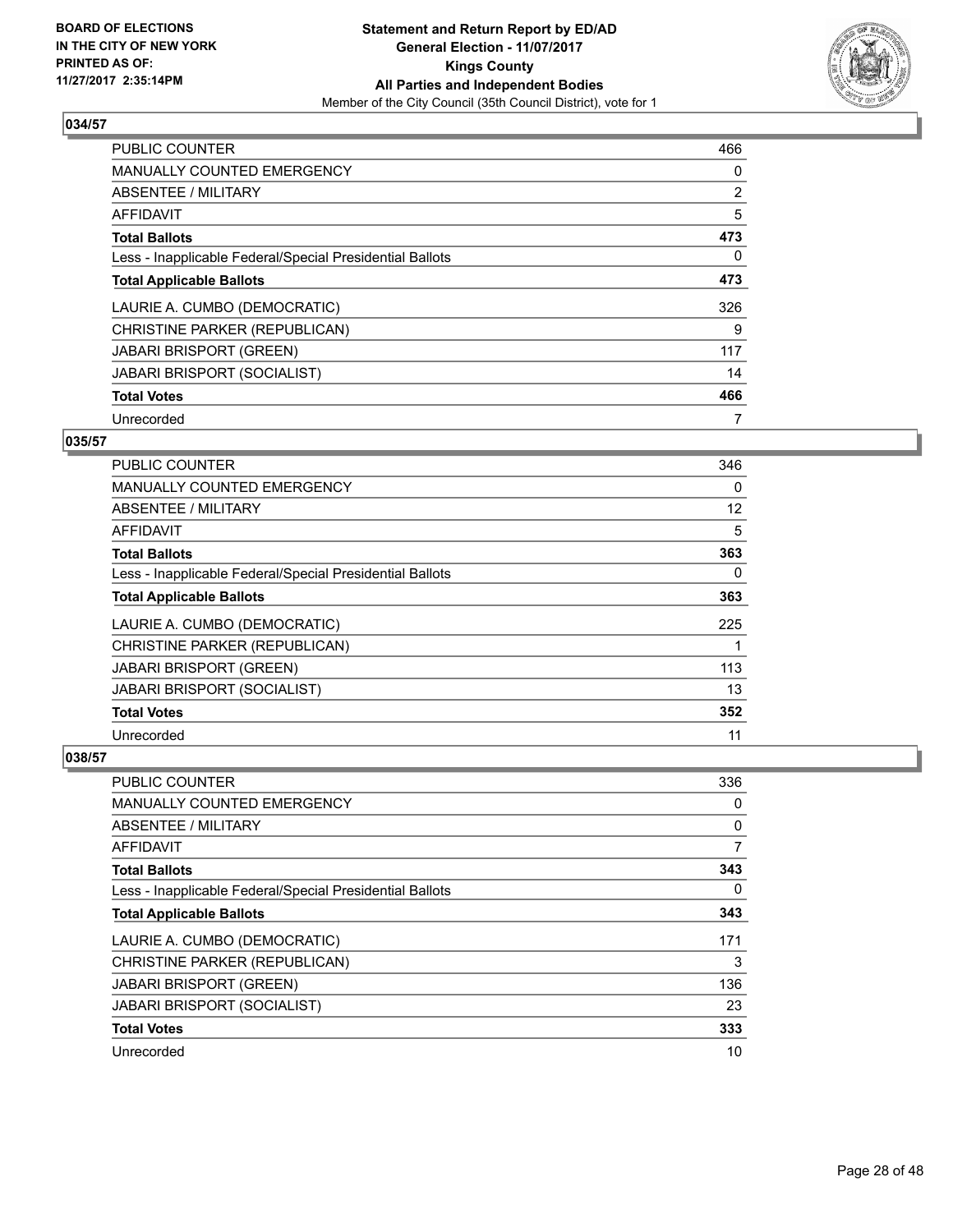

| <b>PUBLIC COUNTER</b>                                    | 379 |
|----------------------------------------------------------|-----|
| <b>MANUALLY COUNTED EMERGENCY</b>                        | 0   |
| ABSENTEE / MILITARY                                      | 6   |
| AFFIDAVIT                                                | 4   |
| <b>Total Ballots</b>                                     | 389 |
| Less - Inapplicable Federal/Special Presidential Ballots | 0   |
| <b>Total Applicable Ballots</b>                          | 389 |
| LAURIE A. CUMBO (DEMOCRATIC)                             | 290 |
| CHRISTINE PARKER (REPUBLICAN)                            | 6   |
| <b>JABARI BRISPORT (GREEN)</b>                           | 75  |
| <b>JABARI BRISPORT (SOCIALIST)</b>                       | 11  |
| <b>Total Votes</b>                                       | 382 |
| Unrecorded                                               |     |

# **040/57**

| PUBLIC COUNTER                                           | 364 |
|----------------------------------------------------------|-----|
| <b>MANUALLY COUNTED EMERGENCY</b>                        | 0   |
| ABSENTEE / MILITARY                                      | 4   |
| AFFIDAVIT                                                | 4   |
| <b>Total Ballots</b>                                     | 372 |
| Less - Inapplicable Federal/Special Presidential Ballots | 0   |
| <b>Total Applicable Ballots</b>                          | 372 |
| LAURIE A. CUMBO (DEMOCRATIC)                             | 250 |
| CHRISTINE PARKER (REPUBLICAN)                            | 6   |
| <b>JABARI BRISPORT (GREEN)</b>                           | 100 |
| <b>JABARI BRISPORT (SOCIALIST)</b>                       | 9   |
| <b>Total Votes</b>                                       | 365 |
| Unrecorded                                               | 7   |

| <b>PUBLIC COUNTER</b>                                    | 359 |
|----------------------------------------------------------|-----|
| <b>MANUALLY COUNTED EMERGENCY</b>                        | 0   |
| ABSENTEE / MILITARY                                      | 4   |
| AFFIDAVIT                                                | 8   |
| <b>Total Ballots</b>                                     | 371 |
| Less - Inapplicable Federal/Special Presidential Ballots | 0   |
| <b>Total Applicable Ballots</b>                          | 371 |
| LAURIE A. CUMBO (DEMOCRATIC)                             | 230 |
| CHRISTINE PARKER (REPUBLICAN)                            | 9   |
| <b>JABARI BRISPORT (GREEN)</b>                           | 95  |
| <b>JABARI BRISPORT (SOCIALIST)</b>                       | 25  |
| UNATTRIBUTABLE WRITE-IN (WRITE-IN)                       |     |
| <b>Total Votes</b>                                       | 360 |
| Unrecorded                                               | 11  |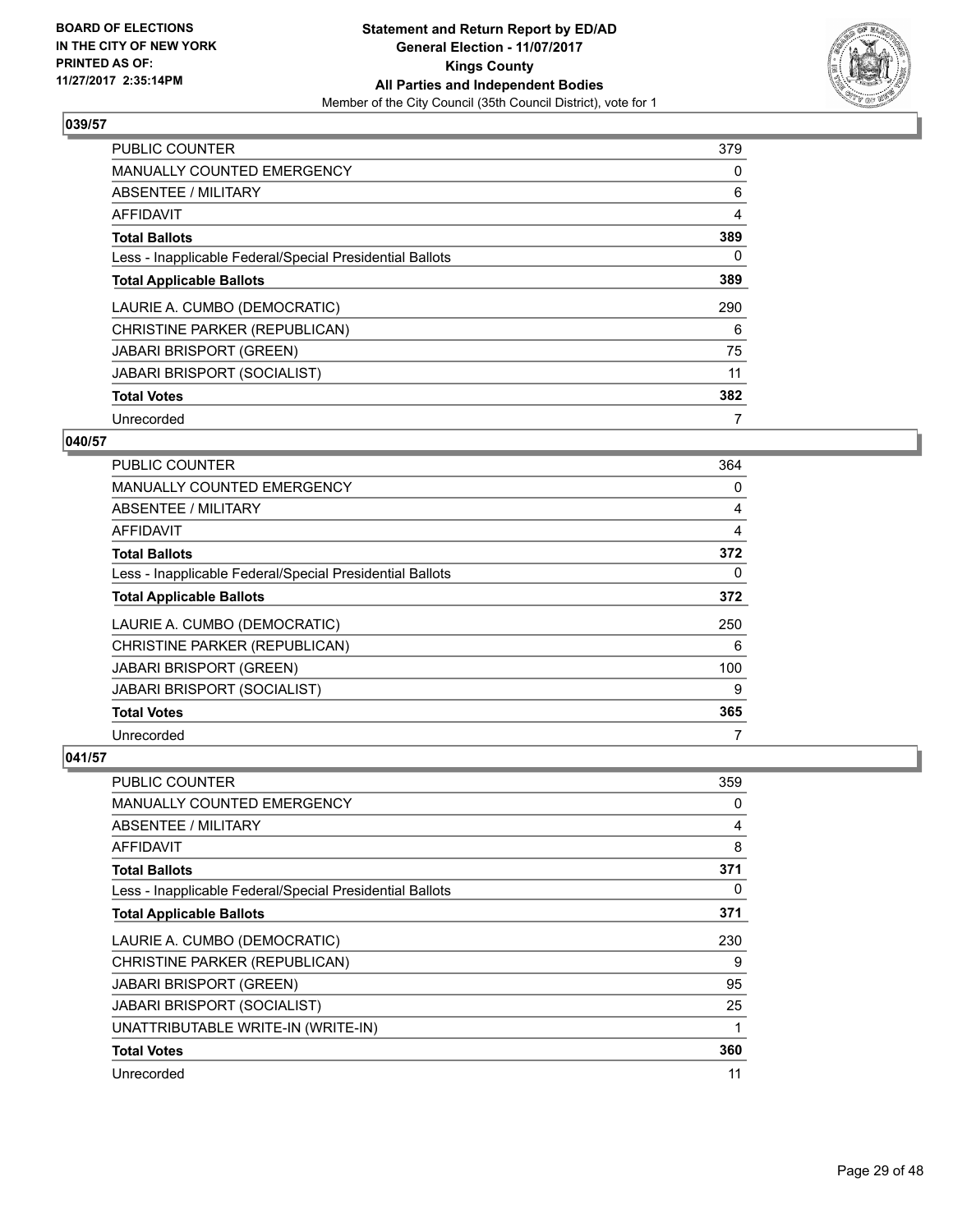

| <b>PUBLIC COUNTER</b>                                    | 310 |
|----------------------------------------------------------|-----|
| <b>MANUALLY COUNTED EMERGENCY</b>                        | 0   |
| <b>ABSENTEE / MILITARY</b>                               | 37  |
| AFFIDAVIT                                                | 3   |
| <b>Total Ballots</b>                                     | 350 |
| Less - Inapplicable Federal/Special Presidential Ballots | 0   |
| <b>Total Applicable Ballots</b>                          | 350 |
| LAURIE A. CUMBO (DEMOCRATIC)                             | 232 |
| CHRISTINE PARKER (REPUBLICAN)                            | 14  |
| <b>JABARI BRISPORT (GREEN)</b>                           | 73  |
| <b>JABARI BRISPORT (SOCIALIST)</b>                       | 11  |
| UNCOUNTED WRITE-IN PER STATUTE (WRITE-IN)                | 2   |
| <b>Total Votes</b>                                       | 332 |
| Unrecorded                                               | 18  |

#### **043/57**

| <b>PUBLIC COUNTER</b>                                    | 288 |
|----------------------------------------------------------|-----|
| <b>MANUALLY COUNTED EMERGENCY</b>                        | 0   |
| ABSENTEE / MILITARY                                      | 8   |
| AFFIDAVIT                                                | 12  |
| <b>Total Ballots</b>                                     | 308 |
| Less - Inapplicable Federal/Special Presidential Ballots | 0   |
| <b>Total Applicable Ballots</b>                          | 308 |
| LAURIE A. CUMBO (DEMOCRATIC)                             | 204 |
| CHRISTINE PARKER (REPUBLICAN)                            | 11  |
| <b>JABARI BRISPORT (GREEN)</b>                           | 71  |
| <b>JABARI BRISPORT (SOCIALIST)</b>                       | 11  |
| EDE FOX (WRITE-IN)                                       | 2   |
| <b>Total Votes</b>                                       | 299 |
| Unrecorded                                               | 9   |

| PUBLIC COUNTER                                           | 326 |
|----------------------------------------------------------|-----|
| <b>MANUALLY COUNTED EMERGENCY</b>                        | 0   |
| <b>ABSENTEE / MILITARY</b>                               | 29  |
| AFFIDAVIT                                                | 5   |
| <b>Total Ballots</b>                                     | 360 |
| Less - Inapplicable Federal/Special Presidential Ballots | 0   |
| <b>Total Applicable Ballots</b>                          | 360 |
| LAURIE A. CUMBO (DEMOCRATIC)                             | 251 |
| CHRISTINE PARKER (REPUBLICAN)                            | 16  |
| <b>JABARI BRISPORT (GREEN)</b>                           | 70  |
| JABARI BRISPORT (SOCIALIST)                              | 7   |
| EDE FOX (WRITE-IN)                                       | 1   |
| UNCOUNTED WRITE-IN PER STATUTE (WRITE-IN)                | 1   |
| <b>Total Votes</b>                                       | 346 |
| Unrecorded                                               | 14  |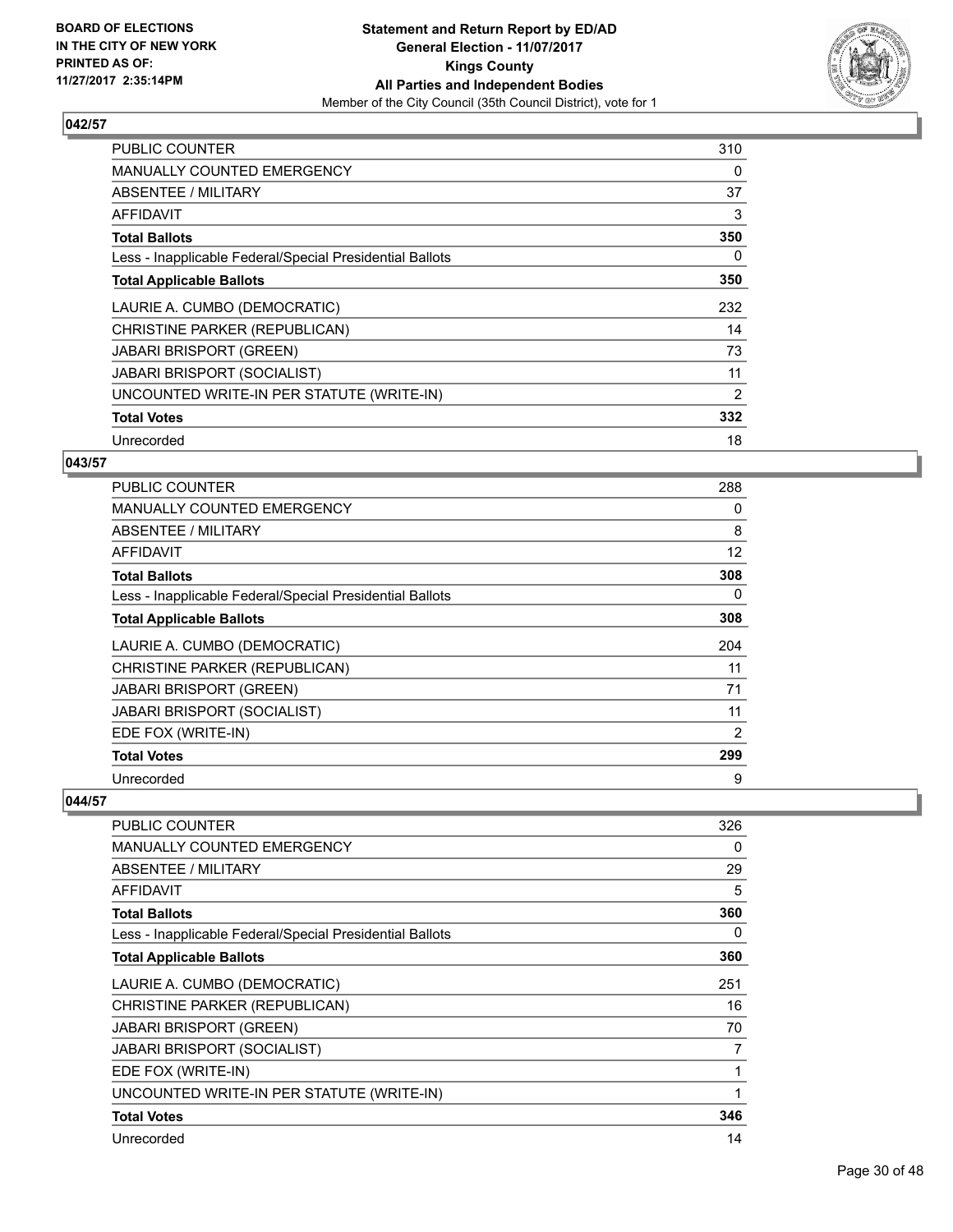

| <b>PUBLIC COUNTER</b>                                    | 316 |
|----------------------------------------------------------|-----|
| <b>MANUALLY COUNTED EMERGENCY</b>                        | 0   |
| ABSENTEE / MILITARY                                      | 4   |
| <b>AFFIDAVIT</b>                                         | 0   |
| <b>Total Ballots</b>                                     | 320 |
| Less - Inapplicable Federal/Special Presidential Ballots | 0   |
| <b>Total Applicable Ballots</b>                          | 320 |
| LAURIE A. CUMBO (DEMOCRATIC)                             | 258 |
| CHRISTINE PARKER (REPUBLICAN)                            | 7   |
| <b>JABARI BRISPORT (GREEN)</b>                           | 44  |
| <b>JABARI BRISPORT (SOCIALIST)</b>                       | 5   |
| <b>Total Votes</b>                                       | 314 |
| Unrecorded                                               | 6   |

# **046/57**

| PUBLIC COUNTER                                           | 210 |
|----------------------------------------------------------|-----|
| <b>MANUALLY COUNTED EMERGENCY</b>                        | 0   |
| ABSENTEE / MILITARY                                      |     |
| AFFIDAVIT                                                | 0   |
| <b>Total Ballots</b>                                     | 211 |
| Less - Inapplicable Federal/Special Presidential Ballots | 0   |
| <b>Total Applicable Ballots</b>                          | 211 |
| LAURIE A. CUMBO (DEMOCRATIC)                             | 172 |
| CHRISTINE PARKER (REPUBLICAN)                            | 6   |
| <b>JABARI BRISPORT (GREEN)</b>                           | 17  |
| <b>JABARI BRISPORT (SOCIALIST)</b>                       |     |
| <b>Total Votes</b>                                       | 196 |
| Unrecorded                                               | 15  |

| PUBLIC COUNTER                                           | 141 |
|----------------------------------------------------------|-----|
| <b>MANUALLY COUNTED EMERGENCY</b>                        | 0   |
| ABSENTEE / MILITARY                                      | 1   |
| AFFIDAVIT                                                | 3   |
| <b>Total Ballots</b>                                     | 145 |
| Less - Inapplicable Federal/Special Presidential Ballots | 0   |
| <b>Total Applicable Ballots</b>                          | 145 |
| LAURIE A. CUMBO (DEMOCRATIC)                             | 87  |
| CHRISTINE PARKER (REPUBLICAN)                            | 2   |
| <b>JABARI BRISPORT (GREEN)</b>                           | 42  |
| <b>JABARI BRISPORT (SOCIALIST)</b>                       | 8   |
| EDE FOX (WRITE-IN)                                       | 1   |
| <b>Total Votes</b>                                       | 140 |
| Unrecorded                                               | 5   |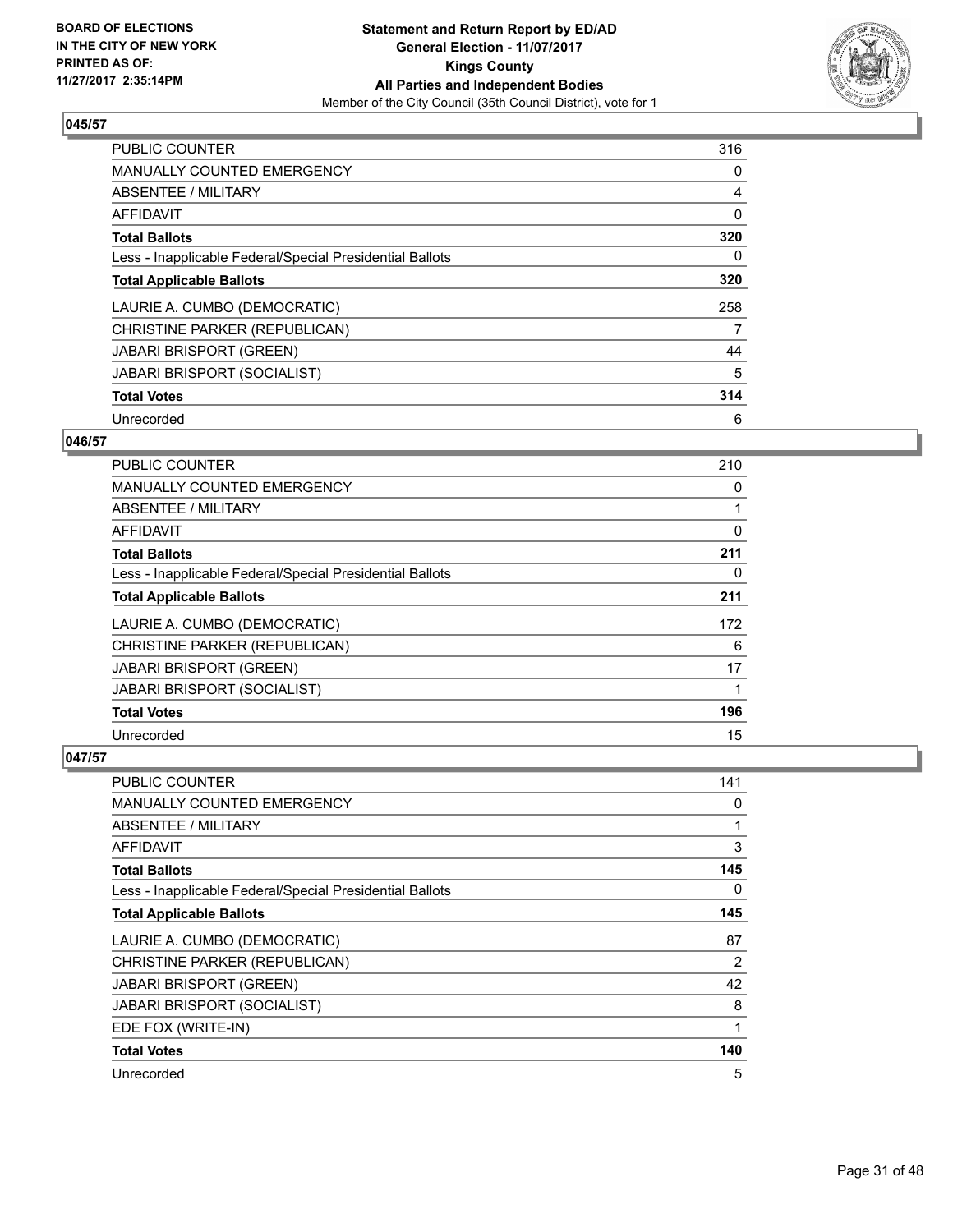

| <b>PUBLIC COUNTER</b>                                    | 382 |
|----------------------------------------------------------|-----|
| MANUALLY COUNTED EMERGENCY                               | 0   |
| ABSENTEE / MILITARY                                      | 3   |
| <b>AFFIDAVIT</b>                                         | 6   |
| <b>Total Ballots</b>                                     | 391 |
| Less - Inapplicable Federal/Special Presidential Ballots | 0   |
| <b>Total Applicable Ballots</b>                          | 391 |
| LAURIE A. CUMBO (DEMOCRATIC)                             | 239 |
| CHRISTINE PARKER (REPUBLICAN)                            | 6   |
| <b>JABARI BRISPORT (GREEN)</b>                           | 119 |
| <b>JABARI BRISPORT (SOCIALIST)</b>                       | 17  |
| <b>Total Votes</b>                                       | 381 |
| Unrecorded                                               | 10  |

# **049/57**

| <b>PUBLIC COUNTER</b>                                    | 340 |
|----------------------------------------------------------|-----|
| MANUALLY COUNTED EMERGENCY                               | 0   |
| ABSENTEE / MILITARY                                      | 5   |
| AFFIDAVIT                                                | 5   |
| <b>Total Ballots</b>                                     | 350 |
| Less - Inapplicable Federal/Special Presidential Ballots | 0   |
| <b>Total Applicable Ballots</b>                          | 350 |
| LAURIE A. CUMBO (DEMOCRATIC)                             | 210 |
| CHRISTINE PARKER (REPUBLICAN)                            | 5   |
| <b>JABARI BRISPORT (GREEN)</b>                           | 112 |
| JABARI BRISPORT (SOCIALIST)                              | 14  |
| <b>Total Votes</b>                                       | 341 |
| Unrecorded                                               | 9   |

| PUBLIC COUNTER                                           | 277 |
|----------------------------------------------------------|-----|
| <b>MANUALLY COUNTED EMERGENCY</b>                        | 0   |
| ABSENTEE / MILITARY                                      | 6   |
| AFFIDAVIT                                                | 21  |
| <b>Total Ballots</b>                                     | 304 |
| Less - Inapplicable Federal/Special Presidential Ballots | 0   |
| <b>Total Applicable Ballots</b>                          | 304 |
| LAURIE A. CUMBO (DEMOCRATIC)                             | 172 |
| CHRISTINE PARKER (REPUBLICAN)                            | 3   |
| <b>JABARI BRISPORT (GREEN)</b>                           | 94  |
| JABARI BRISPORT (SOCIALIST)                              | 25  |
| <b>Total Votes</b>                                       | 294 |
| Unrecorded                                               | 10  |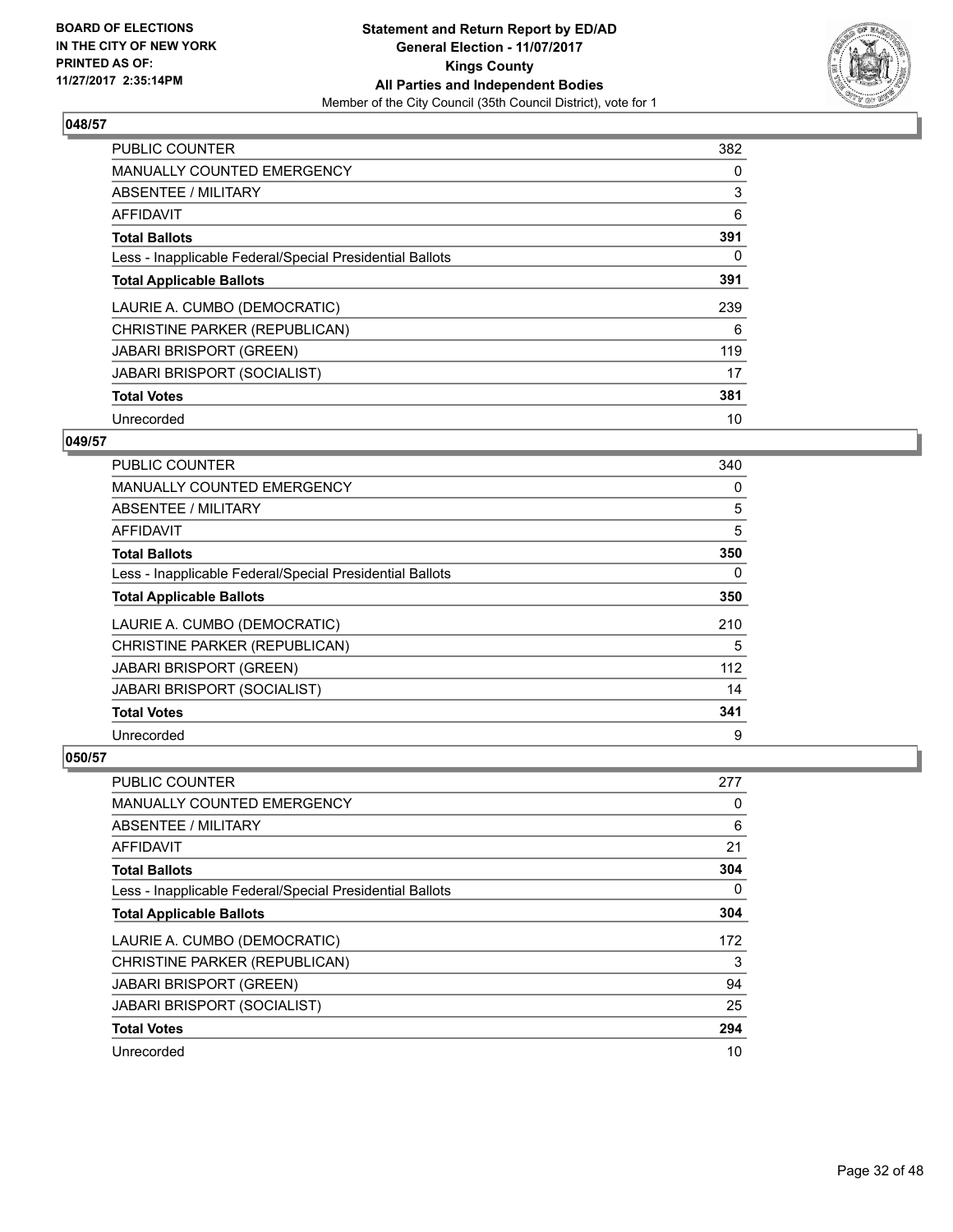

| <b>PUBLIC COUNTER</b>                                    | 332 |
|----------------------------------------------------------|-----|
| <b>MANUALLY COUNTED EMERGENCY</b>                        | 0   |
| ABSENTEE / MILITARY                                      | 2   |
| AFFIDAVIT                                                | 5   |
| <b>Total Ballots</b>                                     | 339 |
| Less - Inapplicable Federal/Special Presidential Ballots | 0   |
| <b>Total Applicable Ballots</b>                          | 339 |
| LAURIE A. CUMBO (DEMOCRATIC)                             | 247 |
| CHRISTINE PARKER (REPUBLICAN)                            | 6   |
| <b>JABARI BRISPORT (GREEN)</b>                           | 64  |
| <b>JABARI BRISPORT (SOCIALIST)</b>                       | 16  |
| UNCOUNTED WRITE-IN PER STATUTE (WRITE-IN)                |     |
| <b>Total Votes</b>                                       | 334 |
| Unrecorded                                               | 5   |

# **059/57**

| PUBLIC COUNTER                                           | 219            |
|----------------------------------------------------------|----------------|
| <b>MANUALLY COUNTED EMERGENCY</b>                        | 0              |
| ABSENTEE / MILITARY                                      | $\overline{2}$ |
| AFFIDAVIT                                                |                |
| <b>Total Ballots</b>                                     | 222            |
| Less - Inapplicable Federal/Special Presidential Ballots | 0              |
| <b>Total Applicable Ballots</b>                          | 222            |
| LAURIE A. CUMBO (DEMOCRATIC)                             | 139            |
| CHRISTINE PARKER (REPUBLICAN)                            | 2              |
| <b>JABARI BRISPORT (GREEN)</b>                           | 59             |
| <b>JABARI BRISPORT (SOCIALIST)</b>                       | 11             |
| <b>Total Votes</b>                                       | 211            |
| Unrecorded                                               | 11             |

| <b>PUBLIC COUNTER</b>                                    | 291 |
|----------------------------------------------------------|-----|
| <b>MANUALLY COUNTED EMERGENCY</b>                        | 0   |
| <b>ABSENTEE / MILITARY</b>                               | 5   |
| AFFIDAVIT                                                |     |
| <b>Total Ballots</b>                                     | 297 |
| Less - Inapplicable Federal/Special Presidential Ballots | 0   |
| <b>Total Applicable Ballots</b>                          | 297 |
| LAURIE A. CUMBO (DEMOCRATIC)                             | 159 |
| CHRISTINE PARKER (REPUBLICAN)                            | 6   |
| <b>JABARI BRISPORT (GREEN)</b>                           | 105 |
| <b>JABARI BRISPORT (SOCIALIST)</b>                       | 16  |
| UNATTRIBUTABLE WRITE-IN (WRITE-IN)                       |     |
| <b>Total Votes</b>                                       | 287 |
| Unrecorded                                               | 10  |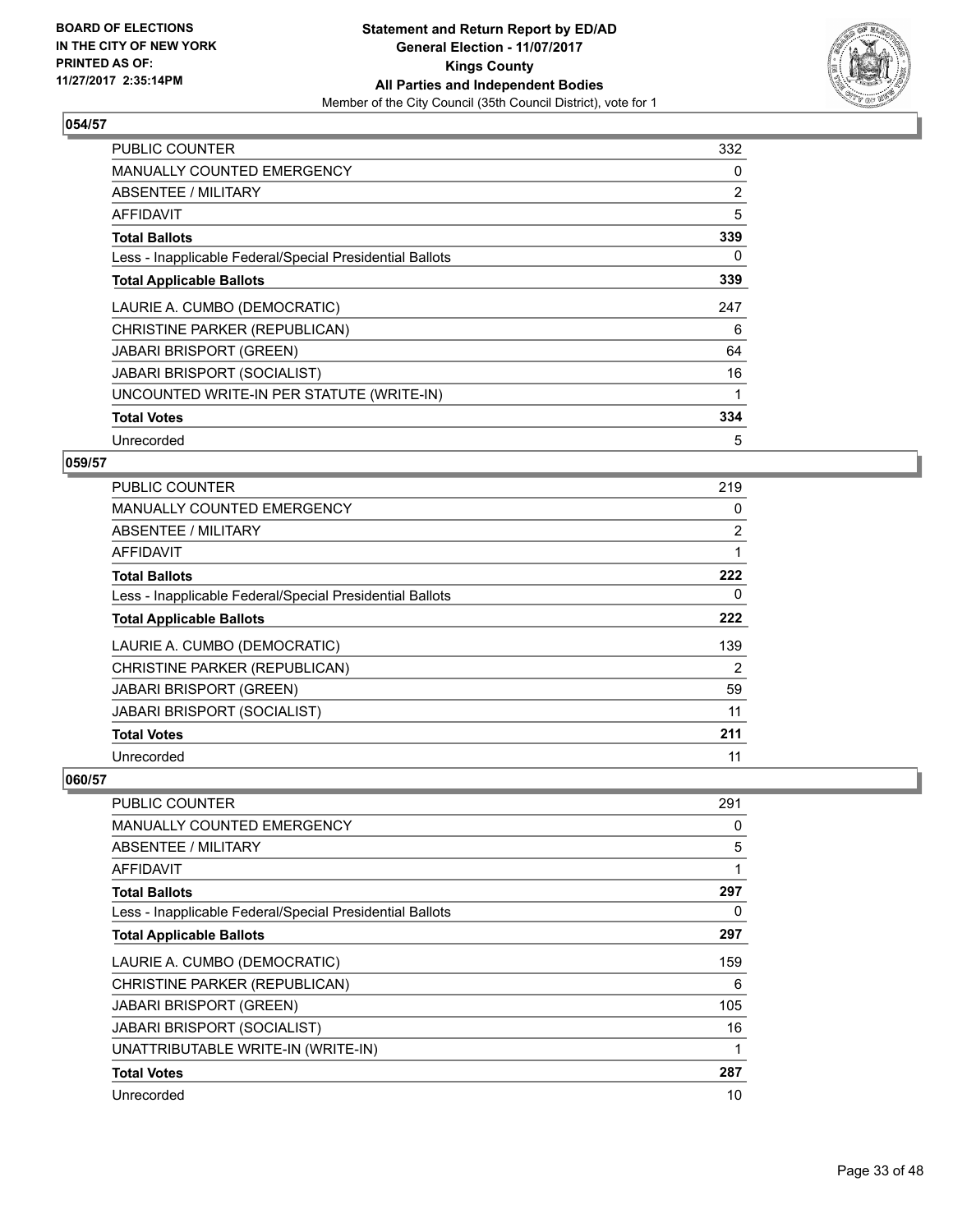

| <b>PUBLIC COUNTER</b>                                    | 315 |
|----------------------------------------------------------|-----|
| <b>MANUALLY COUNTED EMERGENCY</b>                        | 0   |
| ABSENTEE / MILITARY                                      | 3   |
| <b>AFFIDAVIT</b>                                         | 10  |
| <b>Total Ballots</b>                                     | 328 |
| Less - Inapplicable Federal/Special Presidential Ballots | 0   |
| <b>Total Applicable Ballots</b>                          | 328 |
| LAURIE A. CUMBO (DEMOCRATIC)                             | 210 |
| CHRISTINE PARKER (REPUBLICAN)                            | 4   |
| <b>JABARI BRISPORT (GREEN)</b>                           | 86  |
| <b>JABARI BRISPORT (SOCIALIST)</b>                       | 17  |
| EDE FOX (WRITE-IN)                                       |     |
| <b>Total Votes</b>                                       | 318 |
| Unrecorded                                               | 10  |

# **062/57**

| PUBLIC COUNTER                                           | 49 |
|----------------------------------------------------------|----|
| <b>MANUALLY COUNTED EMERGENCY</b>                        | 0  |
| ABSENTEE / MILITARY                                      | 0  |
| AFFIDAVIT                                                | 9  |
| <b>Total Ballots</b>                                     | 58 |
| Less - Inapplicable Federal/Special Presidential Ballots | 0  |
| <b>Total Applicable Ballots</b>                          | 58 |
| LAURIE A. CUMBO (DEMOCRATIC)                             | 32 |
| CHRISTINE PARKER (REPUBLICAN)                            | 4  |
| <b>JABARI BRISPORT (GREEN)</b>                           | 19 |
| <b>JABARI BRISPORT (SOCIALIST)</b>                       | 1  |
| <b>Total Votes</b>                                       | 56 |
| Unrecorded                                               | 2  |

| <b>PUBLIC COUNTER</b>                                    | 255 |
|----------------------------------------------------------|-----|
| <b>MANUALLY COUNTED EMERGENCY</b>                        | 0   |
| ABSENTEE / MILITARY                                      | 7   |
| AFFIDAVIT                                                | 4   |
| <b>Total Ballots</b>                                     | 266 |
| Less - Inapplicable Federal/Special Presidential Ballots | 0   |
| <b>Total Applicable Ballots</b>                          | 266 |
| LAURIE A. CUMBO (DEMOCRATIC)                             | 139 |
| CHRISTINE PARKER (REPUBLICAN)                            | 7   |
| <b>JABARI BRISPORT (GREEN)</b>                           | 105 |
| <b>JABARI BRISPORT (SOCIALIST)</b>                       | 11  |
| <b>Total Votes</b>                                       | 262 |
| Unrecorded                                               | 4   |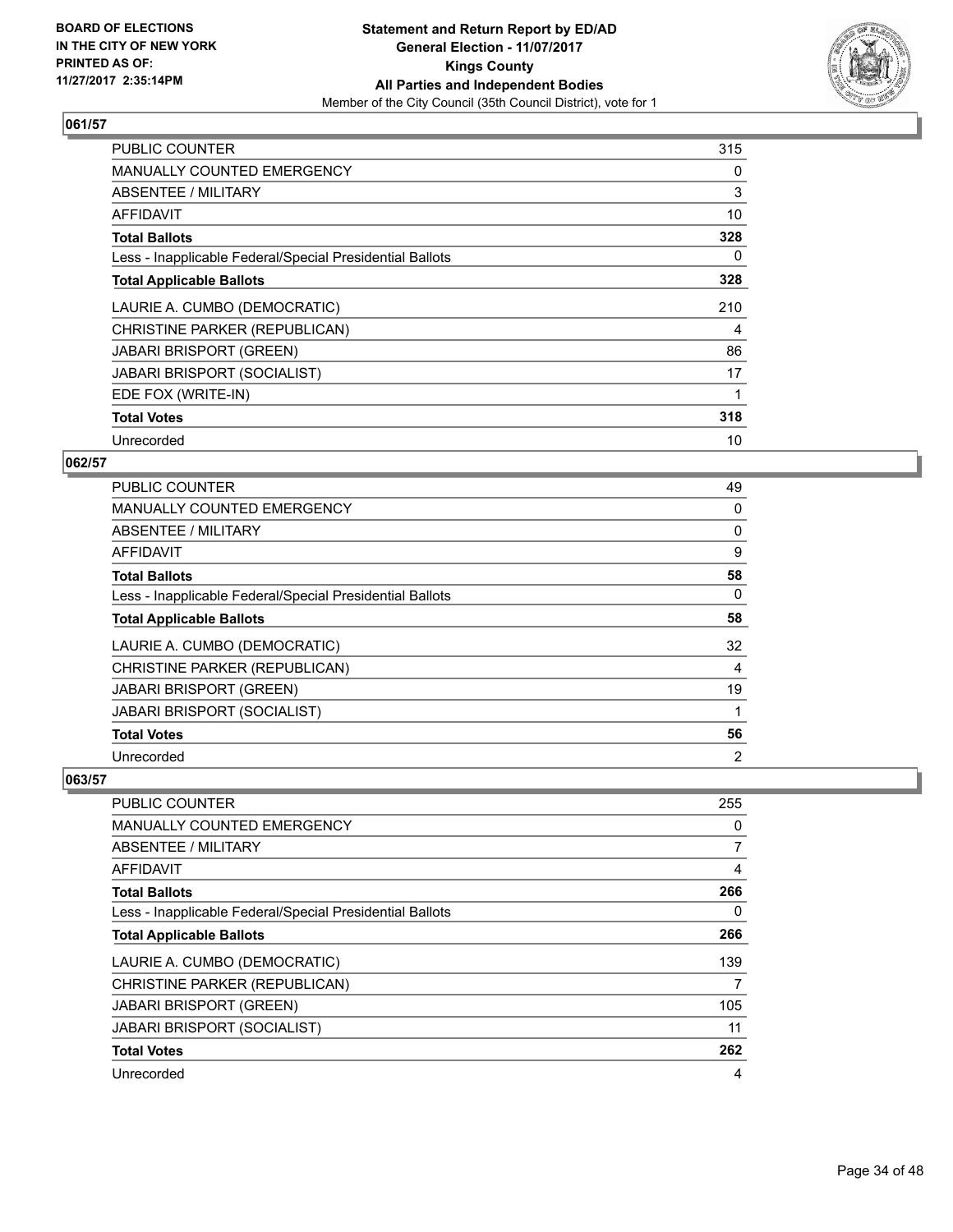

| <b>PUBLIC COUNTER</b>                                    | 404 |
|----------------------------------------------------------|-----|
| <b>MANUALLY COUNTED EMERGENCY</b>                        | 0   |
| <b>ABSENTEE / MILITARY</b>                               | 5   |
| <b>AFFIDAVIT</b>                                         | 3   |
| <b>Total Ballots</b>                                     | 412 |
| Less - Inapplicable Federal/Special Presidential Ballots | 0   |
| <b>Total Applicable Ballots</b>                          | 412 |
| LAURIE A. CUMBO (DEMOCRATIC)                             | 236 |
| CHRISTINE PARKER (REPUBLICAN)                            | 3   |
| <b>JABARI BRISPORT (GREEN)</b>                           | 138 |
| <b>JABARI BRISPORT (SOCIALIST)</b>                       | 28  |
| <b>Total Votes</b>                                       | 405 |
| Unrecorded                                               | 7   |

# **065/57**

| <b>PUBLIC COUNTER</b>                                    | 300 |
|----------------------------------------------------------|-----|
| MANUALLY COUNTED EMERGENCY                               | 0   |
| ABSENTEE / MILITARY                                      | 0   |
| AFFIDAVIT                                                | 7   |
| <b>Total Ballots</b>                                     | 307 |
| Less - Inapplicable Federal/Special Presidential Ballots | 0   |
| <b>Total Applicable Ballots</b>                          | 307 |
| LAURIE A. CUMBO (DEMOCRATIC)                             | 164 |
| CHRISTINE PARKER (REPUBLICAN)                            |     |
| <b>JABARI BRISPORT (GREEN)</b>                           | 128 |
| <b>JABARI BRISPORT (SOCIALIST)</b>                       | 10  |
| EDE FOX (WRITE-IN)                                       |     |
| <b>Total Votes</b>                                       | 304 |
| Unrecorded                                               | 3   |

| <b>PUBLIC COUNTER</b>                                    | 296 |
|----------------------------------------------------------|-----|
| <b>MANUALLY COUNTED EMERGENCY</b>                        | 0   |
| ABSENTEE / MILITARY                                      | 2   |
| AFFIDAVIT                                                | 0   |
| <b>Total Ballots</b>                                     | 298 |
| Less - Inapplicable Federal/Special Presidential Ballots | 0   |
| <b>Total Applicable Ballots</b>                          | 298 |
| LAURIE A. CUMBO (DEMOCRATIC)                             | 206 |
| CHRISTINE PARKER (REPUBLICAN)                            | 5   |
| <b>JABARI BRISPORT (GREEN)</b>                           | 71  |
| <b>JABARI BRISPORT (SOCIALIST)</b>                       | 10  |
| <b>Total Votes</b>                                       | 292 |
| Unrecorded                                               | 6   |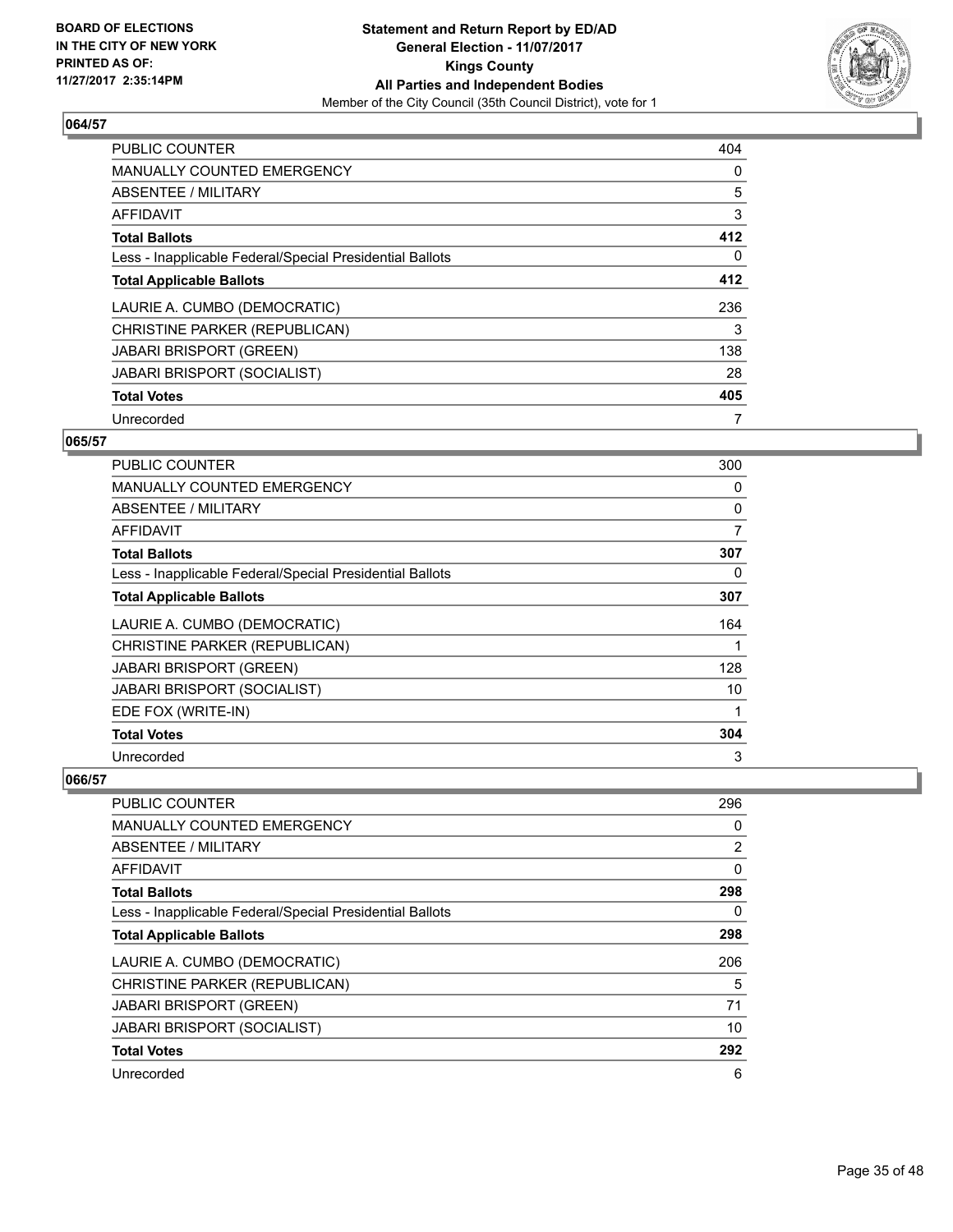

| PUBLIC COUNTER                                           | 328 |
|----------------------------------------------------------|-----|
| <b>MANUALLY COUNTED EMERGENCY</b>                        | 0   |
| <b>ABSENTEE / MILITARY</b>                               | 4   |
| <b>AFFIDAVIT</b>                                         | 6   |
| <b>Total Ballots</b>                                     | 338 |
| Less - Inapplicable Federal/Special Presidential Ballots | 0   |
| <b>Total Applicable Ballots</b>                          | 338 |
| LAURIE A. CUMBO (DEMOCRATIC)                             | 197 |
| CHRISTINE PARKER (REPUBLICAN)                            | 4   |
| <b>JABARI BRISPORT (GREEN)</b>                           | 112 |
| <b>JABARI BRISPORT (SOCIALIST)</b>                       | 12  |
| <b>Total Votes</b>                                       | 325 |
| Unrecorded                                               | 13  |

## **068/57**

| PUBLIC COUNTER                                           | 333      |
|----------------------------------------------------------|----------|
| <b>MANUALLY COUNTED EMERGENCY</b>                        | 0        |
| ABSENTEE / MILITARY                                      | 4        |
| AFFIDAVIT                                                | 8        |
| <b>Total Ballots</b>                                     | 345      |
| Less - Inapplicable Federal/Special Presidential Ballots | $\Omega$ |
| <b>Total Applicable Ballots</b>                          | 345      |
| LAURIE A. CUMBO (DEMOCRATIC)                             | 187      |
| CHRISTINE PARKER (REPUBLICAN)                            | 7        |
| JABARI BRISPORT (GREEN)                                  | 121      |
| <b>JABARI BRISPORT (SOCIALIST)</b>                       | 21       |
| <b>Total Votes</b>                                       | 336      |
| Unrecorded                                               | 9        |

| <b>PUBLIC COUNTER</b>                                    | 406 |
|----------------------------------------------------------|-----|
| <b>MANUALLY COUNTED EMERGENCY</b>                        | 0   |
| ABSENTEE / MILITARY                                      | 0   |
| AFFIDAVIT                                                | 4   |
| <b>Total Ballots</b>                                     | 410 |
| Less - Inapplicable Federal/Special Presidential Ballots | 0   |
| <b>Total Applicable Ballots</b>                          | 410 |
| LAURIE A. CUMBO (DEMOCRATIC)                             | 271 |
| CHRISTINE PARKER (REPUBLICAN)                            | 11  |
| <b>JABARI BRISPORT (GREEN)</b>                           | 99  |
| <b>JABARI BRISPORT (SOCIALIST)</b>                       | 8   |
| EDE FOX (WRITE-IN)                                       |     |
| <b>Total Votes</b>                                       | 390 |
| Unrecorded                                               | 20  |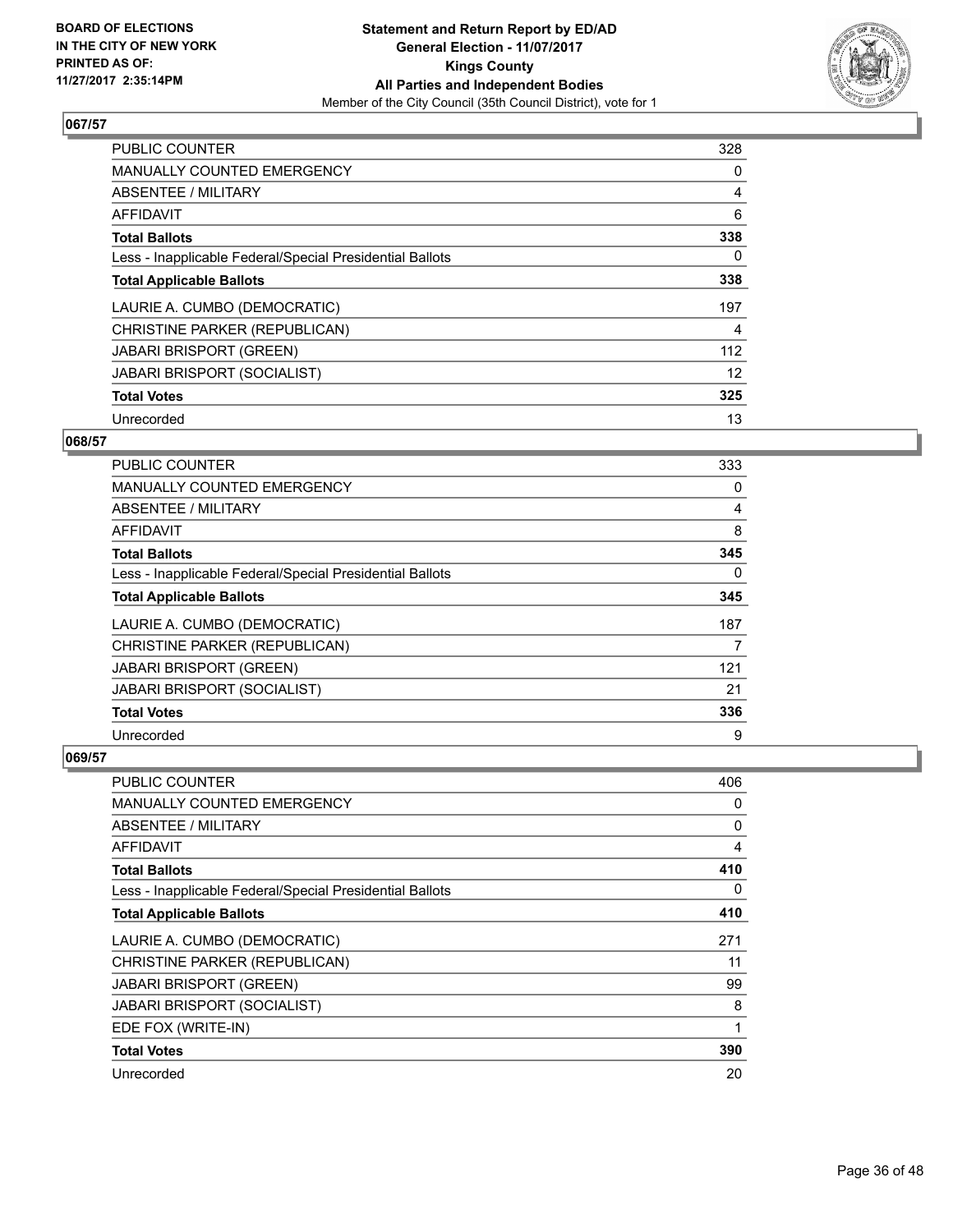

| <b>PUBLIC COUNTER</b>                                    | 373 |
|----------------------------------------------------------|-----|
| MANUALLY COUNTED EMERGENCY                               | 0   |
| ABSENTEE / MILITARY                                      | 2   |
| <b>AFFIDAVIT</b>                                         | 3   |
| <b>Total Ballots</b>                                     | 378 |
| Less - Inapplicable Federal/Special Presidential Ballots | 0   |
| <b>Total Applicable Ballots</b>                          | 378 |
| LAURIE A. CUMBO (DEMOCRATIC)                             | 201 |
| CHRISTINE PARKER (REPUBLICAN)                            | 7   |
| <b>JABARI BRISPORT (GREEN)</b>                           | 139 |
| <b>JABARI BRISPORT (SOCIALIST)</b>                       | 20  |
| <b>Total Votes</b>                                       | 367 |
| Unrecorded                                               | 11  |

# **071/57**

| <b>PUBLIC COUNTER</b>                                    | 242          |
|----------------------------------------------------------|--------------|
| <b>MANUALLY COUNTED EMERGENCY</b>                        | 0            |
| ABSENTEE / MILITARY                                      | 3            |
| AFFIDAVIT                                                | $\mathbf{0}$ |
| <b>Total Ballots</b>                                     | 245          |
| Less - Inapplicable Federal/Special Presidential Ballots | 0            |
| <b>Total Applicable Ballots</b>                          | 245          |
| LAURIE A. CUMBO (DEMOCRATIC)                             | 141          |
| CHRISTINE PARKER (REPUBLICAN)                            | 9            |
| <b>JABARI BRISPORT (GREEN)</b>                           | 73           |
| <b>JABARI BRISPORT (SOCIALIST)</b>                       | 12           |
| LEVI KASSAS (WRITE-IN)                                   | 1            |
| <b>Total Votes</b>                                       | 236          |
| Unrecorded                                               | 9            |

| PUBLIC COUNTER                                           | 313 |
|----------------------------------------------------------|-----|
| <b>MANUALLY COUNTED EMERGENCY</b>                        | 0   |
| ABSENTEE / MILITARY                                      | 40  |
| AFFIDAVIT                                                | 9   |
| <b>Total Ballots</b>                                     | 362 |
| Less - Inapplicable Federal/Special Presidential Ballots | 0   |
| <b>Total Applicable Ballots</b>                          | 362 |
| LAURIE A. CUMBO (DEMOCRATIC)                             | 191 |
| CHRISTINE PARKER (REPUBLICAN)                            | 7   |
| <b>JABARI BRISPORT (GREEN)</b>                           | 126 |
| <b>JABARI BRISPORT (SOCIALIST)</b>                       | 25  |
| <b>Total Votes</b>                                       | 349 |
| Unrecorded                                               | 13  |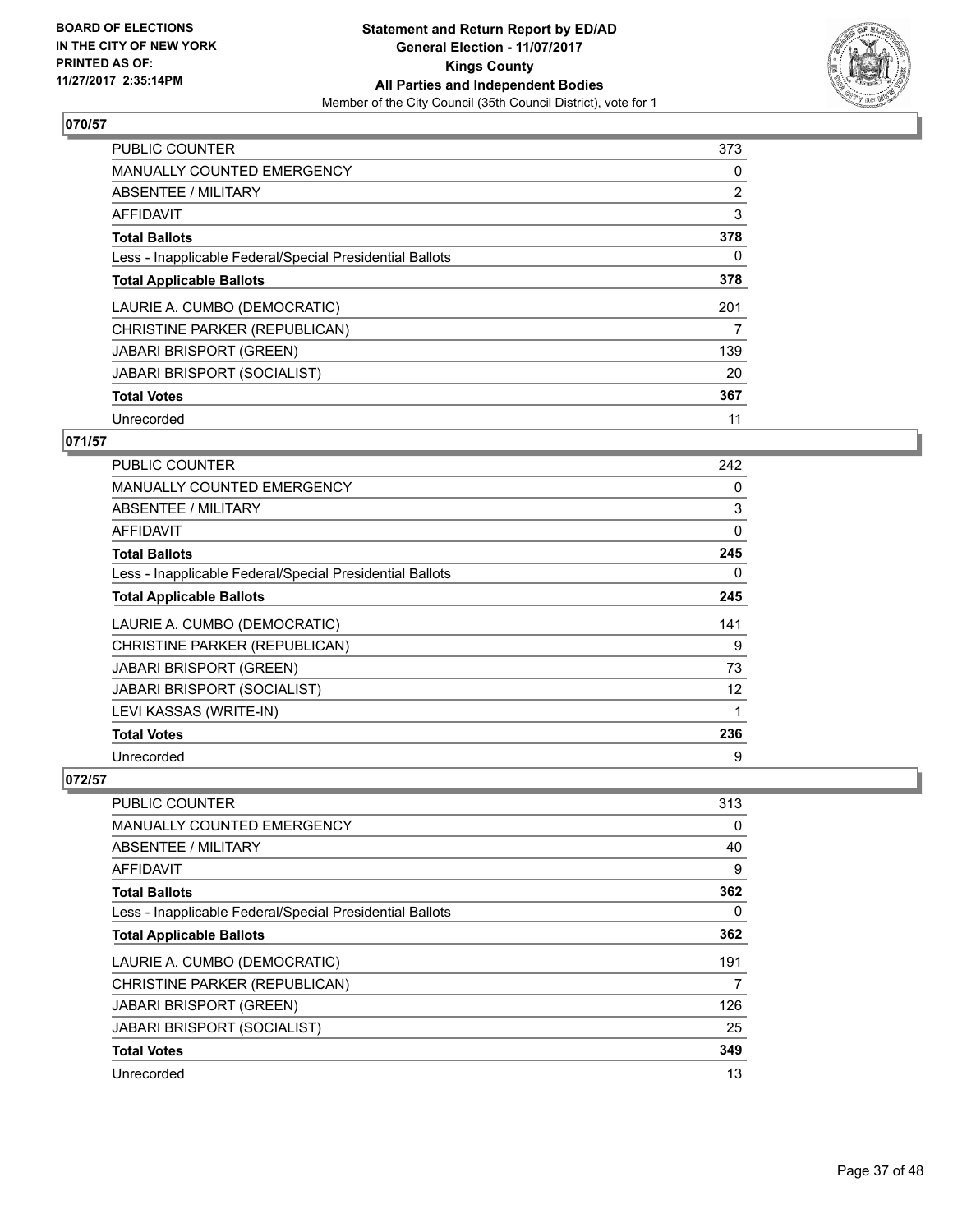

| <b>PUBLIC COUNTER</b>                                    | 261 |
|----------------------------------------------------------|-----|
| <b>MANUALLY COUNTED EMERGENCY</b>                        | 0   |
| <b>ABSENTEE / MILITARY</b>                               | 4   |
| AFFIDAVIT                                                | 2   |
| <b>Total Ballots</b>                                     | 267 |
| Less - Inapplicable Federal/Special Presidential Ballots | 0   |
| <b>Total Applicable Ballots</b>                          | 267 |
| LAURIE A. CUMBO (DEMOCRATIC)                             | 133 |
| CHRISTINE PARKER (REPUBLICAN)                            | 6   |
| <b>JABARI BRISPORT (GREEN)</b>                           | 107 |
| JABARI BRISPORT (SOCIALIST)                              | 12  |
| EDE FOX (WRITE-IN)                                       |     |
| <b>Total Votes</b>                                       | 259 |
| Unrecorded                                               | 8   |

# **074/57**

| <b>PUBLIC COUNTER</b>                                    | 376      |
|----------------------------------------------------------|----------|
| <b>MANUALLY COUNTED EMERGENCY</b>                        | 0        |
| ABSENTEE / MILITARY                                      | 7        |
| AFFIDAVIT                                                | 3        |
| <b>Total Ballots</b>                                     | 386      |
| Less - Inapplicable Federal/Special Presidential Ballots | $\Omega$ |
| <b>Total Applicable Ballots</b>                          | 386      |
| LAURIE A. CUMBO (DEMOCRATIC)                             | 200      |
| CHRISTINE PARKER (REPUBLICAN)                            | 9        |
| <b>JABARI BRISPORT (GREEN)</b>                           | 139      |
| <b>JABARI BRISPORT (SOCIALIST)</b>                       | 30       |
| <b>Total Votes</b>                                       | 378      |
| Unrecorded                                               | 8        |

| <b>PUBLIC COUNTER</b>                                    | 432            |
|----------------------------------------------------------|----------------|
| <b>MANUALLY COUNTED EMERGENCY</b>                        | 0              |
| ABSENTEE / MILITARY                                      | $\overline{2}$ |
| AFFIDAVIT                                                | $\overline{2}$ |
| <b>Total Ballots</b>                                     | 436            |
| Less - Inapplicable Federal/Special Presidential Ballots | 0              |
| <b>Total Applicable Ballots</b>                          | 436            |
| LAURIE A. CUMBO (DEMOCRATIC)                             | 230            |
| CHRISTINE PARKER (REPUBLICAN)                            | 3              |
| <b>JABARI BRISPORT (GREEN)</b>                           | 146            |
| <b>JABARI BRISPORT (SOCIALIST)</b>                       | 31             |
| <b>Total Votes</b>                                       | 410            |
| Unrecorded                                               | 26             |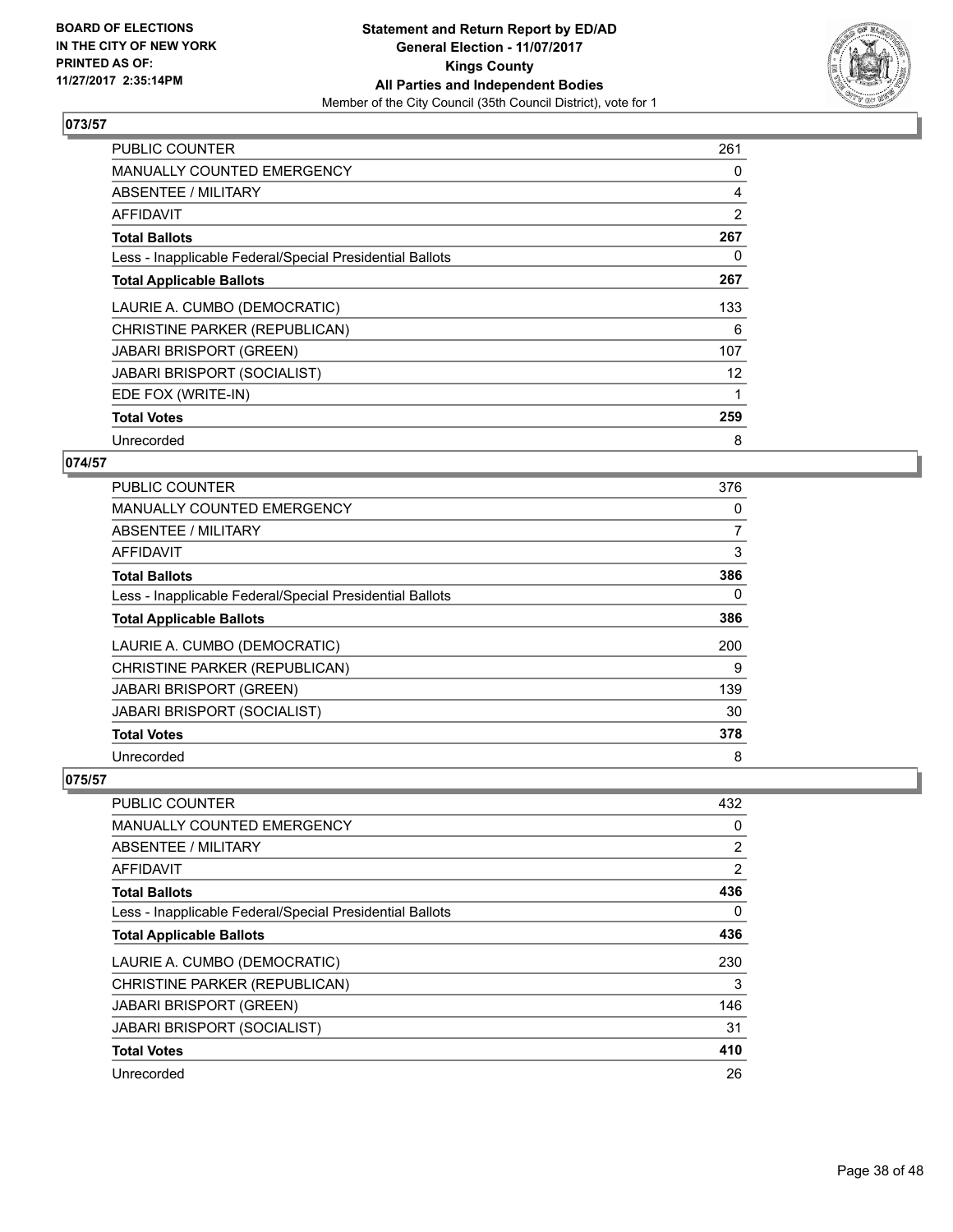

| PUBLIC COUNTER                                           | 385 |
|----------------------------------------------------------|-----|
| <b>MANUALLY COUNTED EMERGENCY</b>                        | 0   |
| ABSENTEE / MILITARY                                      | 0   |
| <b>AFFIDAVIT</b>                                         | 6   |
| <b>Total Ballots</b>                                     | 391 |
| Less - Inapplicable Federal/Special Presidential Ballots | 0   |
| <b>Total Applicable Ballots</b>                          | 391 |
| LAURIE A. CUMBO (DEMOCRATIC)                             | 236 |
| CHRISTINE PARKER (REPUBLICAN)                            | 11  |
| <b>JABARI BRISPORT (GREEN)</b>                           | 113 |
| <b>JABARI BRISPORT (SOCIALIST)</b>                       | 15  |
| <b>Total Votes</b>                                       | 375 |
| Unrecorded                                               | 16  |

# **077/57**

| PUBLIC COUNTER                                           | 173            |
|----------------------------------------------------------|----------------|
| <b>MANUALLY COUNTED EMERGENCY</b>                        | 0              |
| ABSENTEE / MILITARY                                      | $\overline{2}$ |
| AFFIDAVIT                                                | 5              |
| <b>Total Ballots</b>                                     | 180            |
| Less - Inapplicable Federal/Special Presidential Ballots | 0              |
| <b>Total Applicable Ballots</b>                          | 180            |
| LAURIE A. CUMBO (DEMOCRATIC)                             | 114            |
| CHRISTINE PARKER (REPUBLICAN)                            | 6              |
| JABARI BRISPORT (GREEN)                                  | 52             |
| <b>JABARI BRISPORT (SOCIALIST)</b>                       | 3              |
| <b>Total Votes</b>                                       | 175            |
| Unrecorded                                               | 5              |

| <b>PUBLIC COUNTER</b>                                    | 346 |
|----------------------------------------------------------|-----|
| <b>MANUALLY COUNTED EMERGENCY</b>                        | 0   |
| ABSENTEE / MILITARY                                      | 4   |
| AFFIDAVIT                                                | 4   |
| <b>Total Ballots</b>                                     | 354 |
| Less - Inapplicable Federal/Special Presidential Ballots | 0   |
| <b>Total Applicable Ballots</b>                          | 354 |
| LAURIE A. CUMBO (DEMOCRATIC)                             | 201 |
| CHRISTINE PARKER (REPUBLICAN)                            | 11  |
| <b>JABARI BRISPORT (GREEN)</b>                           | 112 |
| <b>JABARI BRISPORT (SOCIALIST)</b>                       | 17  |
| MARGE LOVER (WRITE-IN)                                   | 1   |
| <b>Total Votes</b>                                       | 342 |
| Unrecorded                                               | 12  |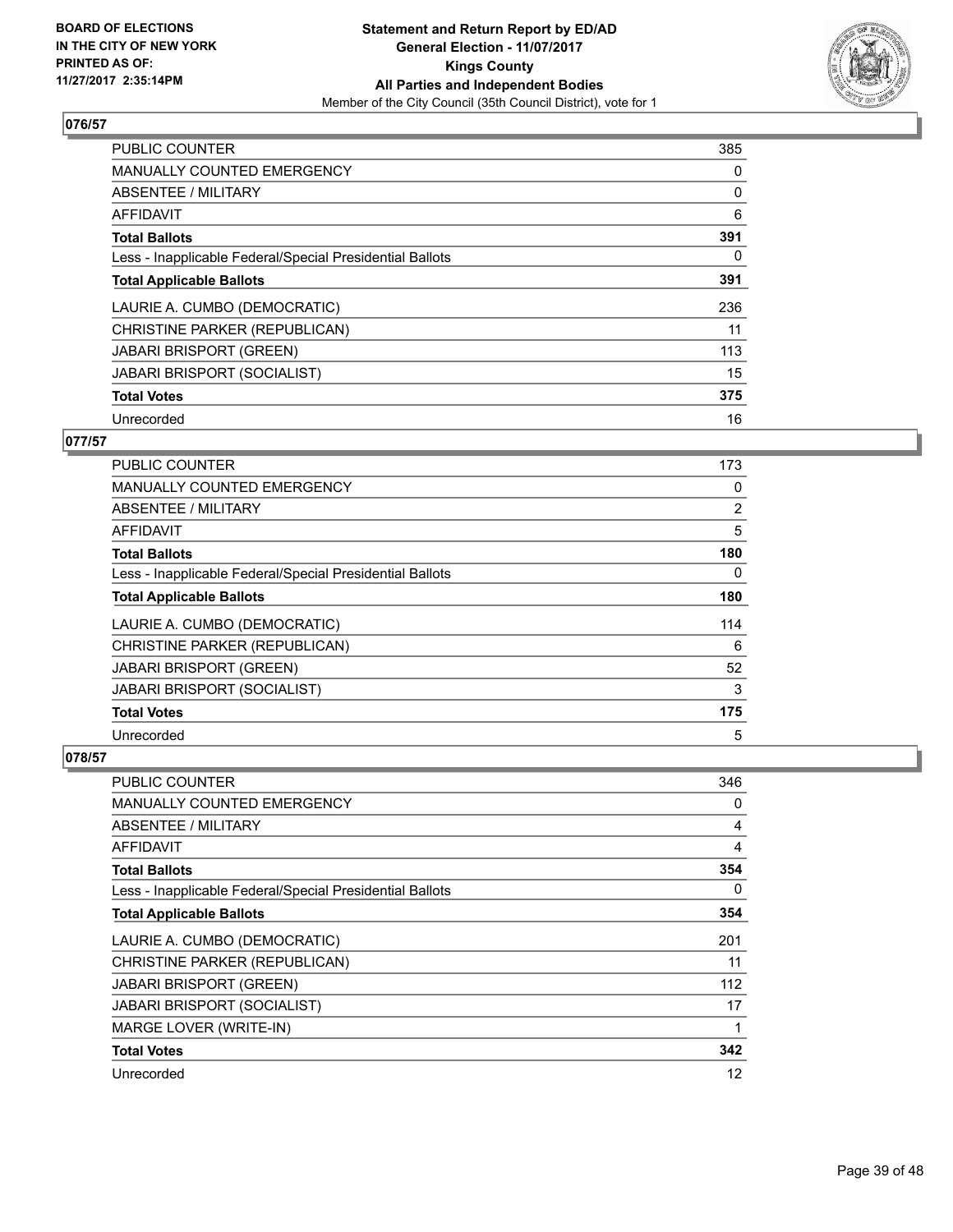

| <b>PUBLIC COUNTER</b>                                    | 252 |
|----------------------------------------------------------|-----|
| <b>MANUALLY COUNTED EMERGENCY</b>                        | 0   |
| <b>ABSENTEE / MILITARY</b>                               |     |
| AFFIDAVIT                                                | 6   |
| <b>Total Ballots</b>                                     | 259 |
| Less - Inapplicable Federal/Special Presidential Ballots | 0   |
| <b>Total Applicable Ballots</b>                          | 259 |
| LAURIE A. CUMBO (DEMOCRATIC)                             | 144 |
| CHRISTINE PARKER (REPUBLICAN)                            | 10  |
| <b>JABARI BRISPORT (GREEN)</b>                           | 80  |
| <b>JABARI BRISPORT (SOCIALIST)</b>                       | 16  |
| KATHERINE JOHNSON (WRITE-IN)                             |     |
| <b>Total Votes</b>                                       | 251 |
| Unrecorded                                               | 8   |

# **080/57**

| <b>PUBLIC COUNTER</b>                                    | 368            |
|----------------------------------------------------------|----------------|
| <b>MANUALLY COUNTED EMERGENCY</b>                        | 0              |
| ABSENTEE / MILITARY                                      | $\overline{2}$ |
| AFFIDAVIT                                                | 5              |
| <b>Total Ballots</b>                                     | 375            |
| Less - Inapplicable Federal/Special Presidential Ballots | 0              |
| <b>Total Applicable Ballots</b>                          | 375            |
| LAURIE A. CUMBO (DEMOCRATIC)                             | 202            |
| CHRISTINE PARKER (REPUBLICAN)                            | 3              |
| <b>JABARI BRISPORT (GREEN)</b>                           | 135            |
| <b>JABARI BRISPORT (SOCIALIST)</b>                       | 16             |
| EDE FOX (WRITE-IN)                                       | 2              |
| <b>Total Votes</b>                                       | 358            |
| Unrecorded                                               | 17             |

| <b>PUBLIC COUNTER</b>                                    | 264 |
|----------------------------------------------------------|-----|
| <b>MANUALLY COUNTED EMERGENCY</b>                        | 0   |
| ABSENTEE / MILITARY                                      | 3   |
| AFFIDAVIT                                                | 7   |
| <b>Total Ballots</b>                                     | 274 |
| Less - Inapplicable Federal/Special Presidential Ballots | 0   |
| <b>Total Applicable Ballots</b>                          | 274 |
| LAURIE A. CUMBO (DEMOCRATIC)                             | 155 |
| CHRISTINE PARKER (REPUBLICAN)                            | 5   |
| <b>JABARI BRISPORT (GREEN)</b>                           | 89  |
| <b>JABARI BRISPORT (SOCIALIST)</b>                       | 18  |
| <b>Total Votes</b>                                       | 267 |
| Unrecorded                                               | 7   |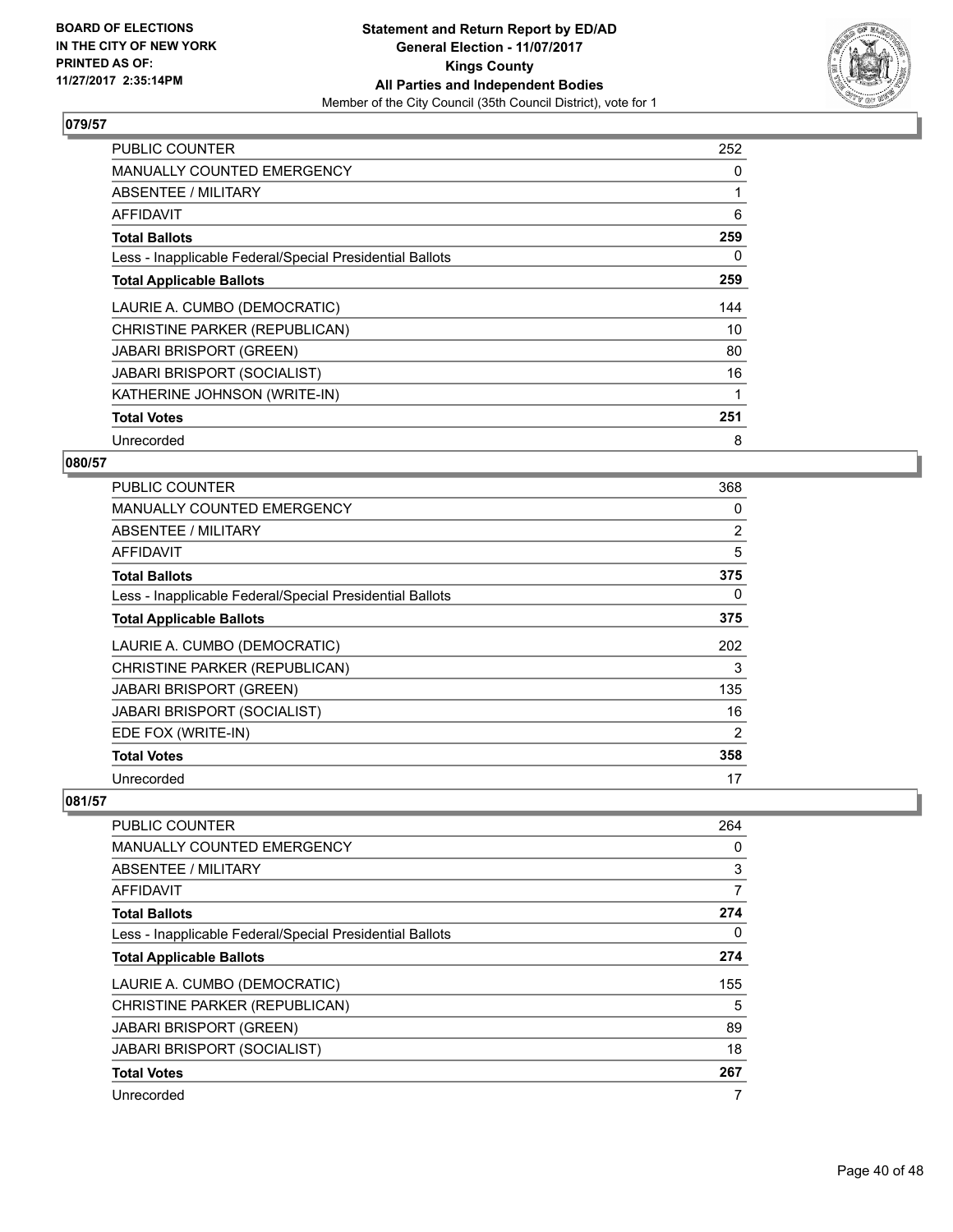

| <b>PUBLIC COUNTER</b>                                    | 142 |
|----------------------------------------------------------|-----|
| <b>MANUALLY COUNTED EMERGENCY</b>                        | 0   |
| ABSENTEE / MILITARY                                      | 6   |
| <b>AFFIDAVIT</b>                                         | 0   |
| <b>Total Ballots</b>                                     | 148 |
| Less - Inapplicable Federal/Special Presidential Ballots | 0   |
| <b>Total Applicable Ballots</b>                          | 148 |
| LAURIE A. CUMBO (DEMOCRATIC)                             | 105 |
| CHRISTINE PARKER (REPUBLICAN)                            | 4   |
| <b>JABARI BRISPORT (GREEN)</b>                           | 28  |
| <b>JABARI BRISPORT (SOCIALIST)</b>                       | 3   |
| <b>Total Votes</b>                                       | 140 |
| Unrecorded                                               | 8   |

## **083/57**

| <b>PUBLIC COUNTER</b>                                    | 270 |
|----------------------------------------------------------|-----|
| <b>MANUALLY COUNTED EMERGENCY</b>                        | 0   |
| ABSENTEE / MILITARY                                      | 5   |
| AFFIDAVIT                                                | 7   |
| <b>Total Ballots</b>                                     | 282 |
| Less - Inapplicable Federal/Special Presidential Ballots | 0   |
| <b>Total Applicable Ballots</b>                          | 282 |
| LAURIE A. CUMBO (DEMOCRATIC)                             | 162 |
| CHRISTINE PARKER (REPUBLICAN)                            | 7   |
| <b>JABARI BRISPORT (GREEN)</b>                           | 81  |
| <b>JABARI BRISPORT (SOCIALIST)</b>                       | 14  |
| UNATTRIBUTABLE WRITE-IN (WRITE-IN)                       | 1   |
| <b>Total Votes</b>                                       | 265 |
| Unrecorded                                               | 17  |

| <b>PUBLIC COUNTER</b>                                    | 276            |
|----------------------------------------------------------|----------------|
| <b>MANUALLY COUNTED EMERGENCY</b>                        | 0              |
| ABSENTEE / MILITARY                                      | $\overline{7}$ |
| AFFIDAVIT                                                | $\overline{2}$ |
| <b>Total Ballots</b>                                     | 285            |
| Less - Inapplicable Federal/Special Presidential Ballots | 0              |
| <b>Total Applicable Ballots</b>                          | 285            |
| LAURIE A. CUMBO (DEMOCRATIC)                             | 159            |
| CHRISTINE PARKER (REPUBLICAN)                            | 4              |
| <b>JABARI BRISPORT (GREEN)</b>                           | 98             |
| JABARI BRISPORT (SOCIALIST)                              | 9              |
| <b>Total Votes</b>                                       | 270            |
| Unrecorded                                               | 15             |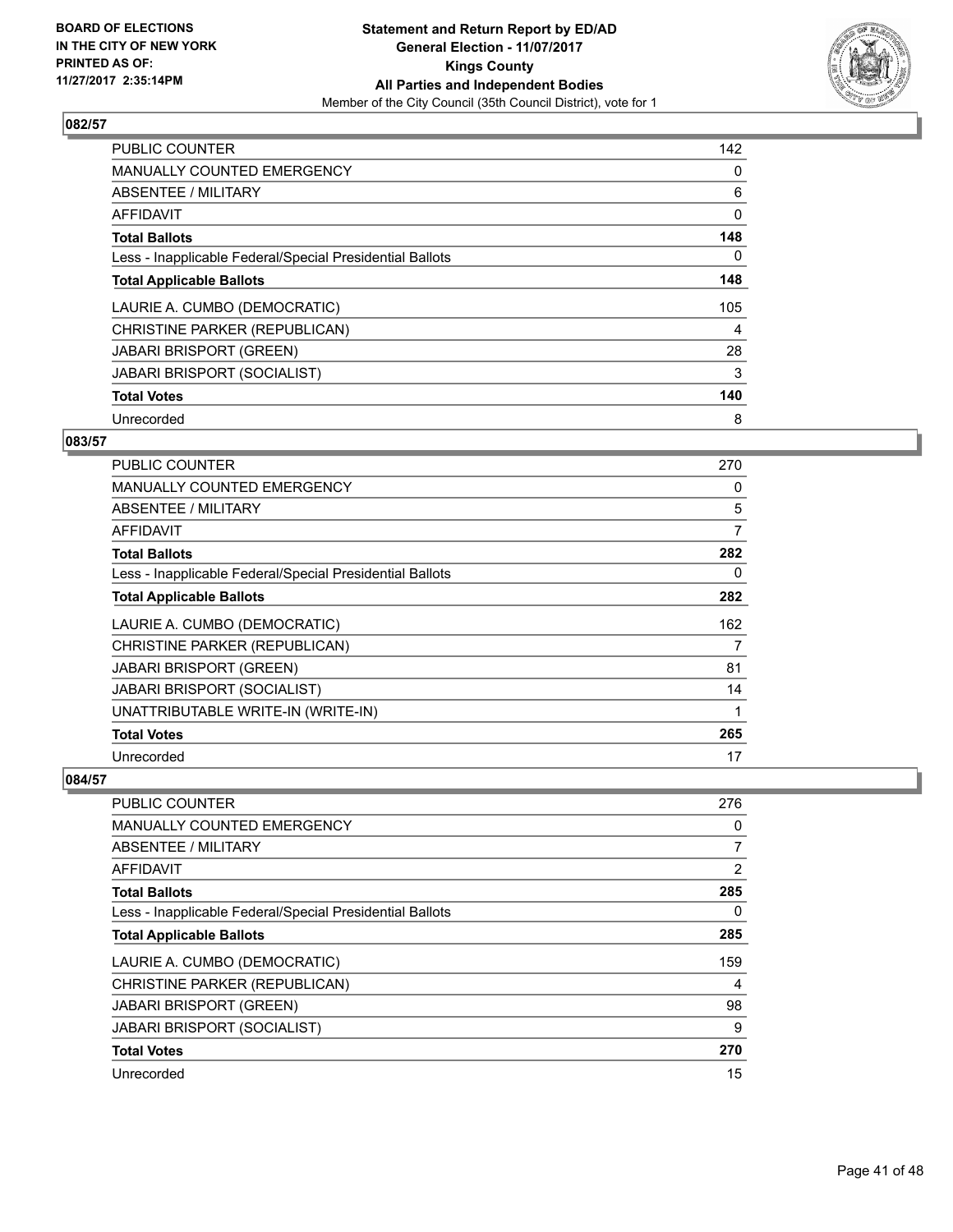

| <b>PUBLIC COUNTER</b>                                    | 267 |
|----------------------------------------------------------|-----|
| <b>MANUALLY COUNTED EMERGENCY</b>                        | 0   |
| ABSENTEE / MILITARY                                      | 4   |
| <b>AFFIDAVIT</b>                                         | 4   |
| <b>Total Ballots</b>                                     | 275 |
| Less - Inapplicable Federal/Special Presidential Ballots | 0   |
| <b>Total Applicable Ballots</b>                          | 275 |
| LAURIE A. CUMBO (DEMOCRATIC)                             | 177 |
| CHRISTINE PARKER (REPUBLICAN)                            | 4   |
| <b>JABARI BRISPORT (GREEN)</b>                           | 65  |
| <b>JABARI BRISPORT (SOCIALIST)</b>                       | 17  |
| <b>Total Votes</b>                                       | 263 |
| Unrecorded                                               | 12  |

# **086/57**

| PUBLIC COUNTER                                           | 174            |
|----------------------------------------------------------|----------------|
| <b>MANUALLY COUNTED EMERGENCY</b>                        | 0              |
| ABSENTEE / MILITARY                                      | $\overline{2}$ |
| AFFIDAVIT                                                |                |
| <b>Total Ballots</b>                                     | 177            |
| Less - Inapplicable Federal/Special Presidential Ballots | 0              |
| <b>Total Applicable Ballots</b>                          | 177            |
| LAURIE A. CUMBO (DEMOCRATIC)                             | 101            |
| CHRISTINE PARKER (REPUBLICAN)                            | 5              |
| JABARI BRISPORT (GREEN)                                  | 56             |
| <b>JABARI BRISPORT (SOCIALIST)</b>                       | 6              |
| <b>Total Votes</b>                                       | 168            |
| Unrecorded                                               | 9              |

| <b>PUBLIC COUNTER</b>                                    | 378 |
|----------------------------------------------------------|-----|
| <b>MANUALLY COUNTED EMERGENCY</b>                        | 0   |
| ABSENTEE / MILITARY                                      | 7   |
| AFFIDAVIT                                                | 4   |
| <b>Total Ballots</b>                                     | 389 |
| Less - Inapplicable Federal/Special Presidential Ballots | 0   |
| <b>Total Applicable Ballots</b>                          | 389 |
| LAURIE A. CUMBO (DEMOCRATIC)                             | 241 |
| CHRISTINE PARKER (REPUBLICAN)                            | 8   |
| <b>JABARI BRISPORT (GREEN)</b>                           | 108 |
| JABARI BRISPORT (SOCIALIST)                              | 24  |
| <b>Total Votes</b>                                       | 381 |
| Unrecorded                                               | 8   |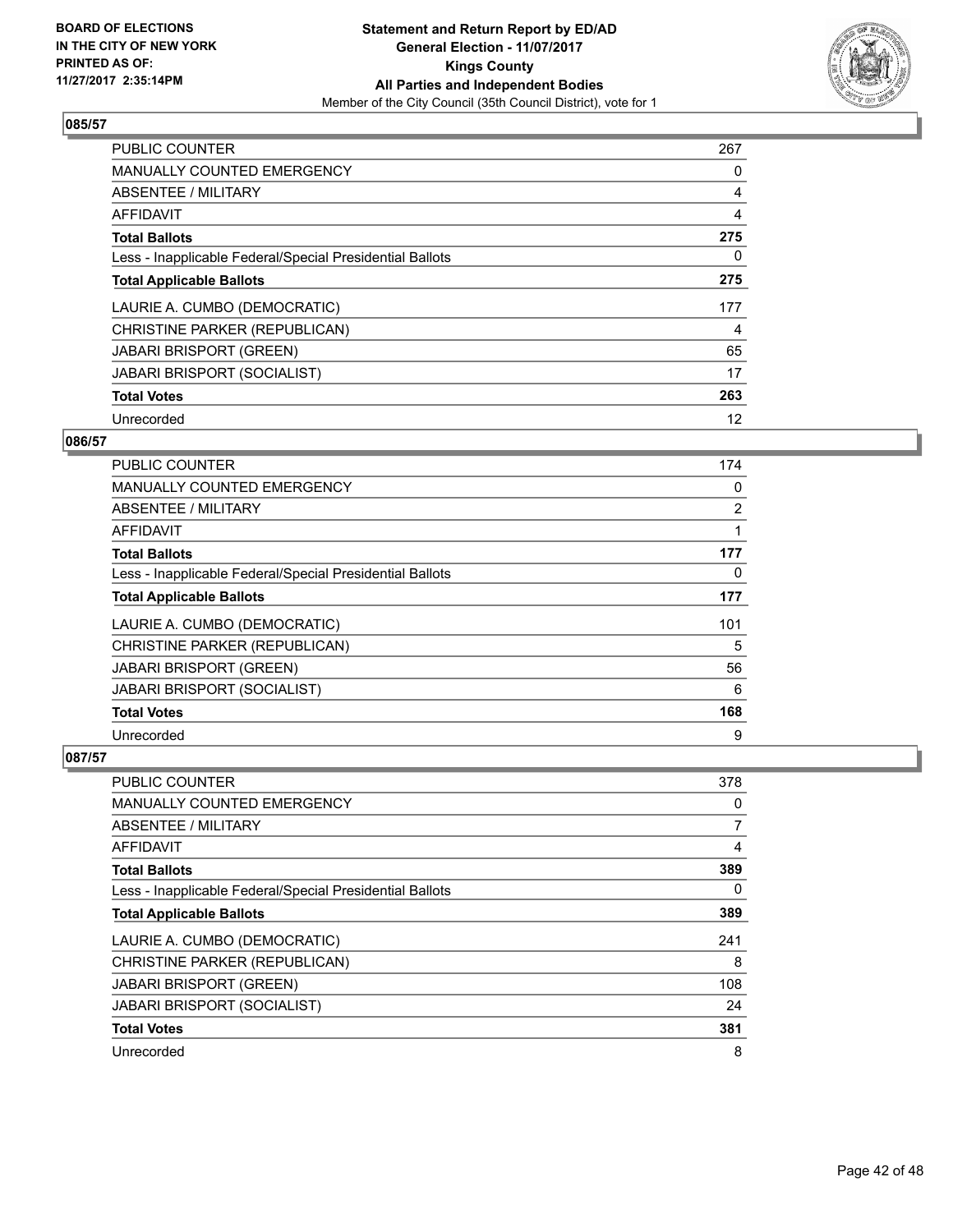

| <b>PUBLIC COUNTER</b>                                    | 221            |
|----------------------------------------------------------|----------------|
| <b>MANUALLY COUNTED EMERGENCY</b>                        | 0              |
| ABSENTEE / MILITARY                                      | 3              |
| AFFIDAVIT                                                | $\overline{2}$ |
| <b>Total Ballots</b>                                     | 226            |
| Less - Inapplicable Federal/Special Presidential Ballots | 0              |
| <b>Total Applicable Ballots</b>                          | 226            |
| LAURIE A. CUMBO (DEMOCRATIC)                             | 143            |
| CHRISTINE PARKER (REPUBLICAN)                            | 4              |
| <b>JABARI BRISPORT (GREEN)</b>                           | 52             |
| <b>JABARI BRISPORT (SOCIALIST)</b>                       | 15             |
| <b>Total Votes</b>                                       | 214            |
| Unrecorded                                               | 12             |

## **089/57**

| <b>PUBLIC COUNTER</b>                                    | 253 |
|----------------------------------------------------------|-----|
| <b>MANUALLY COUNTED EMERGENCY</b>                        | 0   |
| <b>ABSENTEE / MILITARY</b>                               | 4   |
| AFFIDAVIT                                                | 0   |
| <b>Total Ballots</b>                                     | 257 |
| Less - Inapplicable Federal/Special Presidential Ballots | 0   |
| <b>Total Applicable Ballots</b>                          | 257 |
| LAURIE A. CUMBO (DEMOCRATIC)                             | 190 |
| CHRISTINE PARKER (REPUBLICAN)                            | 6   |
| <b>JABARI BRISPORT (GREEN)</b>                           | 41  |
| <b>JABARI BRISPORT (SOCIALIST)</b>                       | 9   |
| BRIAN CUNNINGHAM (WRITE-IN)                              | 1   |
| UNATTRIBUTABLE WRITE-IN (WRITE-IN)                       |     |
| <b>Total Votes</b>                                       | 248 |
| Unrecorded                                               | 9   |

| <b>PUBLIC COUNTER</b>                                    | 508      |
|----------------------------------------------------------|----------|
| <b>MANUALLY COUNTED EMERGENCY</b>                        | 0        |
| ABSENTEE / MILITARY                                      | 6        |
| AFFIDAVIT                                                | 4        |
| <b>Total Ballots</b>                                     | 518      |
| Less - Inapplicable Federal/Special Presidential Ballots | $\Omega$ |
| <b>Total Applicable Ballots</b>                          | 518      |
| LAURIE A. CUMBO (DEMOCRATIC)                             | 384      |
| CHRISTINE PARKER (REPUBLICAN)                            | 11       |
| <b>JABARI BRISPORT (GREEN)</b>                           | 76       |
| <b>JABARI BRISPORT (SOCIALIST)</b>                       | 16       |
| <b>Total Votes</b>                                       | 487      |
| Unrecorded                                               | 31       |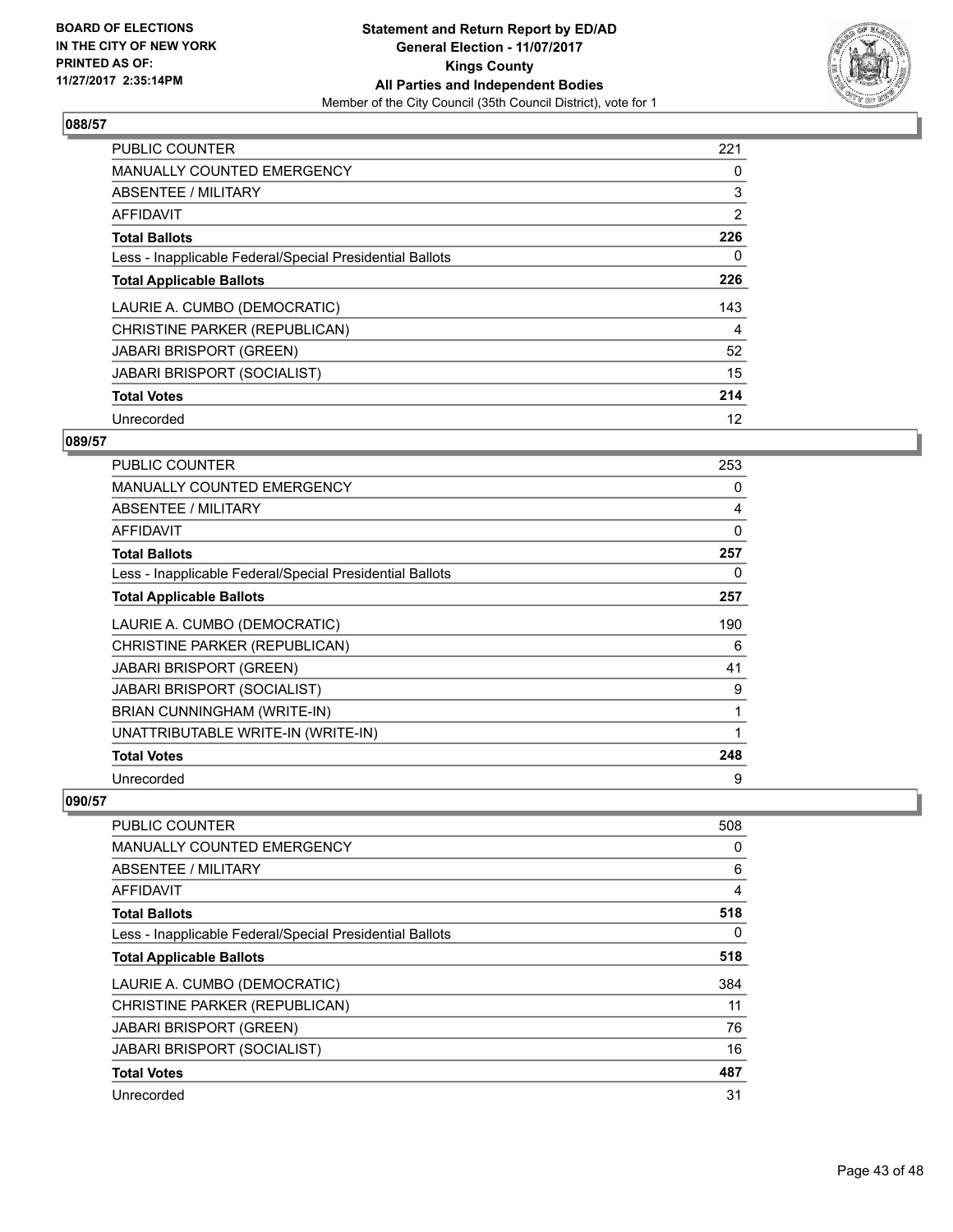

| <b>PUBLIC COUNTER</b>                                    | 269 |
|----------------------------------------------------------|-----|
| <b>MANUALLY COUNTED EMERGENCY</b>                        | 0   |
| <b>ABSENTEE / MILITARY</b>                               | 4   |
| <b>AFFIDAVIT</b>                                         | 3   |
| <b>Total Ballots</b>                                     | 276 |
| Less - Inapplicable Federal/Special Presidential Ballots | 0   |
| <b>Total Applicable Ballots</b>                          | 276 |
| LAURIE A. CUMBO (DEMOCRATIC)                             | 214 |
| CHRISTINE PARKER (REPUBLICAN)                            | 9   |
| <b>JABARI BRISPORT (GREEN)</b>                           | 36  |
| <b>JABARI BRISPORT (SOCIALIST)</b>                       | 5   |
| <b>Total Votes</b>                                       | 264 |
| Unrecorded                                               | 12  |

# **092/57**

| <b>PUBLIC COUNTER</b>                                    | 299 |
|----------------------------------------------------------|-----|
| <b>MANUALLY COUNTED EMERGENCY</b>                        | 0   |
| ABSENTEE / MILITARY                                      | 6   |
| AFFIDAVIT                                                |     |
| <b>Total Ballots</b>                                     | 306 |
| Less - Inapplicable Federal/Special Presidential Ballots | 0   |
| <b>Total Applicable Ballots</b>                          | 306 |
| LAURIE A. CUMBO (DEMOCRATIC)                             | 191 |
| CHRISTINE PARKER (REPUBLICAN)                            | 9   |
| <b>JABARI BRISPORT (GREEN)</b>                           | 79  |
| <b>JABARI BRISPORT (SOCIALIST)</b>                       | 15  |
| <b>Total Votes</b>                                       | 294 |
| Unrecorded                                               | 12  |

| PUBLIC COUNTER                                           | 228 |
|----------------------------------------------------------|-----|
| MANUALLY COUNTED EMERGENCY                               | 0   |
| ABSENTEE / MILITARY                                      | 5   |
| AFFIDAVIT                                                | 1   |
| <b>Total Ballots</b>                                     | 234 |
| Less - Inapplicable Federal/Special Presidential Ballots | 0   |
| <b>Total Applicable Ballots</b>                          | 234 |
| LAURIE A. CUMBO (DEMOCRATIC)                             | 129 |
| CHRISTINE PARKER (REPUBLICAN)                            | 4   |
| <b>JABARI BRISPORT (GREEN)</b>                           | 75  |
| <b>JABARI BRISPORT (SOCIALIST)</b>                       | 12  |
| JOEL BENJAMIN (WRITE-IN)                                 |     |
| <b>Total Votes</b>                                       | 221 |
| Unrecorded                                               | 13  |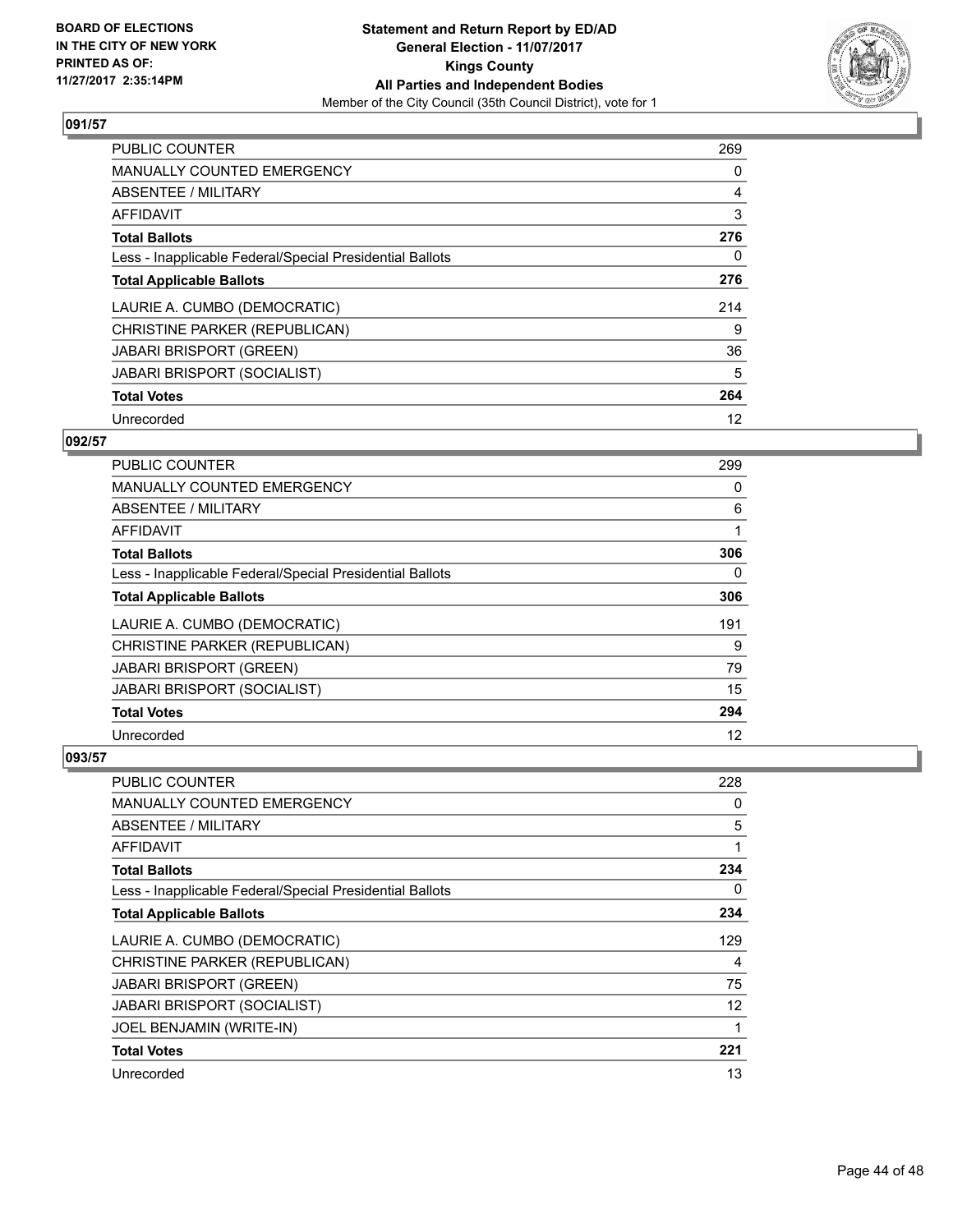

| <b>PUBLIC COUNTER</b>                                    | 211 |
|----------------------------------------------------------|-----|
| <b>MANUALLY COUNTED EMERGENCY</b>                        | 0   |
| ABSENTEE / MILITARY                                      |     |
| AFFIDAVIT                                                | 0   |
| <b>Total Ballots</b>                                     | 212 |
| Less - Inapplicable Federal/Special Presidential Ballots | 0   |
| <b>Total Applicable Ballots</b>                          | 212 |
| LAURIE A. CUMBO (DEMOCRATIC)                             | 137 |
| CHRISTINE PARKER (REPUBLICAN)                            | 9   |
|                                                          |     |
| <b>JABARI BRISPORT (GREEN)</b>                           | 57  |
| <b>JABARI BRISPORT (SOCIALIST)</b>                       | 6   |
| STEPHEN T LEVIN (WRITE-IN)                               |     |
| <b>Total Votes</b>                                       | 210 |

# **096/57**

| <b>PUBLIC COUNTER</b>                                    | 195          |
|----------------------------------------------------------|--------------|
| MANUALLY COUNTED EMERGENCY                               | 0            |
| ABSENTEE / MILITARY                                      | 4            |
| AFFIDAVIT                                                | $\mathbf{0}$ |
| <b>Total Ballots</b>                                     | 199          |
| Less - Inapplicable Federal/Special Presidential Ballots | 0            |
| <b>Total Applicable Ballots</b>                          | 199          |
| LAURIE A. CUMBO (DEMOCRATIC)                             | 107          |
| CHRISTINE PARKER (REPUBLICAN)                            | 5            |
| <b>JABARI BRISPORT (GREEN)</b>                           | 69           |
| <b>JABARI BRISPORT (SOCIALIST)</b>                       | 7            |
| UNATTRIBUTABLE WRITE-IN (WRITE-IN)                       |              |
| <b>Total Votes</b>                                       | 189          |
| Unrecorded                                               | 10           |

| <b>PUBLIC COUNTER</b>                                    | 129          |
|----------------------------------------------------------|--------------|
|                                                          |              |
| <b>MANUALLY COUNTED EMERGENCY</b>                        | 0            |
| ABSENTEE / MILITARY                                      | 2            |
| AFFIDAVIT                                                | 1            |
| <b>Total Ballots</b>                                     | 132          |
| Less - Inapplicable Federal/Special Presidential Ballots | 0            |
| <b>Total Applicable Ballots</b>                          | 132          |
| LAURIE A. CUMBO (DEMOCRATIC)                             | 114          |
| CHRISTINE PARKER (REPUBLICAN)                            | 4            |
| <b>JABARI BRISPORT (GREEN)</b>                           | 8            |
| <b>JABARI BRISPORT (SOCIALIST)</b>                       | $\mathbf{0}$ |
| <b>Total Votes</b>                                       | 126          |
| Unrecorded                                               | 6            |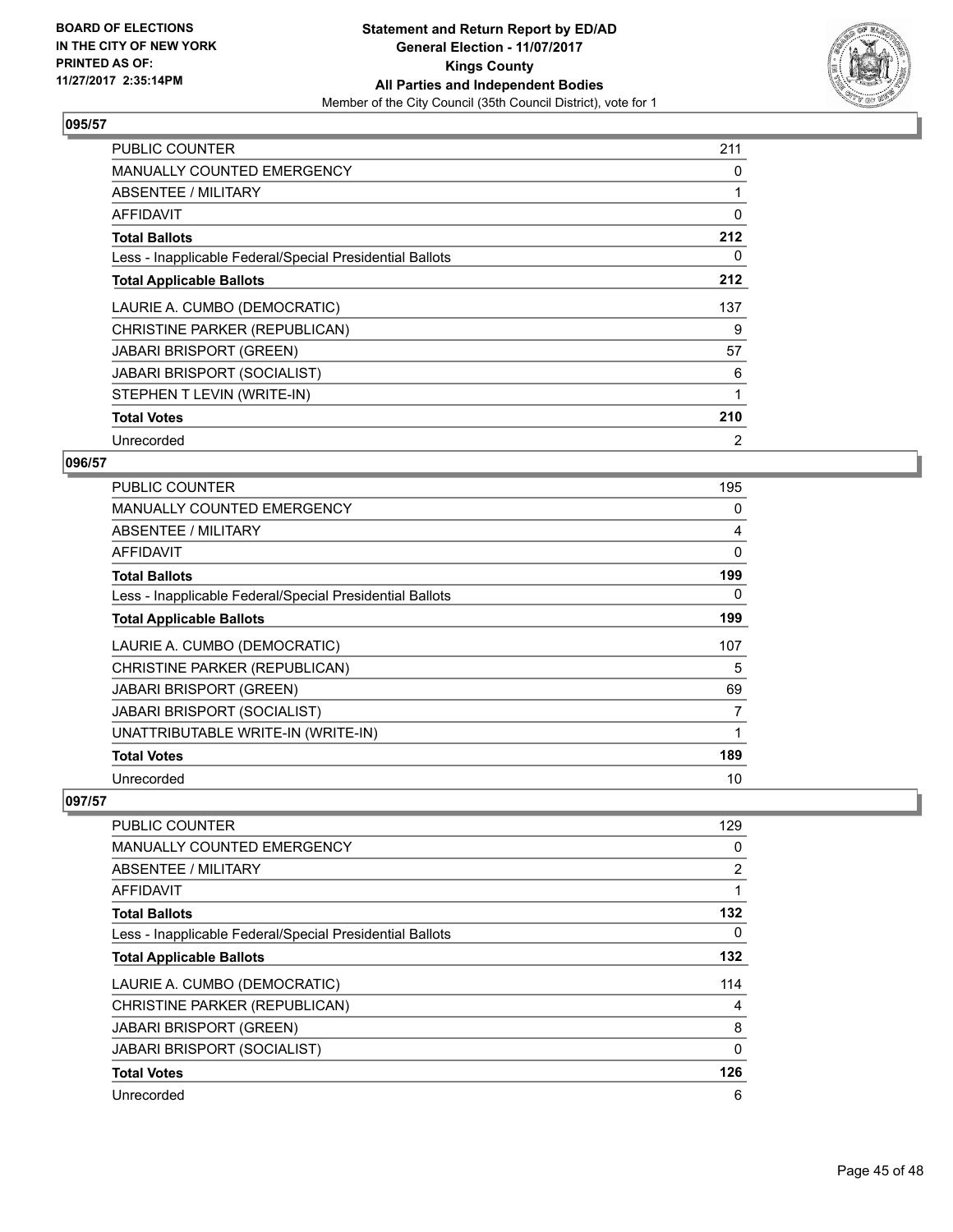

| <b>PUBLIC COUNTER</b>                                    | 109            |
|----------------------------------------------------------|----------------|
| <b>MANUALLY COUNTED EMERGENCY</b>                        | 0              |
| ABSENTEE / MILITARY                                      | $\overline{2}$ |
| AFFIDAVIT                                                |                |
| <b>Total Ballots</b>                                     | 112            |
| Less - Inapplicable Federal/Special Presidential Ballots | 0              |
| <b>Total Applicable Ballots</b>                          | $112$          |
| LAURIE A. CUMBO (DEMOCRATIC)                             | 98             |
| CHRISTINE PARKER (REPUBLICAN)                            | 3              |
| <b>JABARI BRISPORT (GREEN)</b>                           | 6              |
| <b>JABARI BRISPORT (SOCIALIST)</b>                       | $\Omega$       |
| <b>Total Votes</b>                                       | 107            |
| Unrecorded                                               | 5              |

# **103/57**

| <b>PUBLIC COUNTER</b>                                    | 273 |
|----------------------------------------------------------|-----|
| <b>MANUALLY COUNTED EMERGENCY</b>                        | 0   |
| ABSENTEE / MILITARY                                      | 3   |
| AFFIDAVIT                                                | 3   |
| <b>Total Ballots</b>                                     | 279 |
| Less - Inapplicable Federal/Special Presidential Ballots | 0   |
| <b>Total Applicable Ballots</b>                          | 279 |
| LAURIE A. CUMBO (DEMOCRATIC)                             | 165 |
| CHRISTINE PARKER (REPUBLICAN)                            |     |
| <b>JABARI BRISPORT (GREEN)</b>                           | 96  |
| <b>JABARI BRISPORT (SOCIALIST)</b>                       | 11  |
| <b>Total Votes</b>                                       | 273 |
| Unrecorded                                               | 6   |

| <b>PUBLIC COUNTER</b>                                    | 356 |
|----------------------------------------------------------|-----|
| MANUALLY COUNTED EMERGENCY                               | 0   |
| ABSENTEE / MILITARY                                      | 10  |
| AFFIDAVIT                                                | 24  |
| <b>Total Ballots</b>                                     | 390 |
| Less - Inapplicable Federal/Special Presidential Ballots | 0   |
| <b>Total Applicable Ballots</b>                          | 390 |
| LAURIE A. CUMBO (DEMOCRATIC)                             | 218 |
| CHRISTINE PARKER (REPUBLICAN)                            | 6   |
| <b>JABARI BRISPORT (GREEN)</b>                           | 124 |
| <b>JABARI BRISPORT (SOCIALIST)</b>                       | 27  |
| JOSHUA WEISSKOLPF (WRITE-IN)                             | 1   |
| <b>Total Votes</b>                                       | 376 |
| Unrecorded                                               | 14  |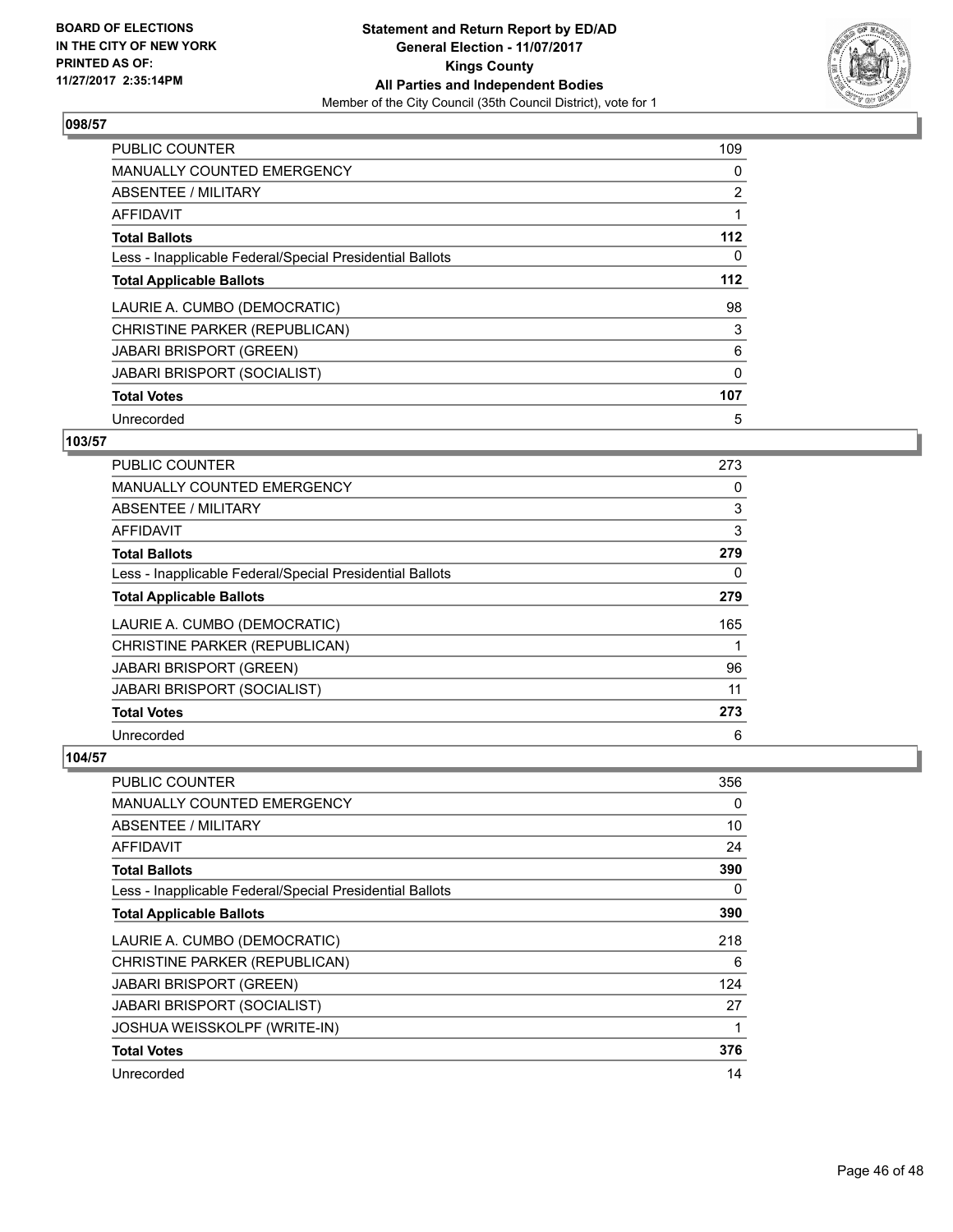

| <b>PUBLIC COUNTER</b>                                    | 201 |
|----------------------------------------------------------|-----|
| <b>MANUALLY COUNTED EMERGENCY</b>                        | 0   |
| ABSENTEE / MILITARY                                      | 5   |
| <b>AFFIDAVIT</b>                                         | 2   |
| <b>Total Ballots</b>                                     | 208 |
| Less - Inapplicable Federal/Special Presidential Ballots | 0   |
| <b>Total Applicable Ballots</b>                          | 208 |
| LAURIE A. CUMBO (DEMOCRATIC)                             | 107 |
| CHRISTINE PARKER (REPUBLICAN)                            | 5   |
| <b>JABARI BRISPORT (GREEN)</b>                           | 72  |
| <b>JABARI BRISPORT (SOCIALIST)</b>                       | 21  |
| <b>Total Votes</b>                                       | 205 |
| Unrecorded                                               | 3   |

| <b>PUBLIC COUNTER</b>                                    | 0 |
|----------------------------------------------------------|---|
| <b>MANUALLY COUNTED EMERGENCY</b>                        | 0 |
| ABSENTEE / MILITARY                                      | 0 |
| AFFIDAVIT                                                | 0 |
| <b>Total Ballots</b>                                     | 0 |
| Less - Inapplicable Federal/Special Presidential Ballots | 0 |
| <b>Total Applicable Ballots</b>                          | 0 |
| LAURIE A. CUMBO (DEMOCRATIC)                             | 0 |
| CHRISTINE PARKER (REPUBLICAN)                            | 0 |
| <b>JABARI BRISPORT (GREEN)</b>                           | 0 |
| <b>JABARI BRISPORT (SOCIALIST)</b>                       | 0 |
| <b>Total Votes</b>                                       | 0 |